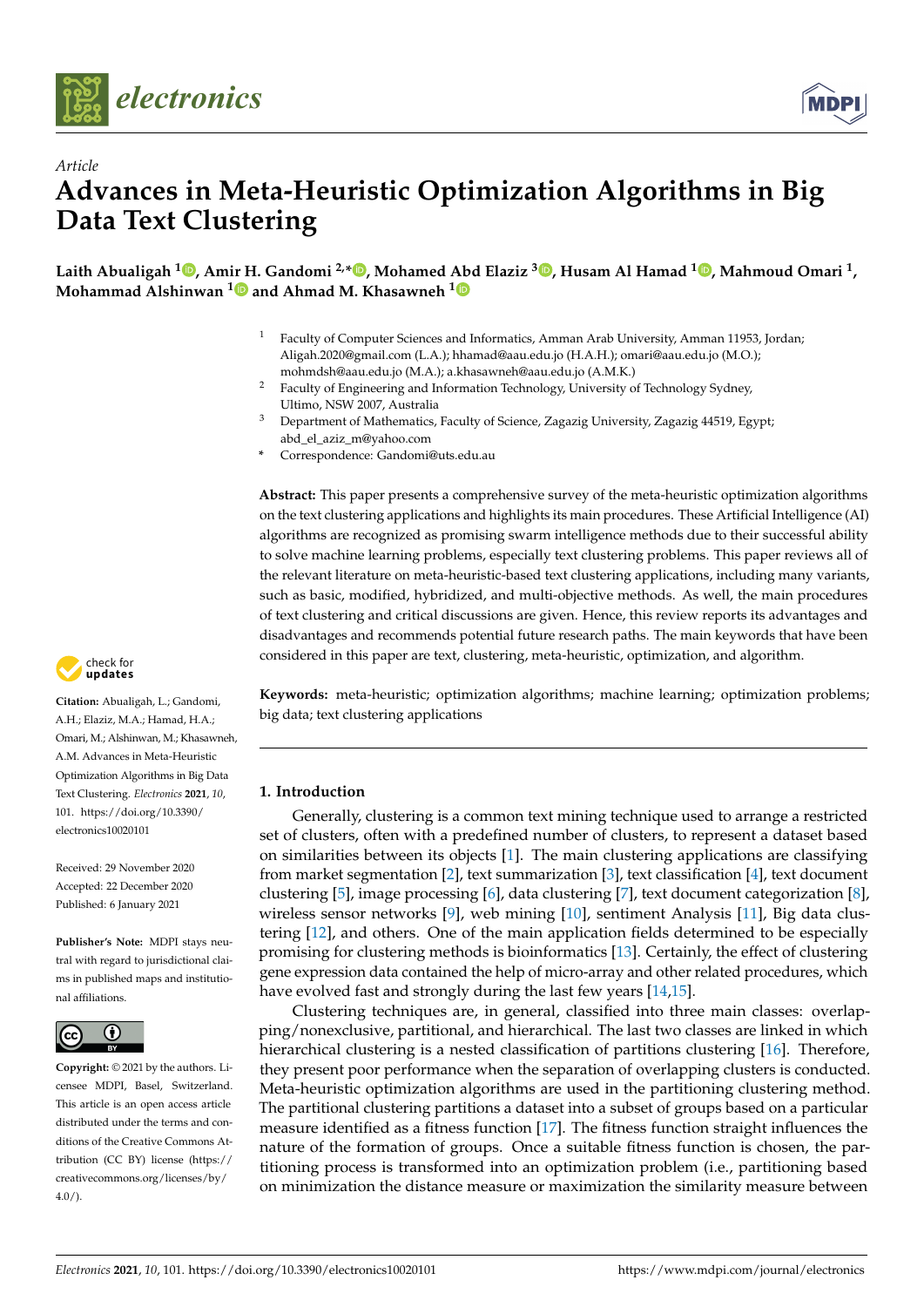patterns, otherwise optimizing their frequency in the N-dimensional space). These partitional methods are commonly used in different research areas due to their ability to cluster big datasets, such as in signal/image processing for image segmentation [\[18\]](#page-23-17), analysis to classify the group of homogeneous users in economics [\[19\]](#page-23-18), in relation to producing specific hidden equalizers [\[20\]](#page-23-19), in robotics to effectively organize the humans according to their activities [\[21\]](#page-23-20), in seismology to match the aftershocks from the general background situations [\[22\]](#page-23-21), to achieve high dimensional data report [\[23\]](#page-23-22), in computer science domain for web text mining and image pattern recognition [\[24\]](#page-23-23), in control studies to manage the portfolio [\[25\]](#page-23-24), in medical anthropology to classify diseases from a combination of patient records and genomic investigations [\[26\]](#page-23-25), in wireless sensor network for distributing the sensors to improve lifetime and coverage area [\[27\]](#page-23-26), and in library mathematics for grouping publications according to the content [\[28\]](#page-23-27). In these variant applications, the characteristics of patterns connected with the datasets are distinct from each other. Consequently, a single or basic partitional algorithm cannot wholly solve all clustering problems. Hence, given a problem inability, a user has to accurately examine the quality of the patterns associated with the given dataset and choose the suitable clustering algorithm [\[1](#page-23-0)[,29](#page-23-28)[,30\]](#page-23-29).

From an optimization aspect, clustering can be officially presented as a kind of Nondeterministic (NP) -hard optimization problem [\[31\]](#page-24-0). This has encouraged the search for practical optimization algorithms, providing not only the performance of ad hoc learning for specific classes of problems but also the convenience of general-purpose optimization methods [\[32\]](#page-24-1). Unusually, meta-heuristic and evolutionary optimization algorithms are meta-heuristic techniques broadly considered to be useful in solving NP-hard problems, being capable of producing near-optimal solutions (optimal clusters) to the given clustering problems in a reasonable time. Under this supposition, many meta-heuristic algorithms for solving clustering problems, especially text clustering, have been introduced in the literature. These optimization algorithms are used to optimize the given objective function (i.e., fitness function) that controls the improvement search [\[1](#page-23-0)[,33\]](#page-24-2). A simple example of the clustering process is presented in Figure [1.](#page-1-0) In this figure, unorganized documents mean that the given documents are not clustered; on the other hand, the documents from various topics are given together. Documents clusters indicate that the presented documents are clustered based on their contents; on the other hand, each similar documents are offered in a different cluster.

<span id="page-1-0"></span>

# **Unorganized Documents**

**Documents Clusters** 

**Figure 1.** A simple example of the clustering process.

This paper aimed to provide readers with an accurate overview of the different metaheuristic optimization algorithms available for big data and text clustering by comparing them analytically. However, this work studies the accessibility and application of an appropriate optimization algorithm for each class explicitly. From several large text datasets, it also provides experimental findings. When coping with large text clustering questions,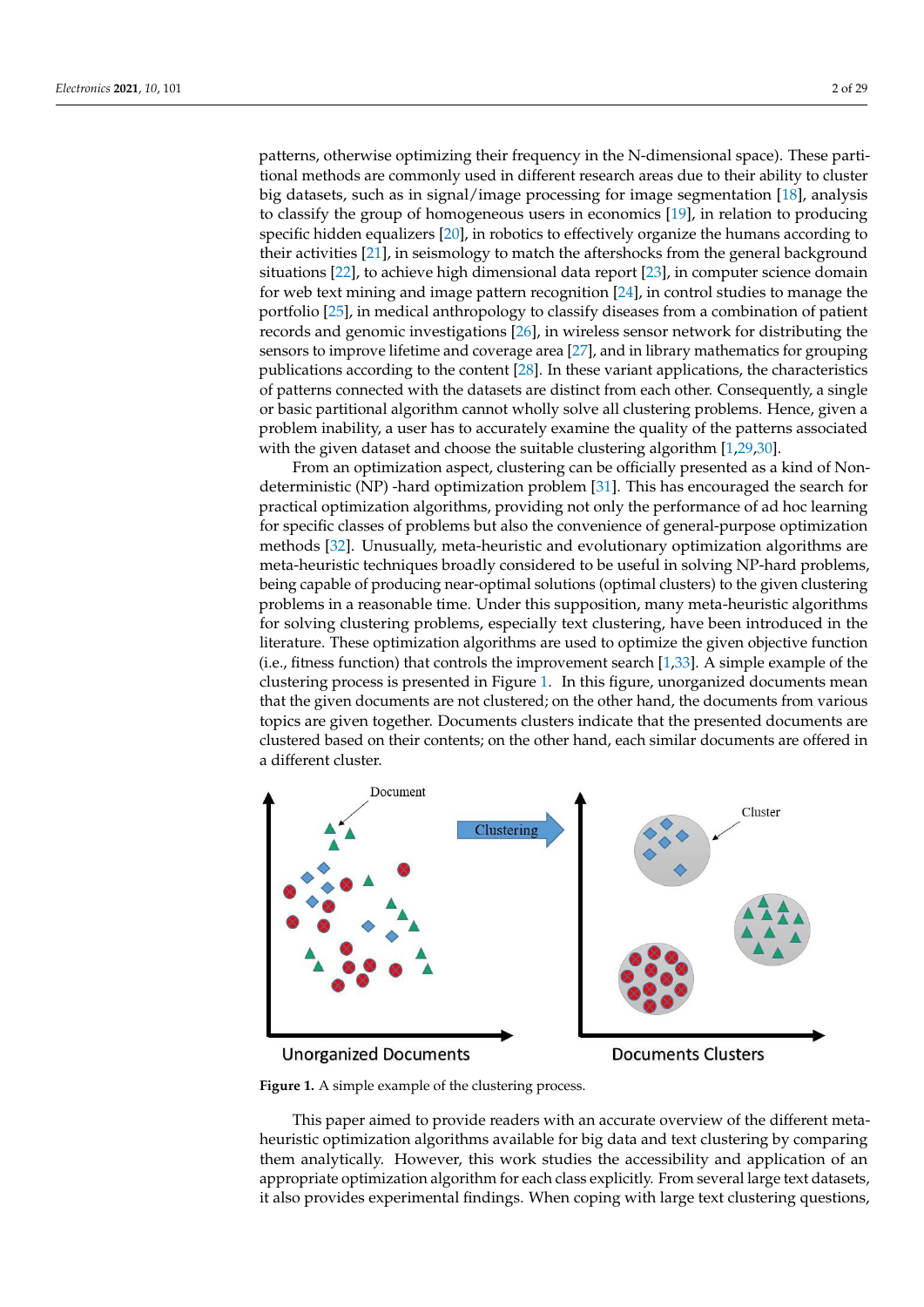certain viewpoints need close consideration. Consequently, this study will assist researchers and clinicians in selecting methods and algorithms suitable for broad text clustering applications. Compared to conventional clustering approaches, the number of documents is the first and relatively significant factor to deal with when clustering big text and data. This includes significant developments in the design of clustering algorithms. Velocity is the other critical feature of big texts and results. This state refers to a high online computing demand. To trade with the data streams, processing velocity is required. The third aspect is the variety. From different references, such as sensors, computers, cell phones, vehicles, etc., various data representations, such as text, video, and image, are given. The key components of critical text and data that must be brought when selecting practical metaheuristic clustering algorithms are these three aspects (i.e., Length, Velocity, and Variety).

Despite an enormous number of clustering algorithm survey papers prepared in the literature for different domains (such as machine learning, data mining, deep learning, data retrieval, pattern recognition, and semantic ontology) [\[34\]](#page-24-3), it is difficult for users to select a priori which algorithm or methodology will be appropriate for dealing with big data and semantic ontology This is due to the restrictions that arise in the existing surveys: (1) The meta-heuristic algorithm properties are not well analyzed and studied. (2) Several new optimization algorithms have been provided by the domain, which has not been analyzed in these surveys. (3) To evaluate the superiority of one algorithm over another, no detailed functional analysis was performed. This paper aimed to research the field of meta-heuristic clustering algorithms and achieve the following objectives, as inspired by these analyses:

- To introduce a categorizing structure that groups the existing meta-heuristic clustering algorithms into classes and shows their advantages and shortcomings from a general point of view.
- To give a complete classification of the clustering evaluation criteria to be utilized for experimental research.
- To make a theoretical analysis for the most representative meta-heuristic optimization algorithms of each class.

The main parts of this paper are organized as follows. In Section [2,](#page-2-0) the main procedures of the text clustering are presented. Section [3](#page-5-0) shows the variants of meta-heuristic algorithms that have been used in solving clustering problems. Evaluation criteria used in text clustering applications are discussed in Section [4.](#page-19-0) Discussion and theoretical analyses are given in Section [5.](#page-21-0) Finally, the conclusion of the survey and prospects for further investigation are presented in Section [6.](#page-22-0)

# <span id="page-2-0"></span>**2. Main Procedures of the Text Clustering**

Text clustering intends to produce optimal clusters that contain related documents (objects). Clustering is based on partitioning a collection of documents into a predefined number of associated groups, where each group includes a number of similar objects, but various groups have various objects.

#### *2.1. Problem Descriptions and Formulations*

In this section, the text clustering problem and its descriptions and formulations are given as follows.

- A collection of documents (*D*/objects) is grouped into a predefined number of clusters (*K*) [\[35\]](#page-24-4).
- *D* can be demonstrated as a vector of objects  $D = (d_1, d_2, d_3, \ldots, d_i, \ldots, d_n)$ ,  $d_2$  presents the object number two, *i* is the number of the object and *n* presents the number of total objects given in *D* [\[36\]](#page-24-5).
- Each group contains a cluster centroid, called *c<sup>k</sup>* , which is represented as a vector of term weights of the words  $c_k = (c_{k1}, c_{k2}, c_{k2}, \ldots, c_{kj}, \ldots, c_{kt}).$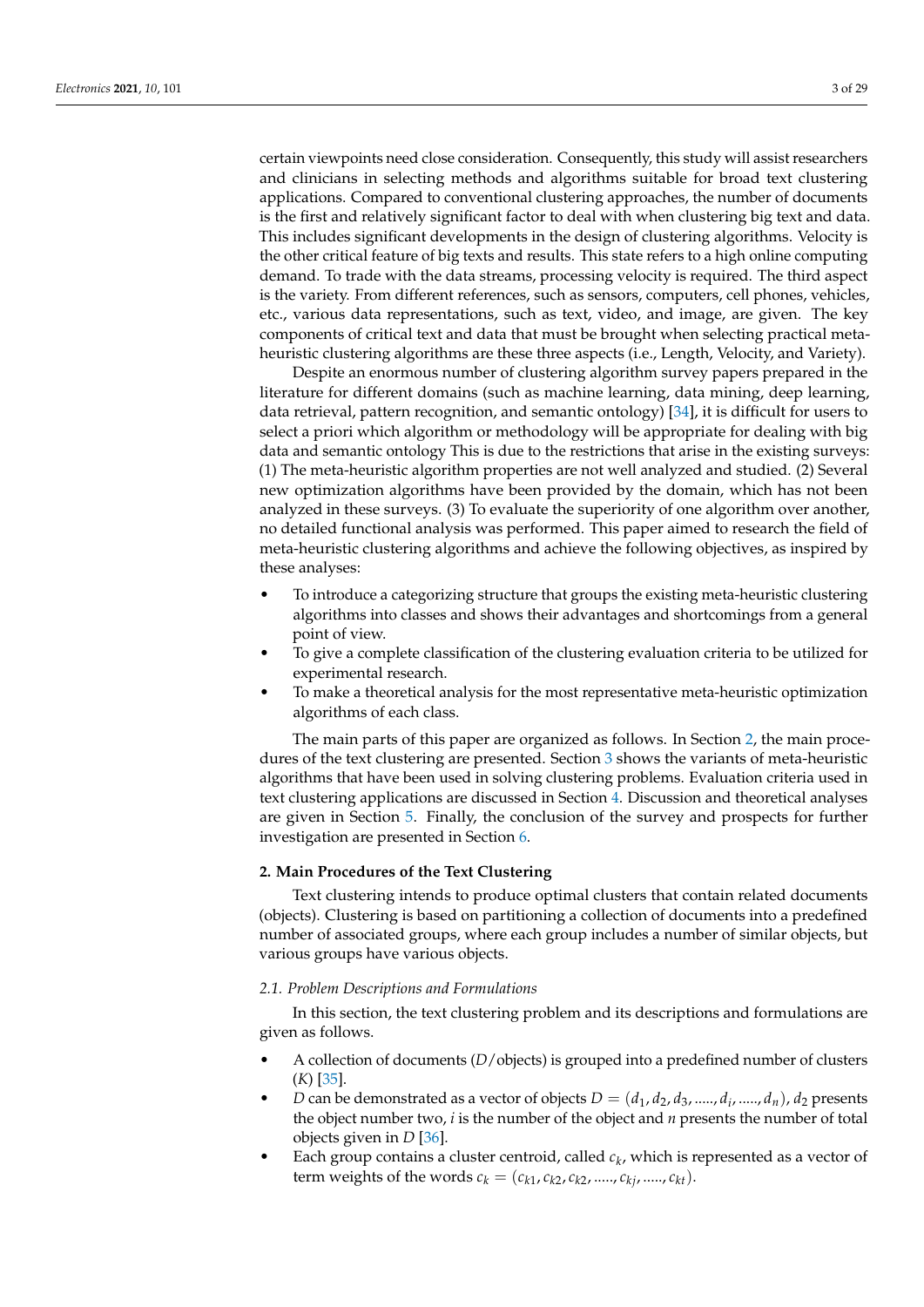- $c_k$  presents the  $k_{th}$  cluster centroid,  $c_{k2}$  is the value of position two in the centroid of cluster number *k*, and *t* is the number of all unique centroid terms (features) in the given object.
- The similarity or distance measures is utilized to clustering each object to the closest cluster centroid [\[37](#page-24-6)[–39\]](#page-24-7).

# *2.2. Pre-Processing Steps*

The chief purpose of the clustering technique is to produce groups according to the objects' intrinsic contents. Ere creating clusters, the text need model pre-processing steps, as follows: (i) tokenization, (ii) stop word removal, (iii) stemming, (iv) term weighting, and (v) document representation [\[40\]](#page-24-8). A brief demonstration of these pre-processing levels is presented, as follows.

## 2.2.1. Tokenization

Tokenization is the process of separating words into bits (words), called tokens, which are presumably missing individual letters simultaneously, such as punctuation. Usually, these tokens are connected to terms/words, but it is essential to distinguish between type/token. A token is an example in a text of a sequence of letters that is organized as a functional semantic unit. A sort is a set, including the same letter chain, of all tokens. A word is an example involved in the vocabulary of the search method [\[41\]](#page-24-9).

#### 2.2.2. Stop Words Removal

Standard and famous words, such as "which", "the", "our", "is in", "an", "that", "me", and some are stop-words, as well as other prominent phrases in the text that are exceptionally widely used and small useful words. These words should be omitted from the document given (text) because they are generally highly repetitive, thus diminishing the efficacy of the clustering techniques. The stop-word list [\(http:/www.unine.ch/Info/clef/\)](http:/www.unine.ch/Info/clef/) comprises more than 500 words in total [\[40\]](#page-24-8).

# 2.2.3. Stemming

Stemming is the phase in which modern words are shortened to their root/stem. The stem method is not the same as the root morphological method; it is generally the same stem to outline words, even though it is not a real root in itself. Porter (Stemmer of Porter. The popular public stemming method used in text mining [\[41](#page-24-9)[,42\]](#page-24-10) is available at [http:/tartarus.org/martin/PorterStemmer/\)](http:/tartarus.org/martin/PorterStemmer/) stemmer. Both pre-processing acts are extracted from Python NLTK Natural Language Processing Demonstrations [\(http://text](http://text-processing.com/demo/)[processing.com/demo/\)](http://text-processing.com/demo/).

# *2.3. Document Representation*

The Vector Space Model (VSM) is a powerful model used to define documents' content in an official format called [\[43\]](#page-24-11). It emerged at the beginning of the 1970s. Each paper is structured as a term weight vector to assist the calculation of similarities. To increase the efficiency of the clustering algorithm and lower the time cost [\[44\]](#page-24-12), each term in the text communicates a dimension of the weighted performance. In different data mining fields, VSM is used, such as Reference [\[45\]](#page-24-13) for knowledge extraction, Reference [\[46\]](#page-24-14) for text labeling, and Reference [\[44\]](#page-24-12) for text clustering.

Term weighting is given by the vector space model (VSM) to show the document in a standard form [\[47\]](#page-24-15), as given in Equation [\(1\)](#page-4-0). This model shows each document as a vector of words, as given in Equation [\(2\)](#page-4-1) [\[37](#page-24-6)[,44](#page-24-12)[,48\]](#page-24-16). Equation [\(1\)](#page-4-0) shows *n* documents and *t* terms in a standard format utilizing the VSM, as follows: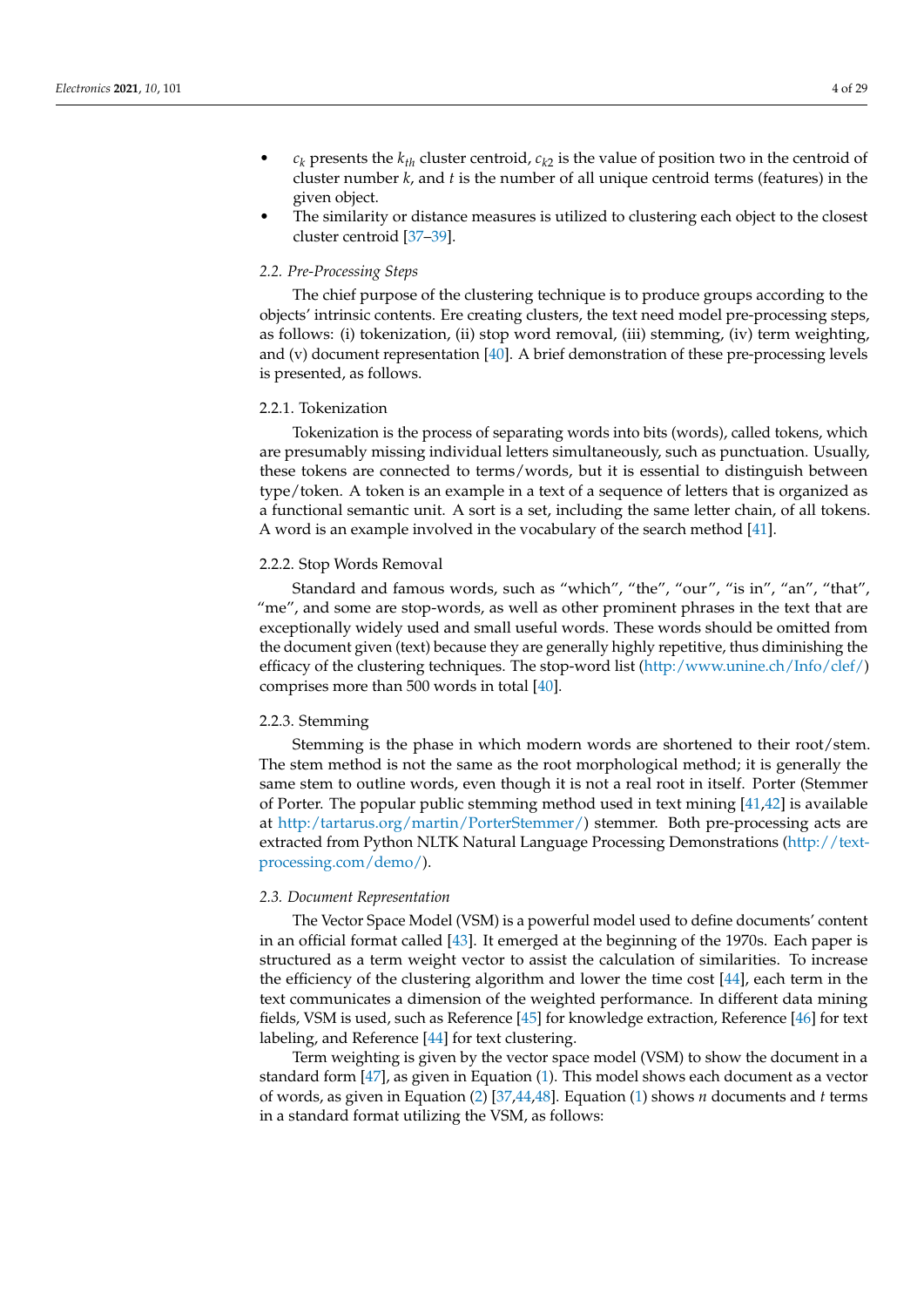<span id="page-4-1"></span><span id="page-4-0"></span>

## *2.4. Solution Representation of Clustering Problem*

The text clustering document is expressed as an optimization the problem that is applied based on optimization algorithms. Algorithms for optimization trade with numerous solutions to solve the given problem. The candidate solution to solve the clustering problem is defined by each solution (row). The solution is designed as a *n* dimension vector that defines each document's content in the *D* dataset that is given, and each location leads to a document. Figure [2](#page-4-2) demonstrates the solution design. The solution's *i*th location contributes to the decision about the *i*th text. If the number of the clusters given is *K*, then the value in the range (1, ......, *K*) is at each position of the solution. The set of *K* centroids [\[37\]](#page-24-6) fits each component. The number of clusters is normally given in advance.

In the example given in Figure [2,](#page-4-2) nine documents and three clusters are presented. Each solution designs where the documents belong. In this case, documents 2, 5, and 7 are from the same group as label 1 (i.e., cluster number one). Meanwhile, documents 1, 3, 4, 8, and 9 belong to the same cluster as label 2 (i.e., cluster number two). Document number 6 belongs to cluster number 3.

<span id="page-4-2"></span>

**Figure 2.** Solution representation of the clustering problem.

# *2.5. Fitness Function*

The fitness value is determined to assess each solution according to its positions. Each collection of documents belong to a collection of *K* centroids  $C = (c_1, c_2, ..., c_k, ..., c_K)$ , where  $c_k$  is the centroid of cluster  $k$ . The fitness function value for each candidate solution is calculated by the average similarity of documents to the cluster centroid (ASDC), as given in Equation  $(3)$  [\[44](#page-24-12)[,49\]](#page-24-17). The similarity measure inside the fitness function in Equation  $(3)$ can be changed into another similarity or distance measures.

<span id="page-4-3"></span>
$$
ASDC = \left[ \frac{\sum_{j=1}^{K} \left( \frac{\sum_{i=1}^{n} \cos(d_i, c_j)}{m_i} \right)}{K} \right],
$$
\n(3)

where *K* is the number of given clusters in the dataset,  $m_i$  is the number of documents that correctly belong to cluster *i*, and  $Cos(d_i, c_i)$  is the similarity value between the centroid of cluster *j* and the document number *i*. Each solution is presented in binary matrix *ai*,*<sup>j</sup>* of size *n* ∗ *K* to calculate the clusters centroid, as given in Equation [\(4\)](#page-4-4) [\[38\]](#page-24-18).

<span id="page-4-4"></span>
$$
a_{ij} = \begin{cases} 1, & \text{if } d_i \text{ is assigned to the } j\text{th cluster} \\ 0, & \text{otherwise.} \end{cases}
$$
(4)

Equation [\(5\)](#page-5-1) is utilized to calculate the *kth* cluster centroid, which is given as a vector  $c_k = (c_{k1}, c_{k2}, c_{k3}, \ldots, c_{kj}, \ldots, c_{kt})$  [\[35\]](#page-24-4).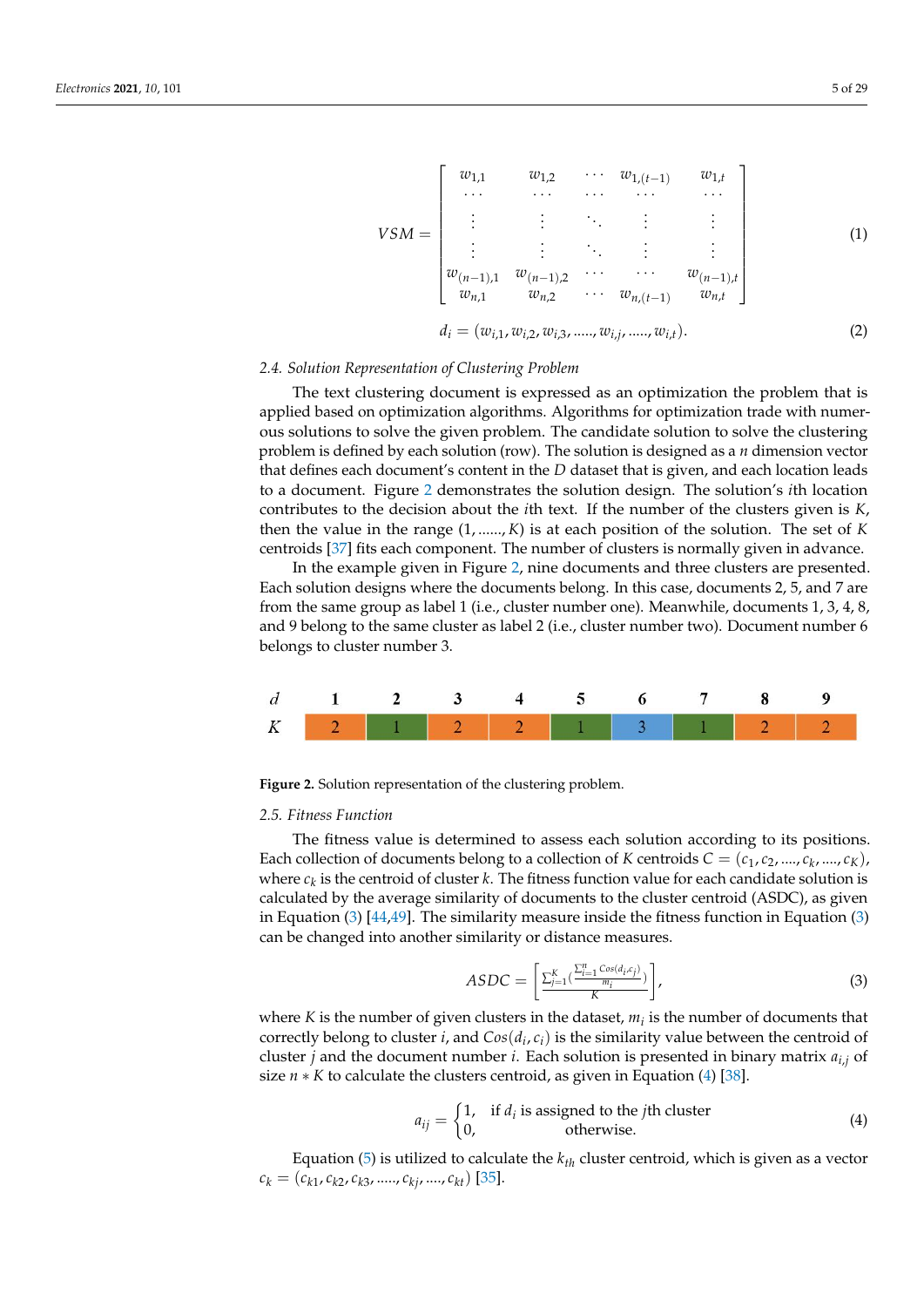<span id="page-5-1"></span>
$$
c_{kj} = \frac{\sum_{i=1}^{n} a_{ij}(d_{ij})}{\sum_{i=1}^{n} a_{ij}},
$$
\n(5)

where  $a_{ij}$  is a matrix contains the grouped data (see Equation [\(4\)](#page-4-4)),  $d_{ij}$  is the *j*th feature weight of the document number *i*, and *n* is the number of all documents in the used dataset.

# <span id="page-5-0"></span>**3. Meta-Heuristic Algorithms in Text Clustering Applications**

In this section, the related works are given as follows.

#### *3.1. Meta-Heuristic Algorithms*

In this section, the most common meta-heuristic algorithms used to solve the text document clustering problems and have been published in the literature.

#### 3.1.1. Particle Swarm Optimization (PSO)

Particle Swarm Optimization (PSO) is one of the powerful meta-heuristic optimization algorithms in the publications [\[50,](#page-24-19)[51\]](#page-24-20) used to solve clustering issues. He-Nian et al. recommended a procedure called OK-PSO [\[52\]](#page-24-21) to cluster text based on k-means (KM) and a PSO algorithm. The KM is used to calculate the distance across each word and the centers of the clusters. To test the optimization of the clustering distance, the 2-D Otsu algorithm was used. The technique uses the PSO algorithm to look for the optimum threshold to speed up the threshold estimation. On datasets, the efficiency of the suggested approach was tested and compared with other clustering methods. Experimental results showed the utility of the proposed approach over the algorithms.

A hybrid approach is proposed to solve the linear text segmentation by improving the segmentation accuracy and computation complexity [\[53\]](#page-24-22). The hybrid algorithm is called TSHAC-DPSO based in Hierarchical Agglomerative Clustering that can efficiently generate a satisfactory solution without parameter setting or an auxiliary knowledge base. The algorithm adapts Discrete PSO to produce the optimal solution by refining the solution found by TSHAC. The algorithm was tested on several standard datasets and showed comparable performance with several known linear text segmentation algorithms.

Sunita et al. presented a comparative analysis of three clustering algorithms, namely KM, PSO, and hybrid PSO plus KM [\[54\]](#page-24-23). The performance of the aforementioned algorithms was tested on text in Nepali language. In the experiments, the texts are represented in terms of synsets corresponding to a word and synonyms from WordNet to group semantically related terms. The experiment evaluation was based on intra- and inter-cluster similarity. The results showed that the hybrid PSO plus KM outperforms both standalone PSO and KM algorithms.

Particle Swarm Optimization (PSO) algorithm is used as a feature selection technique for text document clustering in Reference [\[55\]](#page-24-24). The purpose of using PSO is to select the most informative features for representing each text document, thus improving the KM clustering algorithm performance. The proposed approach was tested on several standard datasets. The experimental results revealed an improved performance of KM due to the use of optimized feature set obtained by PSO algorithm, in addition to an improvement in computation time.

Jung Song et al. proposed an ensemble method for sentence clustering based on automatic population partitioning (APP) to improve document summarization [\[56\]](#page-24-25). The proposed method utilized the characteristic advantage of global search ability of GA and the local search ability of PSO algorithms. Experiments are conducted on standard dataset and used a normalized Google distance similarity measure to measure the similarity between the sentences. Results showed an improved summarization performance over other know sentence summarization methods.

The paper used spectral clustering, which is widely used in machine learning, augmented with PSO algorithm to improve the text clustering [\[57\]](#page-24-26). The proposed approach called SCPSO was tested on several standard datasets and compared with several well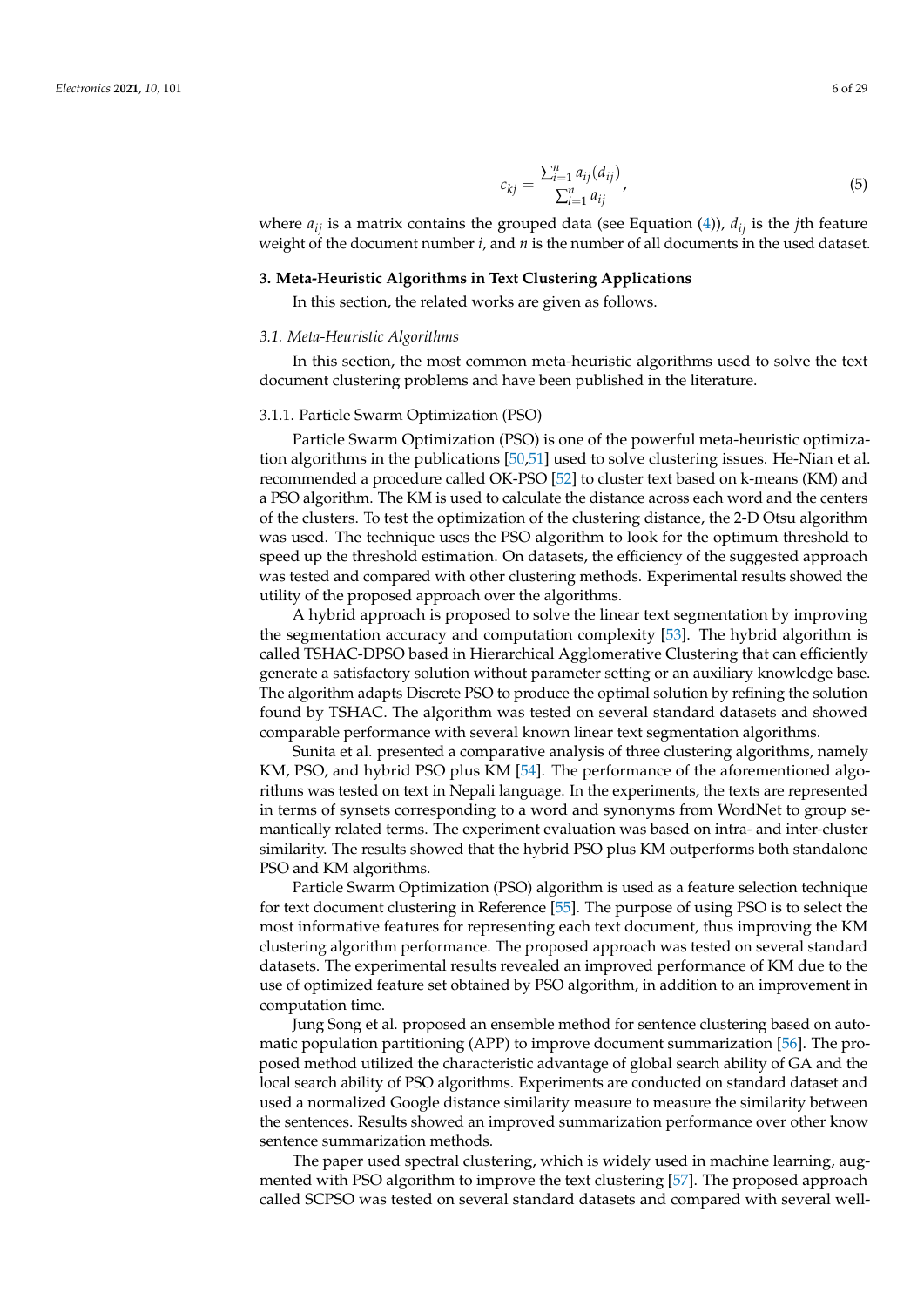known algorithms, such as Spherical KM, Expectation Maximization Method, and the basic PSO algorithm. The experimental results showed that the proposed method outperforms the comparable algorithms is terms of clustering accuracy.

## 3.1.2. Gray Wolf Optimizer (GWO)

In Reference [\[58\]](#page-24-27), a new algorithm called a GWO–GOA is proposed for enhancing GWO algorithm using GOA and the pragmatic approach. The algorithm pre-processed the document and extracted local optima feature to obtain best global optima using hybrid GWO–GOA and Fuzzy c-means (FCM) clustering to cluster the selected optima; the algorithm used eight datasets and showed better results in precision, specificity, sensitivity, F-measure, and recall compared to other algorithms

Text mining can be defined basically as the method by which high-quality information is extracted from the text. It is used extensively in applications, such as text clustering, categorization, and classification. The text clustering has currently become an interesting task employed to organize the text document. The accuracy of text clustering is reduced due to several unnecessary words and large dimensions. The semantic word processing and novel Particle Grey Wolf Optimizer (PGWO) for efficient text clustering are introduced in Reference [\[59\]](#page-24-28). First, the text documents are provided as input to the initial phase, which offers valuable keyword for clustering and feature extraction. The resulting keyword is then added to WordNet ontology to figure out every keyword's synonyms and hyponyms. Consequently, for every keyword employed to construct the text function library, the frequency is calculated. Since the larger dimension is contained in the text feature library, the entropy is used for identifying the most relevant feature. Finally, by merging the particle swarm optimization (PSO) with the grey wolf optimizer (GWO), the new Particle Grey Wolf Optimizer (PGWO) method is being designed. Therefore, the suggested algorithm is employed to add class labels for the generation of different text document clusters. To evaluate the efficiency of the proposed algorithm, the simulation is conducted and compared with existing methods. The proposed algorithm achieves 80.36% clustering accuracy for 20 Newsgroup datasets and 79.63% clustering accuracy for Reuter, which guarantees better automatic text clustering.

In several main areas, such as information retrieval, text mining, and natural language processing, text clustering problem (TCP) is a leading method. This poses the need for a robust algorithm for document clustering that could be employed efficiently to explore, analyze, and organize information to collect large amounts of data. In Reference [\[60\]](#page-24-29), the authors suggested an extension, referred to as TCP-GWO, of the grey wolf optimizer (GWO) for TCP. Beyond what is necessary with meta-heuristic swarm-based methods, the TCP requires a degree of accuracy. Breaking text documents based on GWO into homogeneous clusters that are relatively reliable and efficient is the key problem to be tackled. Primarily, to continuously optimize the distance between the clusters of documents, TCP-GWO, or the document clustering method, employ the average document distance to the centroid cluster (ADDC) as the objective feature. The reliability of the suggested TCP-GWO has been illustrated based on a sufficiently large number of sample size documents selected at random from a sample of six publicly available data sets. In the evaluation process for evaluating the recall detection performance of the document clustering method, high complexity documents were also included. The experimental findings for a test collection of over a subset of 1300 documents revealed that, in approximately 15–20% of cases, inability to effectively cluster a document happened with a classification performance of more than 65% for an extremely complex data set. The high F-measure rate and ability to effectively cluster documents are significant advances resulting from this analysis. The suggested TCP-GWO approach was compared using randomly selected data sets to the other methods of text clustering. Incidentally, in terms of accuracy, recall, and F-measure rates, TCP-GWO outperforms comparable methods.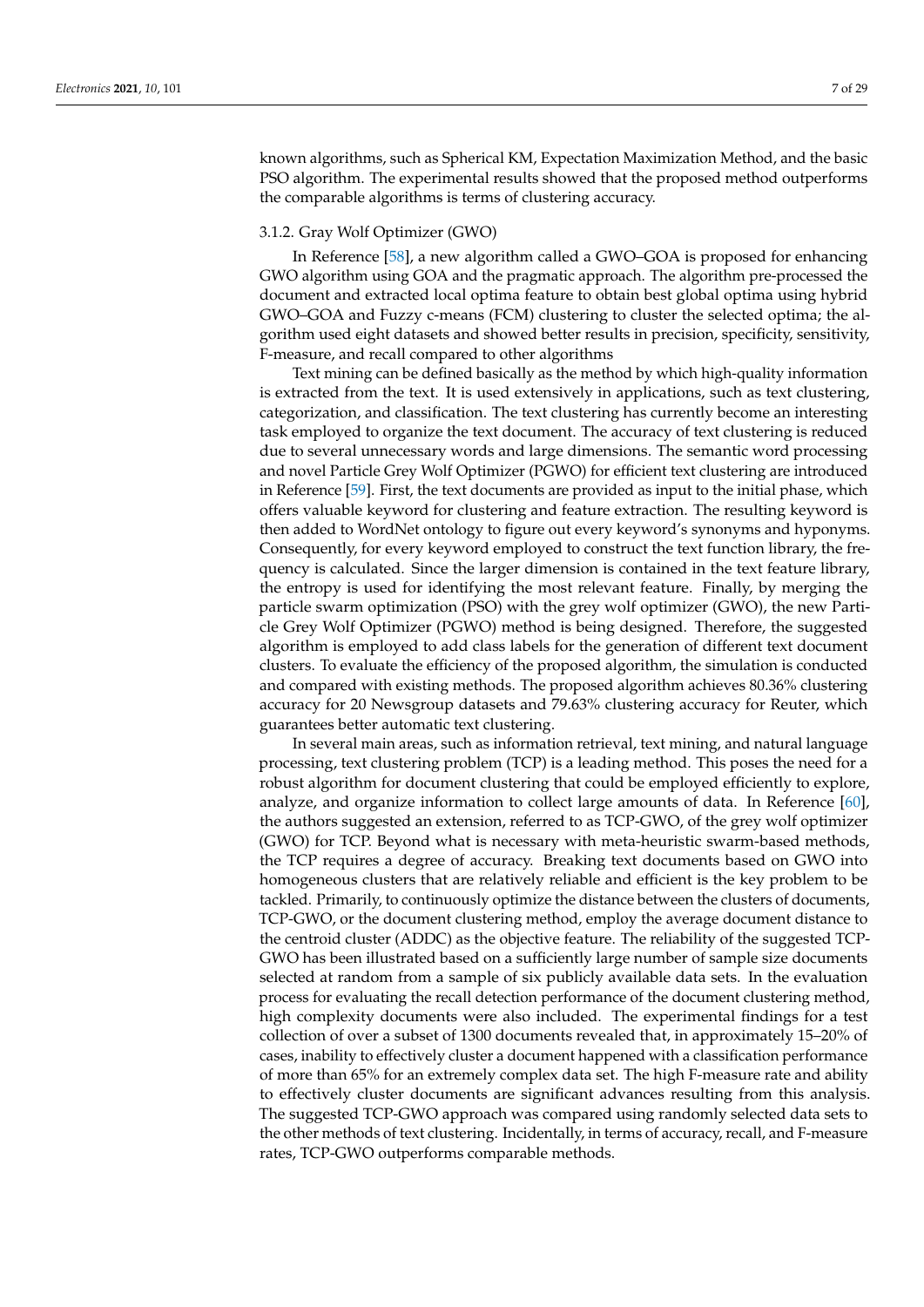# 3.1.3. Cuckoo Search (CS)

Due to the hierarchy generated in document organization, Self-Organizing Map (SOM) is interesting. It is considered the best for those issues where clustering and visualization are required. In Reference [\[61\]](#page-24-30), the main idea of this work is to find effective clustering and classification methods that could be significant in the document organization. Therefore, the authors proposed an associative cluster to classify the text data and employ a cuckoo search algorithm to find the optimal rank in the relevant class hierarchy. In contrast to the previous approaches, the authors applied the proposed methodology to 8 separate data for experimentation and obtained better results.

For data processing, clustering can be considered an essential technique. However, it requires more work to cluster robust data, such as papers to regain the intricacy of the relevant knowledge concealed in the space of multi-dimensionality. Based on metaheuristics, document grouping algorithms have recently proven their efficacy in exploring the search field and achieving ideal global solutions instead of local solutions. However, a few of these algorithms are not reasonable and endure several disadvantages, as well as the need to identify the clusters in advance, are neither exponential nor customizable, and high-dimensional and indistinct matrix papers are classified.

A new hierarchical and incremental approach (cuckoo search (CS) latent semantic indexing (LSI)) for text clustering based on recent cuckoo search (CS) optimization and latent semantic indexing (LSI) was proposed by authors in Reference [\[62\]](#page-25-0) to address the cited limitations. Four high-dimensional text datasets are experimented, demonstrating the usefulness of the LSI paradigm in minimizing dimensional space with greater precision and low processing time. The suggested CS LSI also calculates the number of clusters automatically by using a new proposed index based on the real measurement of the wavelength. In the gradual mode, this is often used later and retains a more coherent cluster to identify the outlier records. It shows the efficacy of CS LSI in achieving high clustering performance relative to standard algorithms for paper clustering.

# 3.1.4. Firefly Algorithm (FA)

Hierarchical text clustering plays an essential role in managing, organizing, and summarizing documents systematically. However, due to the use of KM as part of its procedure, the Bisect KM, this is a well-known hierarchical clustering method, can only produce local optimal solutions. In Reference [\[63\]](#page-25-1), authors suggest replacing the KM with the firefly method, thus generating a hierarchical clustering Bisect FA. The firefly technique performs at each stage of the proposed Bisect FA to generate the optimal clusters. For validation, authors conducted experiments on 20 datasets which widely employed in the literature. Findings show that Bisect FA achieves more efficient and lightweight clustering than the Bisect KM, KM, and C-firefly methods. As a result, the proposed Bisect FA is considered an efficient algorithm for unsupervised learning.

Text clustering is organizing related documents into a cluster while assigning different documents to other clusters. In several disciplines, a well-known clustering tool, the KM method, is widely used. However, estimating the number of clusters using KM is a significant challenge. Therefore, authors in Reference [\[64\]](#page-25-2) conducted a study to introduce a new clustering technique that takes the Firefly Algorithm for dynamic document clustering, called Gravity Firefly Clustering (GF-CLUST). GF-CLUST can classify the required number of clusters for a given test set, challenging in the clustering of texts. It identifies documents with strong force as centers and produces clusters based on the calculation of cosine similarity. This is supplemented by the selection of possible clusters and the combination of tiny clusters. To evaluate the proposed GF-CLUST, experiments are performed on different document datasets, such as 20 Newgroups, Reuters-21578, and TREC collection. The outcomes of GF-CLUST 's purity, F-measure, and entropy outperform those of current clustering techniques, such as KM, Particle Swarm Optimization (PSO), and Practical General Stochastic Clustering System (pGSCM). Besides, compared to pGSCM, the number of extracted clusters in GF-CLUST is like the real number of clusters.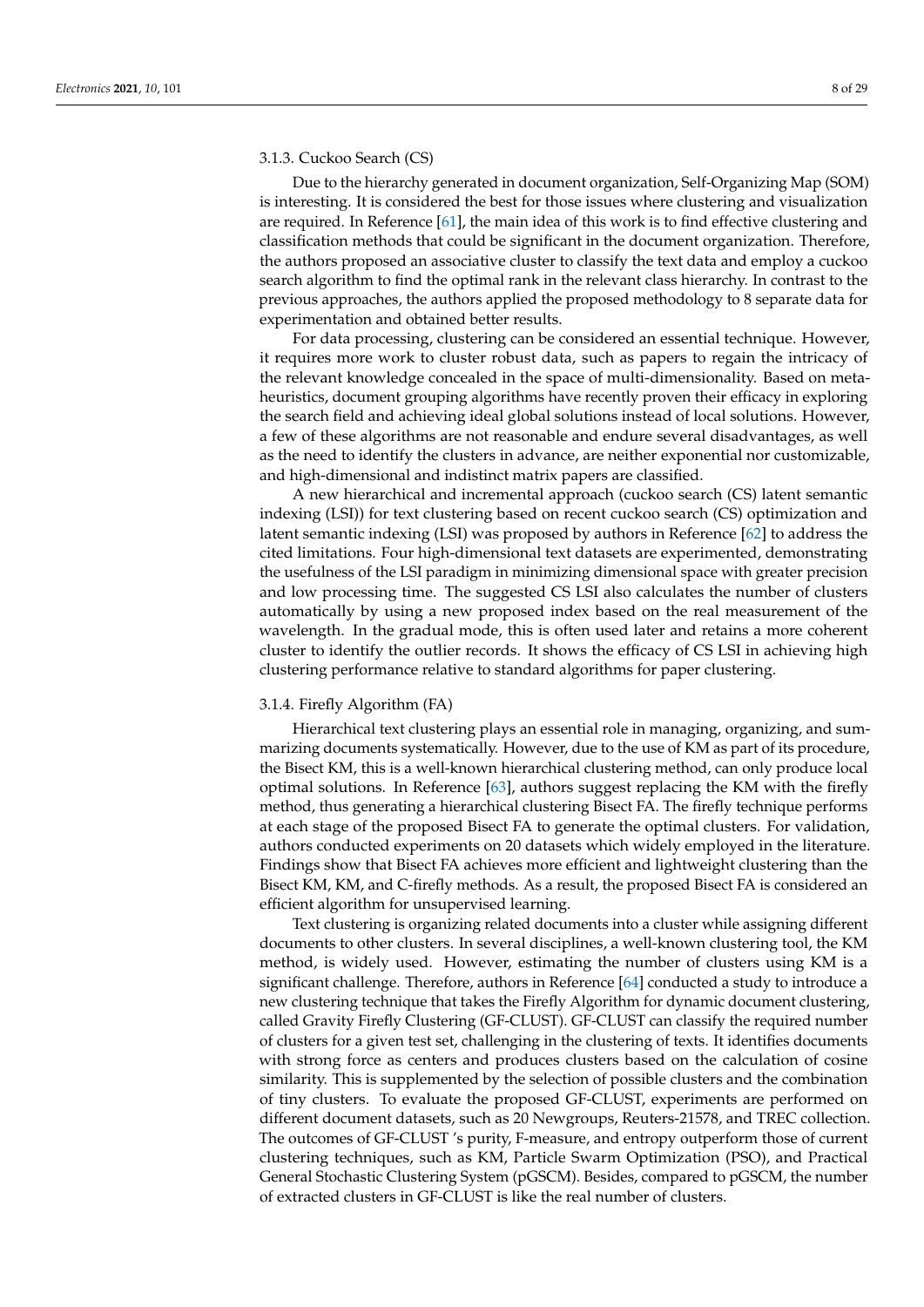Given that the ORC (Optical Character Recognition) system only recognizes the binarized image, text binarization is an essential step in text comprehension. The more precise the binary text is, the better the ORC method operates. A novel binarization technique is suggested in Reference [\[65\]](#page-25-3) to binarize text from complex color images. Firstly, to combine similar color pixels into an image, the Fuzzy C-means method is employed. To eliminate noise components in the background, the flood filling method is then utilized. Eventually, to binarize the text image, the authors employed the Otsu global binarization technique. The experimental results indicate that the proposed technique outperforms the Otsu global binarization system.

## 3.1.5. Krill Herd Algorithm (KHA)

A hybrid krill herd algorithm with KMis proposed in Reference [\[66\]](#page-25-4) for solving text clustering problem. The proposed strategy utilizes the local exploitation of KM to avoid local optimum and premature convergence. This hybridization resulted in a quick convergence to optimal solution. Several version of hybrid krill herd were developed and the best one is augmented with an objective function that combines two measures, cosine similarity and Euclidean distance, for improving the local search facility. The experimental results of several assessment measures showed that the proposed method outperforms all versions of krill herd algorithm beside several other text clustering methods found in the literature.

This paper introduced two text clustering algorithms based on krill herd algorithm for improving the clustering of web text documents [\[67\]](#page-25-5). One of the algorithms utilizes all the operators of krill herd algorithm while the other one neglects the genetic operator. The performance of the proposed method was compared with the KM algorithm in terms Purity and Entropy measures. The experimental results showed that the proposed algorithms outperform KM algorithm.

Abualigah et al. proposed a hybrid krill herd algorithm with harmony search algorithm for document and text clustering [\[68\]](#page-25-6). The purpose of the hybridization is to improve the global search ability by introducing the global search operator of the harmony search to the krill herd algorithm. This introduction of the operator improved the exploration search ability of krill herd by using the Distance factor as a new probability factor. The proposed algorithm was tested on several standard datasets. The results showed enhancement in clusters accuracy and high convergence rate.

Abualigah et al. proposed three new improved versions of krill herd algorithm for enhancing the results of the basic version [\[69\]](#page-25-7). The improvements involve different ordering of the crossover and mutation genetic operators, in which these operators are performed after the update of krills' position, thereby achieving an accurate global search. The experiment was conducted on several standard text datasets. The experimental results were compared with other published algorithms, such as GA, harmony search, and PSO, tested on the same datasets. The result showed that the proposed improved algorithms outperform the comparative algorithms on all benchmark datasets.

The author introduced a new technique for solving text document clustering by developing four different versions of krill herd algorithm KHA [\[70\]](#page-25-8). These versions are the basic KHA, hybrid KHA, and multi-objective hybrid KHA. Each one is considered as an incremental enhancement of the preceding one. The algorithms were tested on several benchmark datasets. The experimental results showed that the multi-objective hybrid version obtained the best results among the others and outperforms other comparative algorithms found in the literature.

The paper introduced a new feature selection method for improving text document clustering [\[71\]](#page-25-9). The proposed method enhances the performance of the hybrid krill herd algorithm by hybridizing it with swap mutation strategy. The hybridization is incorporated within a parallel membrane computing framework. The algorithm was tested on several standard text datasets and showed excellent convergence velocity and obtained superior results compared to popular feature selection algorithms.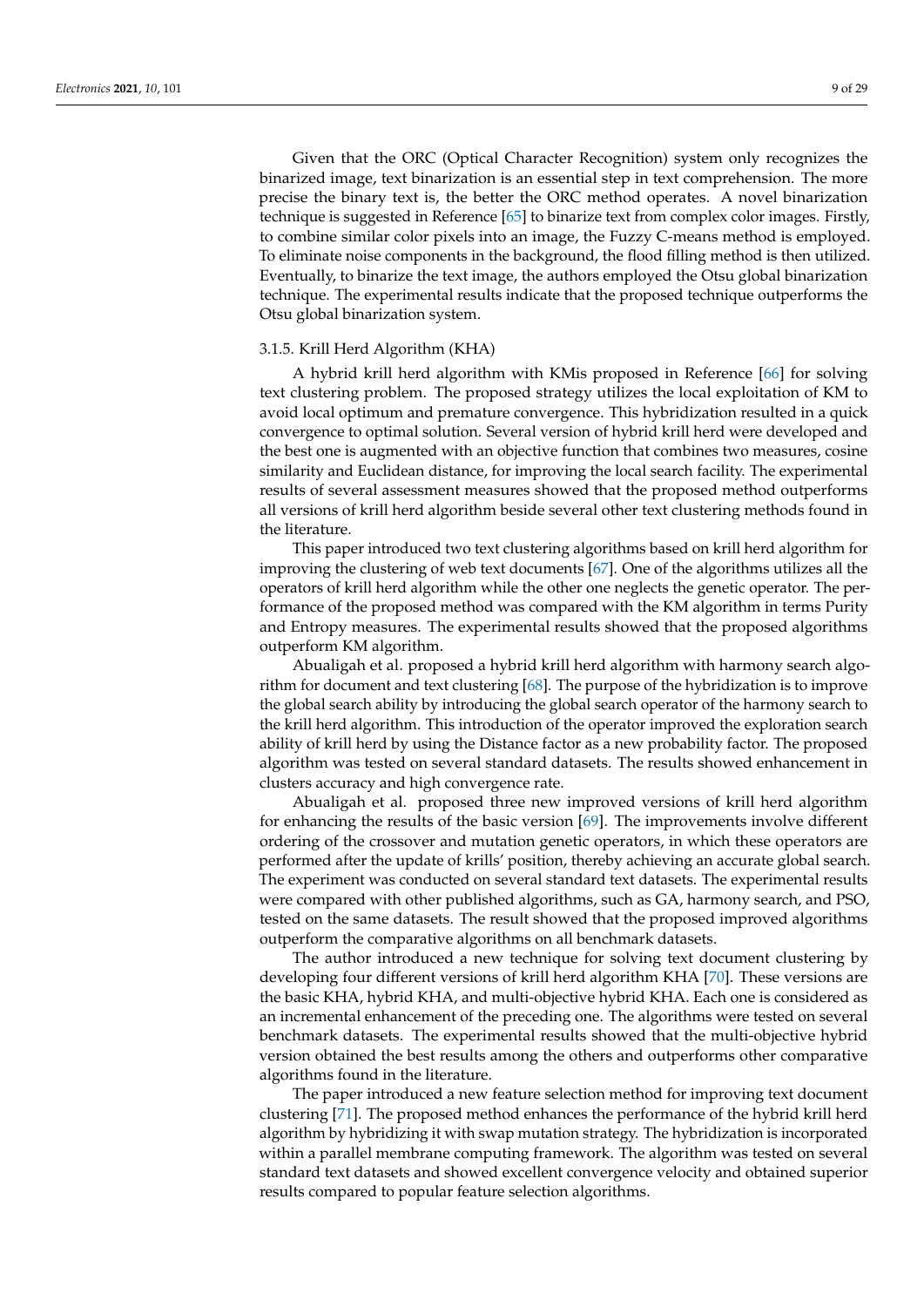# 3.1.6. Social Spider Optimization (SSO)

Scholars have commonly utilized evolutionary optimization algorithms to enhance accuracy and performance as the clustering issue can be mapped to the optimization method. Stochastic general-purpose approaches for addressing optimization issues are one of the evolutionary approaches. Swarm Intelligence is one of the major approaches that work with the aggregative behavior of swarms and their dynamic interactions without control. However, the Swarm intelligence model seems to be much more promising because of its reliability. Authors in Reference [\[72\]](#page-25-10) suggested a swarm intelligence scheme named social spider optimization for text document clustering. This technique utilized social spiders' cooperative intelligent behavior. Each spider prefers to replicate a specialized behavior based on its gender. It also aims to substantially minimize premature convergence and local minimum issues in text documents clustering. Results have been compared with the KM clustering method and show good results.

It is reported that text document clustering is considered one of the primary data mining issues instigated by researchers. It helps classify text documents in such a way that there are similar text documents for each group. Several problems have been found when grouping text documents. The critical issues in text document clustering are reliability and performance. Scholars have commonly employed evolutionary optimization algorithms to enhance accuracy and performance as the clustering issue can be mapped to the optimization problem. Stochastic general-purpose approaches for addressing optimization issues is one of the evolutionary methods. Swarm Intelligence also is a specific method that works with the aggregative swarm's behavior and their dynamic interactions without any control. For textual document clustering, the authors proposed a new swarm intelligence method named Social Spider Optimization SSO in Reference [\[73\]](#page-25-11). Authors compared it to KM clustering and state-of-the-art clustering methods, including PSO, ant colony optimization (ACO), and Improved Bee Colony Optimization (IBCO), and found it to be more accurate. Authors then suggested two-hybrid clustering methods, called SSO + KM and KM + SSO, and discovered that SSO + KM clustering surpassed KM + SSO, KPSO (KM + PSO), KGA (KM + GA), KABC (KM + Artificial Bee colony) and IBCO clustering algorithms. To show the effectiveness of clustering techniques, the authors employed the Sum of intra-cluster distances, average cosine similarity, precision, and Inter cluster distance.

#### 3.1.7. Gravitational Search Algorithm (GSA)

GSA is a research method proposed in Reference [\[74\]](#page-25-12); it is used to solve the optimization problems. This paper proposed a new method called GSA-KHM combined between GSA and K-harmonic means to improve dependency on the initialization [\[75\]](#page-25-13). The proposed method applied five datasets and showed better results than other methods.

## 3.1.8. Whale Optimization Algorithm (WOA)

WOA is a research method proposed by Mirjalili and Lewis in Reference [\[76\]](#page-25-14), it is used to solve various optimization problems. Jagatheeshkumar and Selva in Reference [\[77\]](#page-25-15) implemented clustering algorithm used Whale Optimization Algorithm (WOA) and Fuzzy C Means (FCM); the algorithm tested, over three datasets, precision, recall, F-measure, purity, and entropy, and the performance of the proposed algorithm showed better results compared to existing methods.

#### 3.1.9. Ant Colony Optimization (ACO)

Ant colony optimization (ACO) was used to solve the clustering problems in many research fields [\[78\]](#page-25-16). In Reference [\[79\]](#page-25-17), ACO is applied on multi-label text categorization with relevance clustering classification technique. The ant colony algorithm is used for feature optimization of text data. The proposed method is tested on several datasets, including WebKB of CMU test learning group, Yahoo web page dataset, and RCV1 (Reuters Corpus Volume 1). For evaluating the performance of the proposed method, other algorithms were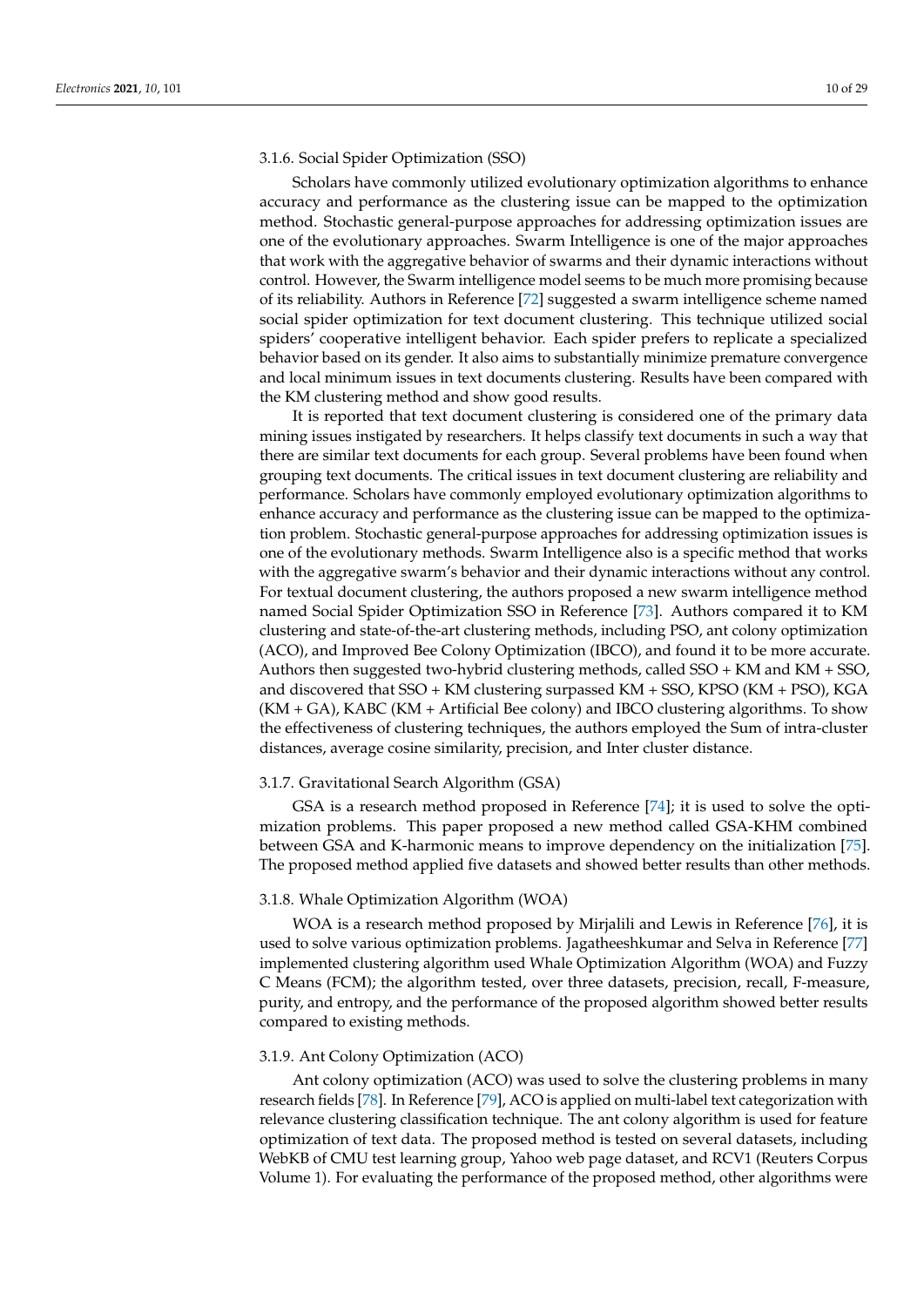tested, including MLFRC and Rank SVM (RSVM). The experimental result show that the proposed method outperforms both MLFRC and Rank SVM.

In Reference [\[80\]](#page-25-18), ACO algorithm is applied to solve the problem of fuzzy document clustering. The authors used a thesaurus for extracting documents features in order to have a language-independent feature vector for the purpose of measuring the similarities of documents written in different languages. The pheromone trails in the ACO algorithm are used to decide the membership values in clustering process. The performance of the algorithm is evaluated on a dataset of bilingual (English and Spanish) documents consisting of scientific research papers in various subject fields. The experimental results show that the proposed algorithm gives good performance in spite of the difficulties of the stated problem and the huge efforts in the pre-processing stage.

#### 3.1.10. Genetic Algorithm (GA)

Mustafi et al. [\[81\]](#page-25-19) developed the popular KM algorithm for the tasks of clustering through enhancing the mechanism of initializing the centroids and keeping the clusters number returning in each iteration. The proposed technique depended on using the genetic algorithm with the differential evolution algorithm, where the first is used for generating the original seeds, and the other for obtaining the clusters number. The authors applied the proposed algorithm for the text documents clustering, then compared their technique with the standard KM algorithm for solving the clustering problems.

Song et al. [\[82\]](#page-25-20) developed the genetic algorithm based on the ontology science, where the algorithm can operate in a self organizing way for solving the problems of clustering texts. The authors used some concepts in the ontology, thesaurus-based and corpus-based, to solve the text clustering problems. Where they supposed two hybrid strategies using various similarity measures, thesaurus-based measure, transformed LSI-based measure which had the superiority than the traditional similarity measures. In addition, the proposed technique for clustering was more efficient than the standard GA and the standard KM.

Song et al. [\[82\]](#page-25-20) tried to solve the text clustering problem through enhancing the genetic algorithm using a model known as latent semantic which is different from the popular vector space model, in which each part of the text or the vocabulary exemplifies one dimension. But, the authors' model implied by a query through the representation in a reduced space of the dimension where the model concerns the effects of synonymy and polysemy, which creates a semantic structure in textual data. The enhancement of the genetic algorithm depends on using variable string length.The proposed mechanism proved efficiency and high accuracy of clustering over the conventional GA.

Chun-hong et al. [\[83\]](#page-25-21) proposed an efficient algorithm for the text clustering based on the latest semantic analysis, as well as with using the idea of optimization, the new model avoids the drawbacks of the vector space model and the KM algorithm. Then, the authors compared their algorithm with the vector space model which proved effeciency according to the precision and recall measures.

Shi et al. [\[84\]](#page-25-22) proposed a patented algorithm for clustering texts by Genetic Algorithm Model (CGAM) which uses the genetic algorithm as the fitness function and the KM algorithm as a convergence criterion. For the Chinese texts clustering, the proposed algorithm constructs an innovative selection method of initial centers of GA and recommends the contribution of characteristics of various parts of speech. The results proved the superiority of CGAM than the KM and GA for clustering business intelligence system of Chinese and English texts.

Wahiba et al. [\[85\]](#page-25-23) presented a developed evolutionary algorithm for texts clustering for the biomedical database of MEDLINE, where the developing depended on the genetic algorithm and the VSM and an agglomerative algorithm for generating the initial population. The authors tested their proposed mechanism on a sample composed of 500 abstracts, from which the algorithm proved efficiency. A document grouping algorithm based on the KM was presented by Garg et al. [\[86\]](#page-25-24) with enhanced initial genetic algorithm-based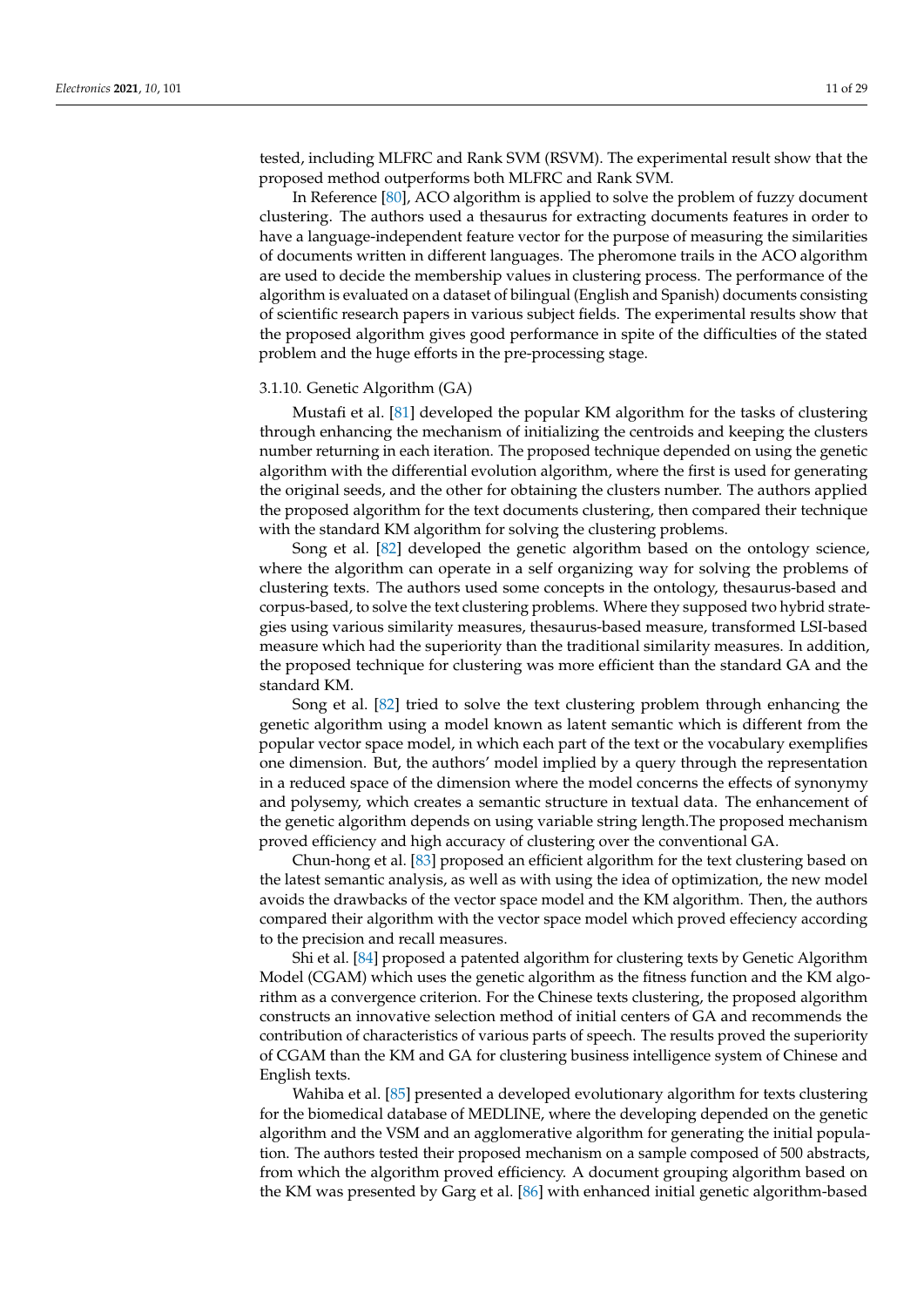clusters. The analysis of previous different text databases demonstrated that clustering is much more precise compared to KM grouping by utilizing the proposed.

Wang et al. [\[87\]](#page-25-25) introduced a text clustering algorithm based on the fuzzy concepts using the rough set and genetic algorithm as a hybrid. The weight parameters through the clustering are described by genetic algorithm; thus, it makes parameters more reasonable and operational and avoids some problems, like subjectivity and unreliability of describing weight parameters in other work.The results showed that the proposed algorithm is feasible.

Yu et al. [\[88\]](#page-25-26) proposed a new algorithm for text categorization based on the fuzzy C-means algorithm, in which the idea is inspired from the fuzzy clustering, this with the genetic algorithm which is utilized for initializing the cluster centers. The proposed mechanism had high accuracy for classification and confirmed high efficiency for clustering.

Tohti et al. [\[89\]](#page-26-0) proposed combining the KM method and the GAAC clustering method and using the two feature extraction for text representation and clustering of Uyghur. The proposed technique is composed of two principal stages. In the first one, the optimal initial cluster center can be gained from the small amount of text set by the GAAC method. In the second stage, the large amount of text set is fast clustered by the KM method. The experiments showed that the proposed algorithm has a significant raising on the accuracy of clustering and the time complexity.

Dong et al. [\[90\]](#page-26-1) tried to solve the feature word weight expressing the text based on the genetic algorithm and the KM. The authors depended on the enhancement on developing According to the weight factor and feature vector through the combination and checking a behavior of pre-processing, which reflected the texts' diversities. The experimental results confirmed high accuracy of classifying and clustering of feature words.

Shao et al. [\[91\]](#page-26-2) proposed a new method for solving the Text Clustering and Association Rules Mining problems have been introduced. The algorithm relied on the automatic generation of the hybrid conceptual framework, which takes a complete explanation of the characteristics of the correlation among concepts, uses text clustering technology to replace the relationship between artificial industrialized nations and assessment criteria, and hybridizes the classification techniques of item sets to generate the concept maps, and provides the coherence of response.

#### 3.1.11. Harmony Search (HS)

Sailaja et al. [\[92\]](#page-26-3) proposed clustering technique a Text Independent Speaker Identification with Finite Generalized Gaussian Mixture Model, which is also Multivariate with Hierarchical Clustering and used the EM algorithm for estimating the parameters. In addition, through Hierarchical clustering, the numbers of acoustic classes associated with each speech spectra are determined.

Zeng et al. [\[93\]](#page-26-4) proposed an algorithm called HI-Rocchio, which depended on two stages; the first stage is represented by an incremental evolutionary method. The Rocchio algorithm is based on the Rocchio method, and enhancing the Hierarchical clustering approach is the final phase. The experimental results showed more advantages of the proposed technique, like that the proposed algorithm, which has multi-hierarchical relations for describing the text documents, which does not exist in the Rocchio algorithm, and, in the text cluster process, the HI-Rocchio algorithm velocity is more than Hierarchical clustering. Moreover, unlike the classical algorithms, the suggested methodology can create a new group to address the inconsistency between the relatively fixed characteristics of the training set and the concepts of the text draft have changed and evolved.

Lokhande et al. [\[94\]](#page-26-5) presented an efficient technique for text summarization of web documents, which depended on then creating initialization of the natural language processing, tokenization, part of speech tagging, parsing, and chunking. Then, they implemented the Hierarchical clustering Algorithm and Expectation Maximization Clustering Algorithm to search the similarity in a sentence.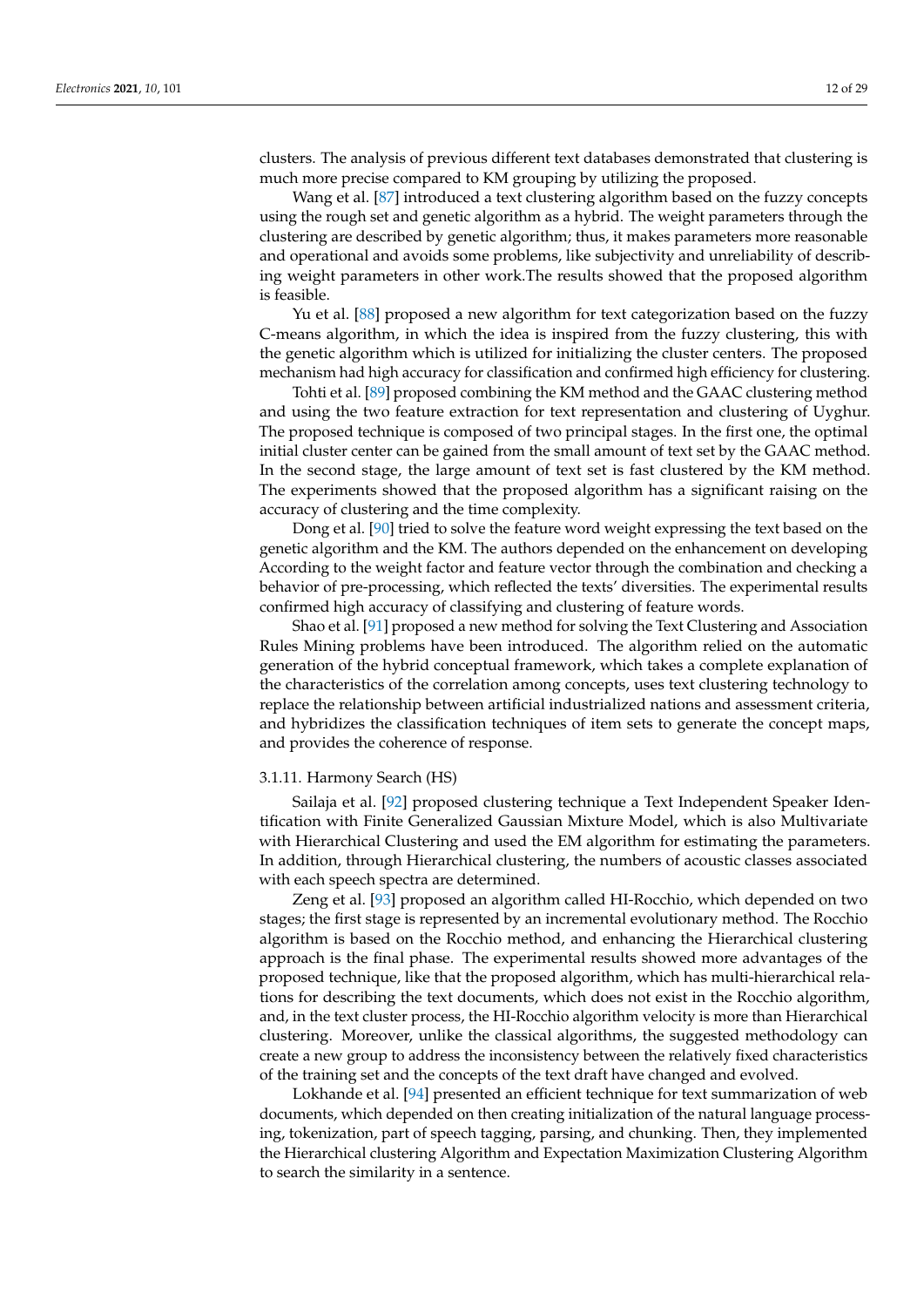Rong et al. [\[95\]](#page-26-6) tried to solve the text clustering problem based on a hybrid between the SC-KH (Staged text clustering) algorithm and the KM algorithm, where the proposed algorithm divides the process of clustering into two stages: splitting and merging. The KM algorithm is utilized in the the stage splitting, in which the initial values can be identified by utilizing the Canopy algorithm, and the other algorithm of the hybridization is utilized in the merging stage. The results proved that the proposed technique is superior to the standard KM and the standard hierarchical agglomeration algorithm.

Abualigah et al. [\[96\]](#page-26-7) proposed a new technique for solving the feature selection problem based on the HS algorithm to search for the best subset of informative features. Then, the proposed method is utilized for clustering texts and is summarized as FSHSTC, FS technique using HS algorithm for the TC technique, where it can overcome the other methods drawbacks in improving the performance of the text clustering. The results showed that the performance text clustering is improved using the proposed method.

#### 3.1.12. Other Meta-Heuristic Algorithms

Lipeng et al. [\[97\]](#page-26-8) employed a new hybrid Differential Evolution (DE) and Invasive Weed Optimization (IWO), in addition to KM algorithms, called IWODE-KM algorithm, to optimize KM parameters for Chinese text clustering; the algorithm solved random initialization sensitivity and stuck at local optimum of KM algorithm, and the new proposed algorithm showed better results than its ancestors.

Jyotirmayee et al. [\[98\]](#page-26-9) proposed a clustering method based on word sense disambiguation algorithm, the method used Word Sense Disambiguation (WSD) and Lesk algorithms to classify textual data by return the words identifiers in a Knowledge-Base and increase contextual overlap to increase accuracy of sense and context. The proposed algorithm tested on many datasets and obtained better results than KM and Vector Space Models (VSMs).

Shi et al. [\[99\]](#page-26-10) improved clustering of incremental affinity propagation algorithm and semi-supervised learning by adjusting similarity matrix, and the results of the proposed algorithm performed very well compared to other clustering methods.

Nishant Agarwal [\[100\]](#page-26-11) developed a real-time system using temporal clustering algorithm for detecting bursts in streaming data and for improving storage mechanism to perform evolutionary queries, the system analyses user behavioral to find related tasks, anomaly detection, and bursty patterns, and the used methods showed better hashtag precision results compared to others.

In Reference [\[101\]](#page-26-12), the authors presented a Chinese text clustering method based on both the Self-Organizing Map (SOM) neural network and density. This algorithm is composed of two phases. Chinese text is converted into text vectors during the first phase, employed as SOM training data, and mapped through SOM training. An initial clustering result is obtained for text data, i.e., a set of virtual coordinates. Then, the virtual coordinates set is further clustered based on density during the second phase. This suggested technique is different from the current versions during the first phase. In addition, due to decreasing dimensions, it outperforms other methods in computation time in the second phase. Statistical experiments demonstrated the efficiency of the proposed method regarding clustering text data and high multi-dimensional data.

Dimension reduction contains two techniques: feature selection and feature extraction. The reduction of dimensions using the feature selection technique has a more significant effect on the cluster results than the feature extraction technique. To minimize dimensions, however, there would be a need for feature extraction techniques. For this purpose, the feature extraction approach requires an alternative method. The Self Organizing Map (SOM) is among the special artificial neural network models that can efficiently create spatial cognitive processes of input data or produce smaller data dimensions. This study proposed by Reference [\[102\]](#page-26-13) examined the effects of SOM compared to Singular Value Decomposition (SVD) to reduce the data dimension of text documents prior to KM clustering. Findings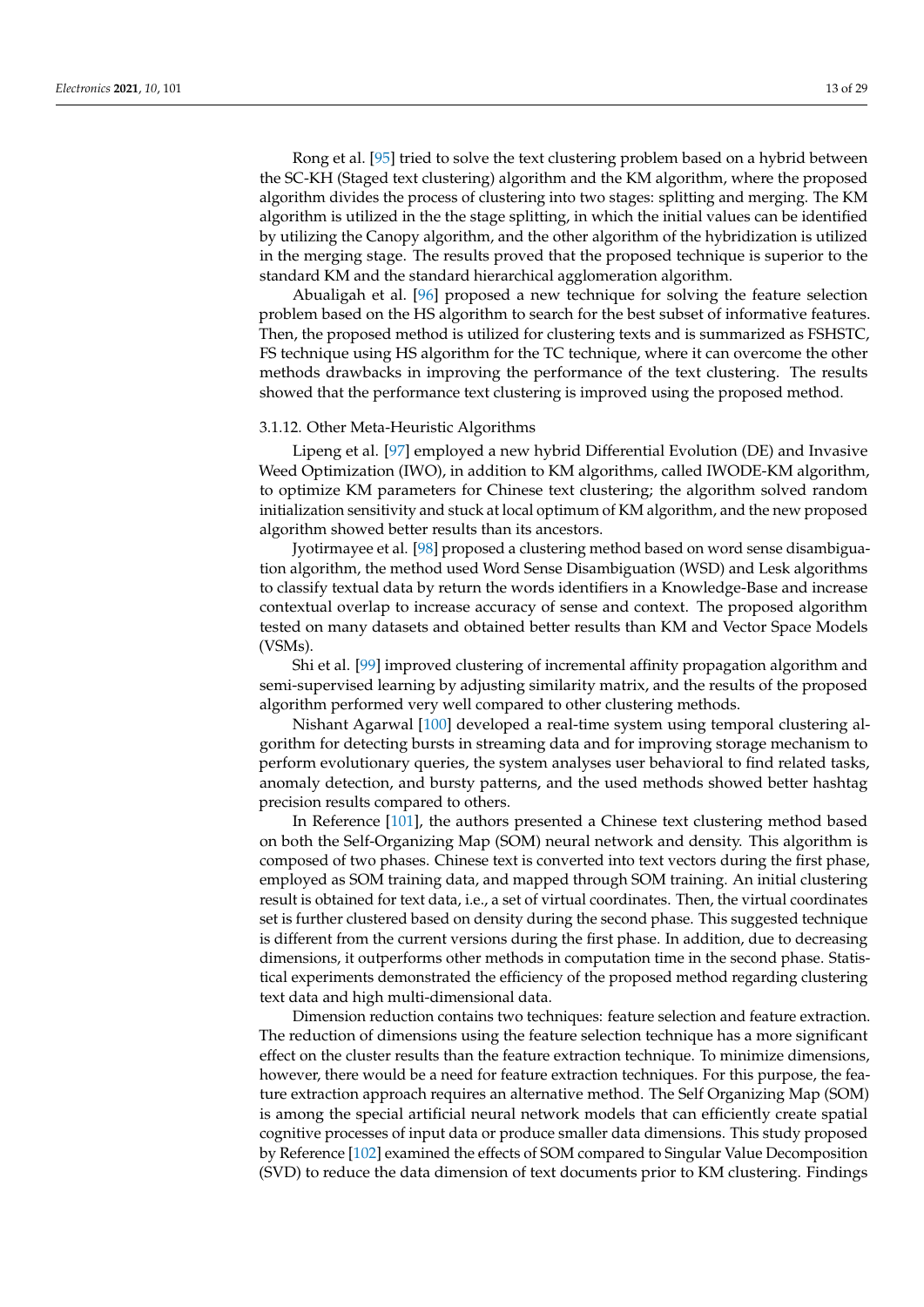demonstrated that SVD remains better throughout the cluster efficiency index than SOM, yet SOM is faster in computation times than SVD.

## *3.2. Local Search Techniques*

In this section are the most common local search techniques used to solve the text document clustering problems that have been published in the literature.

## 3.2.1. Heuristic Local Search

The paper developed a Local Search and KM (LSKM) text clustering algorithm by executing KM until converge and LSKM to calculate local extreme points [\[103\]](#page-26-14). The experiments showed better results than KM for clustering Big data datasets.

The paper implemented a new modified KM clustering algorithm using Max Term Contribution (MTC) to extract text character and dimension reduction [\[104\]](#page-26-15). The proposed algorithm calculates the contribution of each term in high dimension to extract the maximum contribution terms to find a low dimension using Simulated Annealing (SA) and modified KM clustering method, the algorithm showed better precision results than other algorithms.

The paper developed a new algorithm called LSKM stands to Cellular Automata Based Local Search and KM to identify regions of protein coding in non-overlapping and mixed exon-inton boundary DNA sequences [\[105\]](#page-26-16). The experimental showed better accuracy results compared to traditional algorithms. Reference [\[106\]](#page-26-17) proposed a new algorithm called *β*-hill Feature Selection Text Clustering (*β*-FSTC) to get best informative features subset. The algorithm improved clustering using B-hill climbing algorithm, the experiment used four text dataset and showed better results compared to other algorithms.

The paper improved KM algorithm to solve fall KM into the local optimal using hierarchical agglomerative clustering algorithm and cosine similarity to measure the distance between the text and ensure the high quality of the center point [\[107\]](#page-26-18). The experiments showed good stability and better accuracy results than traditional algorithms.

The paper developed *β*-hill climbing technique to solve clustering problem by partitioning similar documents for placing them into the same cluster [\[108\]](#page-26-19). The *β* parameter performed a balance between global and local search methods in order to solve KM and k-medoid clustering problem; the experiments used eight standard benchmark datasets and achieved better results than other techniques.

#### 3.2.2. K-Means (KM) Clustering Technique

In the text mining field, the Micro-blog hot topic discovery is one of the hot topic research areas. The low hot topic discovery happened because of the KM algorithm's distance function, which causes low clustering accuracy. In Reference [\[109\]](#page-26-20), three different definitions are proposed to solve the hot topic discovery: distinguish between the body words and the title words, blend similarity-based distance, and place contribution-based weight. Further, several algorithms have been proposed to accomplish the text clustering. The biterm topic model (BTM) and global vectors for word representation (GloVe) similarity linear fusion are proposed to achieve the short text clustering. Jensen-Shannon divergence (JS) method was utilized to measure the text similarity based on the BTM algorithm. The Improved Word Mover's Distance (IWMD) is used to determine the GloVe word vector model text-similarity. Lastly, these two similarities approaches are linearly combined and applied as the distance function to achieve KM clustering. The result shows that the proposed method based on BTM and GloVe models significantly enhance the clustering accuracy comparing to traditional KM approaches.

In Reference [\[110\]](#page-26-21), a text clustering approach is proposed based on a combination of the KM algorithm and Self Organizing Model (SOM). In the beginning, the text is preprocessed to process successfully. Then, the proposed approach used enhance the cluster center for the KM and determining the isolated point text. Guoping, Lin et al. propose an enhanced version of the Density-based spatial clustering of applications with noise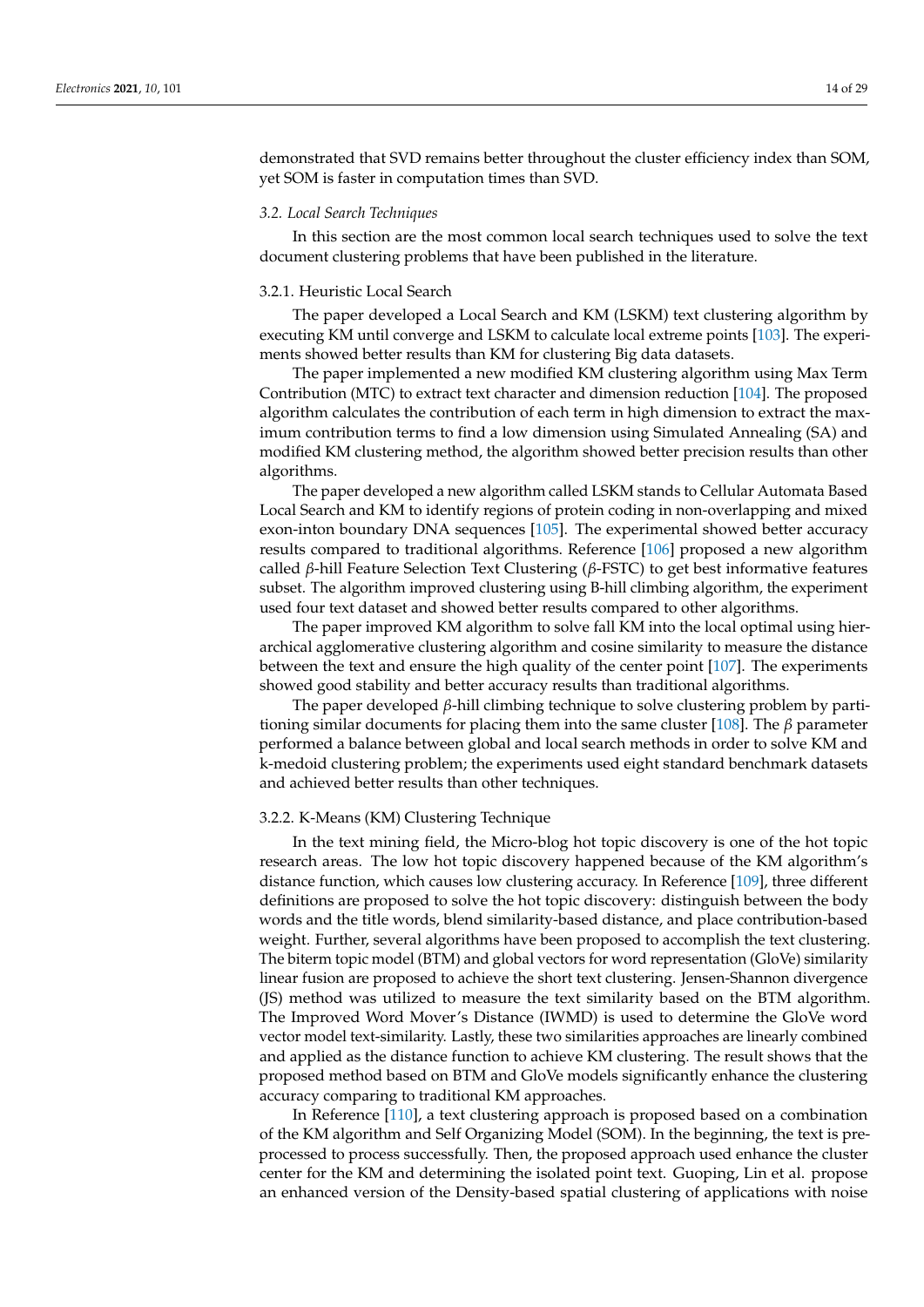(DBSCAN) algorithm. The authors presented the enhancement to overcome the threading limitations and adopt the solution on a small part of data, which led to improving the text clustering. Moreover, the proposed work can enhance classification process accuracy. The result shows significant performance in text clustering [\[111\]](#page-26-22).

This study used a modified approach based on the An Artificial Immune Network for Data Analysis (aiNet) algorithm to deal with high-dimensional data in text clustering [\[112\]](#page-26-23). This approach is based on cluster centers with a virtual practical correlative mapping method to neglect data vector dimensions. The data first cluster by KM to extract the High-dimensional text, then the text will be the input of the aiNet algorithm. In terms of increasing the selection of initial centers point, Wang, Yiyang, et al. present a combination between the KM algorithm and the agglomerative hierarchical clustering method. Furthermore, the text clustering iteration layered cohesion algorithm used to improve final cluster centers' efficiency. The proposed algorithm was verified based on the Sina micro-blogging samples and the micro-blogging theme analysis through the proposed approach, segmentation, and vector text design [\[113\]](#page-26-24).

An approach is proposed in Reference [\[114\]](#page-27-0) to enhance image retrieval by combining text and visual features. Image retrieval has two types based on the text-based retrieval, such as (keywords, descriptions, and caption) and content-based image retrieval (CBIR). CBIR method avoiding the textual image description, but image retrieves based on the content similarities (e.g., colors, shapes, and textures). In this paper, the authors proposed improving CBIR's performance using the KM algorithm by introducing a text-guided weighting system for visual features. KM algorithm uses to calculate the initial center to improve time elapsed and reduce the number of iterations.

In Reference [\[115\]](#page-27-1), a novel approach is proposed to cluster the text documents. In the first stage, features are chosen by a genetic system. Then, the hybrid algorithm performs the clustering for the extracted keywords. The Must Link and Cannot Link algorithm (MLCL) used to identify the extracted keywords and create the initial clusters. Finally, the Gaussian parameters perform clusters. The Brown Corpus and Reuters-21578 datasets used to test the proposed method. The results show that the presented work improve the clustering performance better than other methods like fuzzy self-constructing feature.

A novel approach is proposed for text clustering based on three main features algorithms with dynamic dimension reductions and feature weight method to solve the text clustering. The text documents are divided into different related clusters regarding chosen informative features via an acceptable evaluation method. Feature selection approaches choose these informative features in every document. Algorithms, such as particle swarm optimization (PSO), harmony search (HS), and Genetic algorithm (GA), are used for feature selection. The introduced work is length feature weight (LFW) based on the term appearance and repetition of features in other documents. In terms of reducing the number of features, a unique dynamic dimension reduction (DDR) method has been proposed. The KM algorithm is used to cluster the text document based on features selected by DDR. This work shows an out-performance with a combination of KM and swarms algorithms; further, the experimental result applies to seven benchmarked datasets [\[116,](#page-27-2)[117\]](#page-27-3). In Reference [\[118\]](#page-27-4), the authors propose an approach to enhance the text clustering performance and obtain accurate evaluators. This method combines the similarity and distance measure based on the KM algorithm, called Multi-objective K-mean (MKM). MKM shows an improvement in text clustering because of obtaining the optimal initial clusters centers.

An enhanced KM technique is suggested for text clustering. The system firstly the text pre-processed and classified by inverted classify. Next, the classified (index) is using the Term Frequency–Inverse Document Frequency (TF-IDF), which is also used to build the term-document matrix. Then, extract the main feature from the matrix through the Latent Semantic Indexing algorithm. Further, the Pillar algorithm selects seeds. Finally, the KM algorithm works based on determining seeds. The result shows that the method shows out-performance comparing to the standard KM [\[119\]](#page-27-5). In Reference [\[120\]](#page-27-6), the KM algorithm was modified to work on a heterogeneous dataset by using the Euclidean distance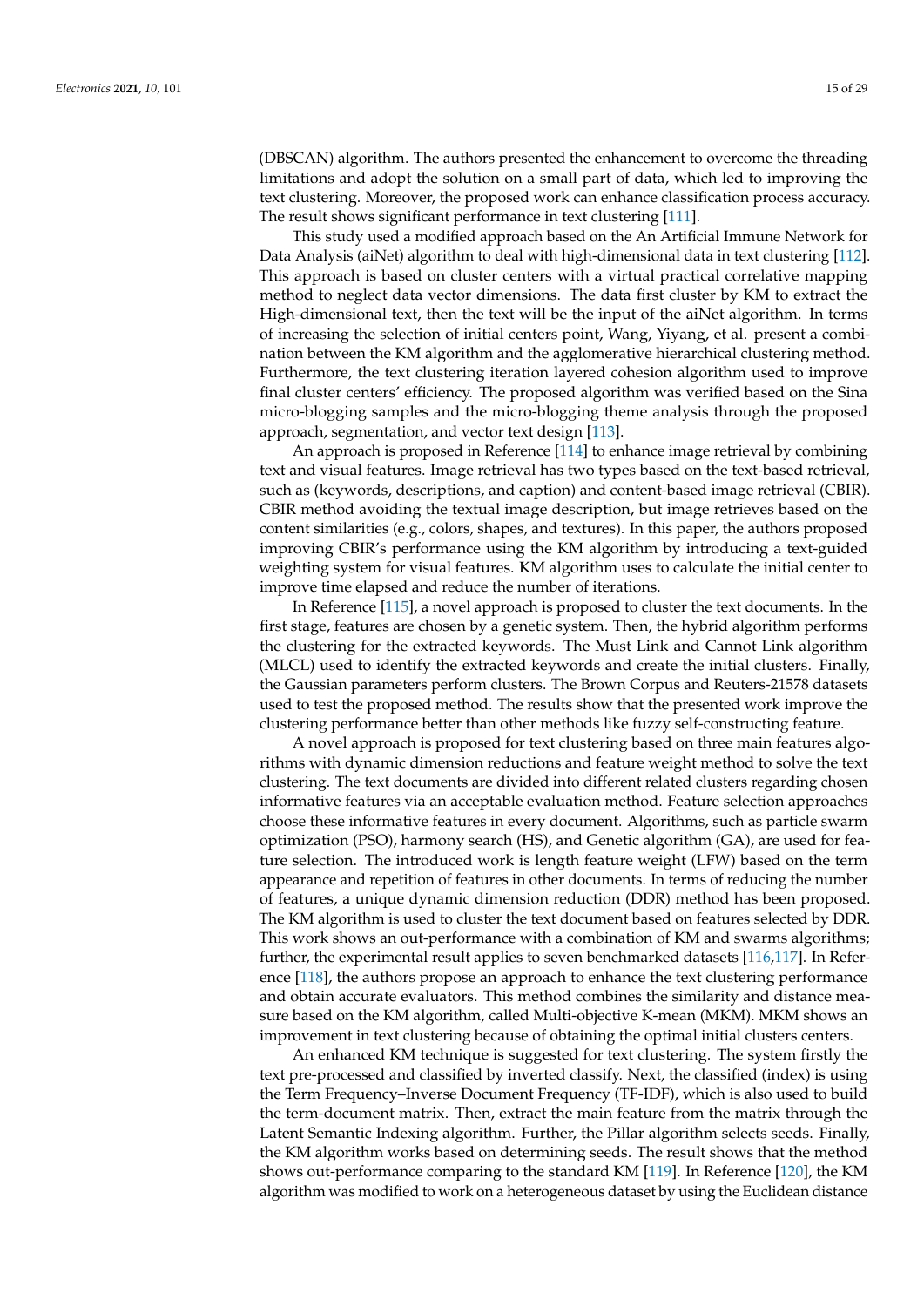algorithm. This approach proves that KM is efficient in analyzing the heterogeneous data clustering.

In Reference [\[121\]](#page-27-7), a comparison study was presented to examine the clustering accuracy of similarity and dissimilarity measure based on eight clustering approaches. This study a significant performance in some similarity approaches, such as the Dice coefficient, Extended Jaccard, and cosine similarity. In Reference [\[122\]](#page-27-8), we discuss that the KM algorithm measures the relationship among the data objects; however, the similarity or dissimilarity measure provides an accurate result. A comparison study was presented to examine the clustering accuracy of similarity and dissimilarity measures based on eight clustering approaches. The research shows significant performance in some similarity approaches, such as the Dice coefficient, Extended Jaccard, and cosine similarity.

In Reference [\[123\]](#page-27-9), the authors analyze the KM algorithm performance and how the partitioned text document clustering is done. Further, the authors try to focus on choosing the KM algorithm K value (true value) as a disadvantage. The study concluded that the KM algorithm suffers from ambiguity and effect by noise and outliers, high dimensionality, etc. Yuan et al. introduce an enhanced KM to solve the arbitrary choosing initial clustering centroids issue, namely (DPMCSKM). The selection in the proposed method is based on the initial clustering center on density peaks. In addition, the MapReduce approach is used for the parallelization of the improved KM in terms of fulfilling large-scale calculations in the clustering process. The proposed solution shows an outperformance in clustering accuracy [\[124\]](#page-27-10).

Liu et al. in Reference [\[125\]](#page-27-11), study the text clustering for the Chinese language and present a method based on the KM algorithm and Evaluation approach, which replace the Cluster Head (CH) that calculated from the real text sample with the nearest text node in the entire text set. The Euclidean distance algorithm calculates the distance between a couples of text points. Finally, the Entropy method is used to evaluate the clustering effect. This approach shows a significant result in solving an empty cluster, finding the optimal CHs, and optimal clustering results.

Reference [\[126\]](#page-27-12) introduced an improved Latent Dirichlet Allocation (LDA) text clustering algorithm based on the Short Text Clustering Algorithm (SKP) to semantic extraction and sentiment analysis for small Chinese micro-blog texts, called SKP-LDA. The sentiment word co-occurrence method was proposed to define the word bag. The short text is provided with emotional polarity. For clustering by the LDA method, the topic relation and the knowledge sets of unique topic words will be extracted and included in LDA. Next, Top30 unique words and hidden n topics are extracted from knowledge sets. Finally, the result of LDA clustering is clustered again by the KM algorithm. The SKP-LDA, compared with different approaches, such as Enriched LDA (ELDA), Latent Sentiment Model (LSM), Lifelong Topic Model (LTM), and the Joint Sentiment Topic (JST), proves to be a remarkable emotional topic clustering impact and semantic analysis capability.

## 3.2.3. C-Means Clustering Technique

C-means is one of the efficient clustering techniques used in the literature [\[127,](#page-27-13)[128\]](#page-27-14). This paper proposed an attributed weighted fuzzy c-means algorithm to solve the problem of text clustering [\[129\]](#page-27-15). The method is based on identifying the weights of the attributed during the iterations of the c-means algorithm. The authors claim that this technique does not affect the overall algorithm performance. The algorithm is tested on a dataset of test documents and the results show that there is a good computation speedup and enhanced accuracy. The proposed algorithm can be reliability used of automatic documents abstracting.

This paper proposed a method based of Latent Semantic Analysis (LSA) and improved fuzzy c-means (FCM) algorithm to solve the problem of text clustering [\[130\]](#page-27-16). The proposed method used a new feature extraction technique that establishes word-text relation matrix and LSA for text sematic vectors. The method also employs genetic algorithm for optimizing clustering results. The experimental results of the proposed algorithm shown to have good precision and recall values.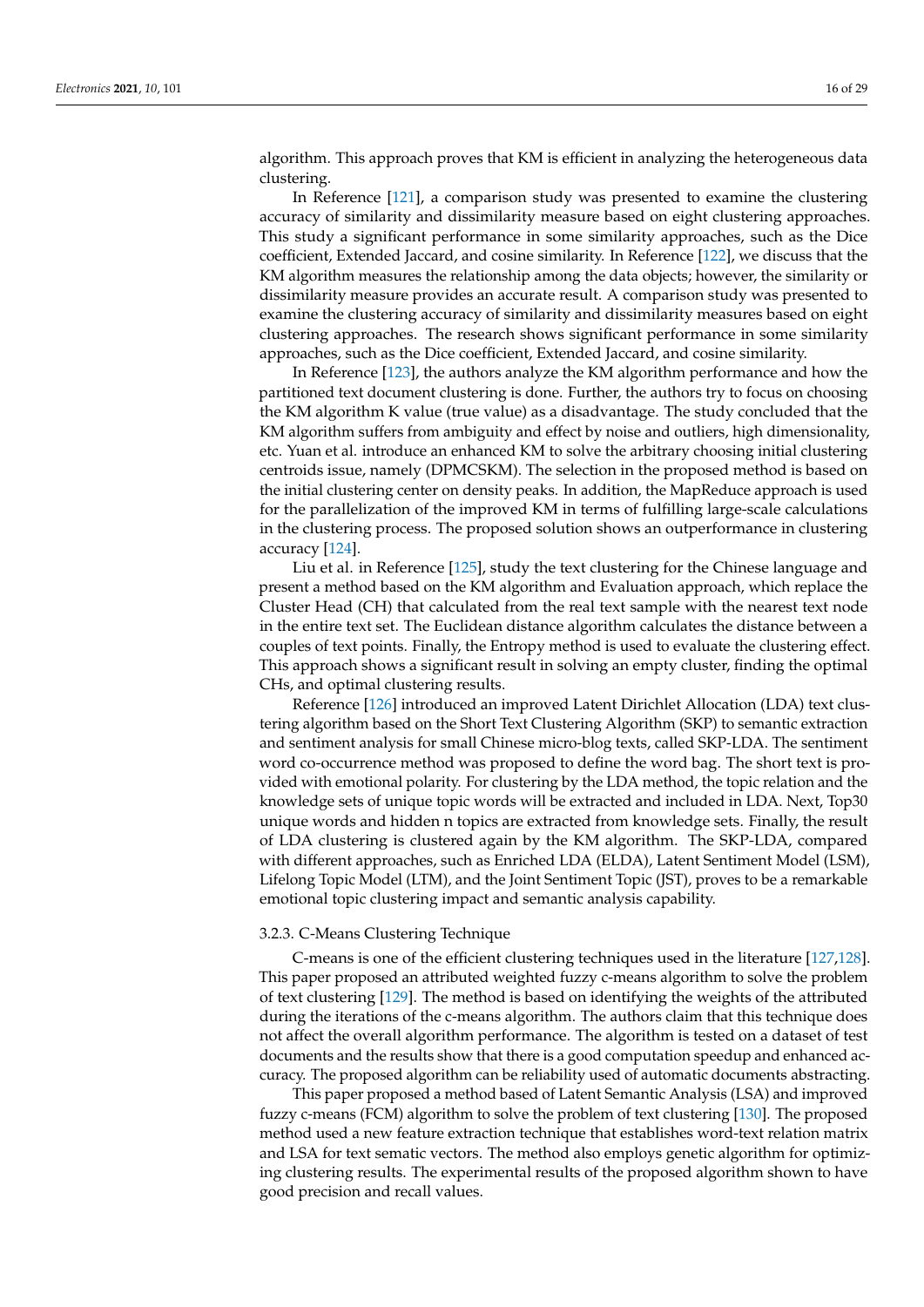# *3.3. Big Data Techniques*

A pairwise text similarity method is used on massive data-sets with normalization of Term Frequency-Inverse Document Frequency (TF-IDF) method and Cosine Similarity metric [\[131\]](#page-27-17). It used MapReduce model processes parallel large data-sets and distribute algorithm on clusters, this enhanced scalability and speed of text processing compared with other traditional methods.

A SWCK-means algorithm is proposed to solve traditional text clustering algorithms, it explored KM clustering, Spark and Hadoop big data technique to solve efficiency of the high dimensional vectors [\[132\]](#page-27-18). The proposed algorithm reduced the text data dimensions by calculating the word vectors weights using Word2vec, and it identified the KMC initial cluster centers by clustering the weight data using Canopy algorithm in order to improve efficiency of Canopy and KMC parallel design; the proposed algorithm achieved better results, especially in dealing with a huge amount of data, than traditional algorithms.

The paper improved a modified KM algorithm using Hadoop platform using Max-Min-distance to find better initial centroids [\[133\]](#page-27-19). The improved algorithm showed faster result than the traditional algorithm. The paper used MapReduce model to design and implement the Minimum Spanning Tree (MST) clustering algorithm based on MST construction, graph construction, and feature extraction vector [\[134\]](#page-27-20). The proposed algorithm showed better scalability and accuracy results than MapReduce-based KM, but with less speed.

One paper implemented a new KM clustering algorithm using cosine similarity feature extraction [\[135\]](#page-27-21). The algorithm analyzed Hadoop platform for a large dataset in distributed system, and showed good results comparing others algorithms.

## *3.4. Hybrid Clustering Techniques*

Document clustering is seen as an effective method for document organization and browsing in machine learning as it becomes an essential area of study. Fuzzy c-means (FCM), a highly exhaustive search method, has been widely used for categorization problems. As an optimization technique, however, it conveniently leads to local optimised clusters. The Particle Swarm (PSO) method is a heuristic algorithm optimization algorithm. In Reference [\[136\]](#page-27-22), authors introduced a hybrid method based on fuzzy c-means and particle swarm optimization (PSO-FCM) to cluster text documents, which allow full utilization of the merits of both techniques. Not only would the PSO-FCM support the FCM clustering to escape from local optima, but it also overwhelms the limitations of the PSO algorithm's slow convergence speed. Experimental findings on two widely used data sets indicate that the introduced algorithm has better results than FCM and PSO methods.

There has been a rapid rise in the number of digitized text documents on the internet. It is crucial to group the documents into clusters for speedy retrieval of information regarding a high collection of web data. Document clustering is the set of documents in groups so that the documents in each group are identical to each other and not to documents belonging to those other groups. The performance of the results of the clustering depends significantly on the text classification and the clustering method. This work provided a comprehensive study of three techniques for clustering text documents utilizing WordNet, namely KM, Particle Swarm Optimization (PSO), and hybrid PSO + KM methods [\[54\]](#page-24-23). A bag of words is the standard way of describing a text document. The bag of terms is almost unsatisfactory because it does not take advantage of semantics. Texts are defined in the presented work in terms of synsets, referring to a word. WordNet synonyms also improve the bag of the terminology data representation of text. For Nepali language text clustering, KM, Particle Swarm Optimization (PSO), and hybrid PSO + KM methods are employed. Experimental work has been carried out using intra- and inter-cluster similarity.

This era could be stated as the era of zettabytes because of the fastest data growth. This leads to the design of an efficient method to organize data effectively. The need for this hour to handle all available data effectively is an important mechanism. Clustering is a method that helps in grouping together relevant documents. The authors conducted a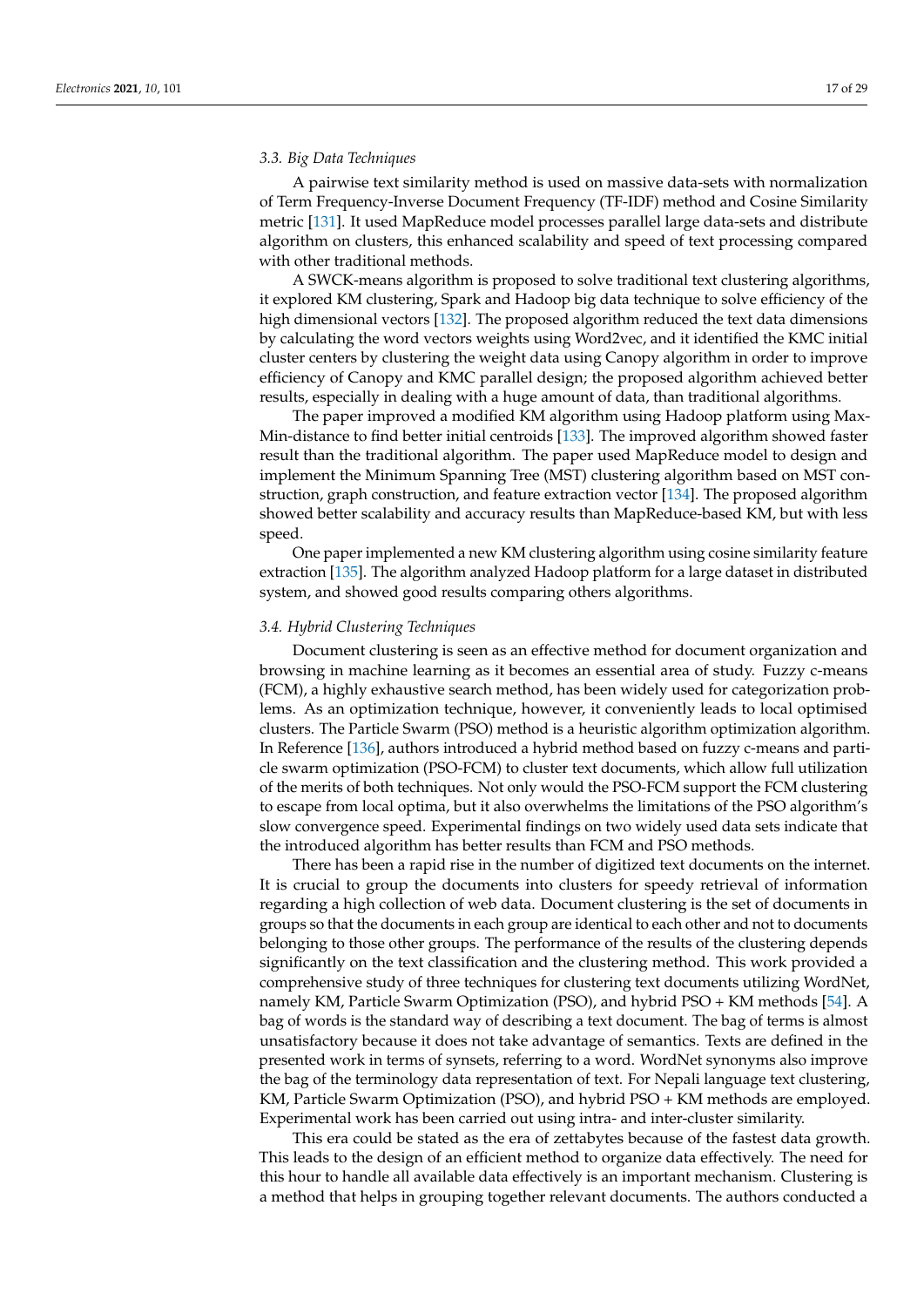study in Reference [\[137\]](#page-27-23) that considers the semantics and clusters the document with the hybrid of bisecting KM and the UPGMA method. Semantic analysis is made possible using a lexical database called WordNet. The results of the proposed methods are efficient, as the clusters are significant. Concerning accuracy, recall, F-measure, precision, and classification error, the efficiency of the presented technique is assessed. The experimental outcomes of the suggested study are satisfactory.

KM method can be considered as adaptive to the original points and easy to optimize in the local optimal. An enhanced GA-based CGHCM text clustering method is suggested in Reference [\[138\]](#page-27-24) to prevent this issue. This algorithm has been evaluated to avoid falling into the local optimum, achieve efficient clustering performance, and obtain better results than literature.

Authors in Reference [\[139\]](#page-28-0) presented a hybrid text clustering method based on dual particle swarm optimization and KM method; since the standard KM clustering method is sensitive to selecting initial cluster centers, the findings may correlate to the generic suboptimal solutions. It developed a self-adjusting weight vector technique that employed the optimal fitness shift rate to adjust the inertia weight automatically. In the evolutionary process, two populations utilized PSO depending on multiple inertia weight techniques. By sharing data between the two classes of offspring and offspring and parents to complete the evolution, two populations exchanged the best individual and removed the worst individual. This algorithm is called dual particle swarm optimization. The method merged global and local search capability to balance dual particle swarm optimization with effective KM. Every particle seems to have been a group of clustering centers, and fitness function was the reciprocal amount of scatter within the unit, then optimized with KM newborn particle. This was named a hybrid text clustering method based on dual particle swarm optimization and the KM method. Experimental results indicate that this method has high stability and efficient clustering compared to other text clustering methods, such as KM and PSO.

A text clustering method is an effective tool used to classify large amounts of text documents in groups. The size of documents influences text clustering by reducing its efficiency. Text documents consequently include sparse and uninformative features that decrease the efficiency of the underlying text clustering method and enhance computational time. Feature selection is a basic unsupervised learning method employed to select a better subset of appropriate text features to enhance text clustering efficiency and minimize computational time. To deal with the feature selection problem, authors in Reference [\[55\]](#page-24-24) introduced a hybrid particle swarm optimization method with a genetic algorithm. KM is utilized to enhance the efficiency of the acquired features subsets. The experiments were carried out using eight datasets with different features. The findings demonstrate that by creating a new subset of more informative features, the introduced hybrid algorithm (H-FSPSOTC) enhanced the efficiency of the clustering method. The introduced method is compared with other techniques.

Krill herd (KH) is a new swarm-based optimization technique that when looking for food, mimics krill rationality [\[140\]](#page-28-1). To address the issue of text document clustering, an integration of objective features and the hybrid KH method, called MHKHA, is introduced [\[66\]](#page-25-4). The initial solutions of the KH algorithm are derived from the method of KM cluster analysis, and the decision about clustering is based on two mixed objective functions. Nine text datasets obtained from the Laboratory of Machine Learning were used to assess the efficiency of the proposed algorithm. Five measurement methods are used: precision, accuracy, recall, F-measure, and convergence behavior. The improved KH algorithm proposed is compared with various methods of clustering and thirteen algorithms. The improved KH algorithm proposed is compared with various methods of clustering and thirteen algorithms. The MHKHA performed best for all validation metrics and datasets used, compared to the other clustering methods evaluated.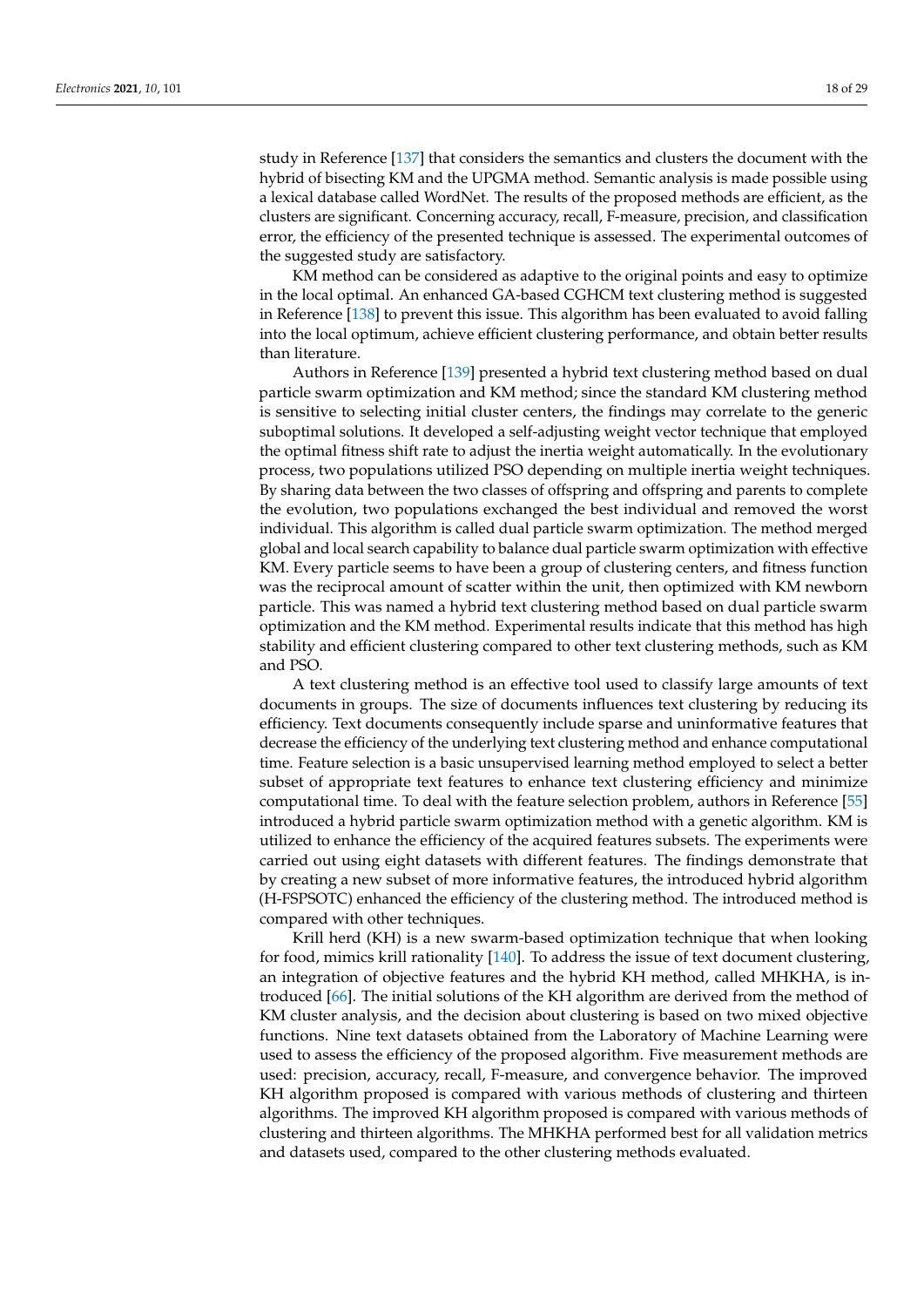The general classification of studied meta-heuristic optimization algorithms is given in Table [1.](#page-18-0) The number of published papers for the common meta-heuristic algorithms in the clustering domain is given in Figure [3.](#page-18-1)

<span id="page-18-0"></span>

| <b>Method Type</b>              | <b>Single Objective</b>                                                                                                                                                                                                                                                                         | Multi-Objective                                                                                                                                                                               |
|---------------------------------|-------------------------------------------------------------------------------------------------------------------------------------------------------------------------------------------------------------------------------------------------------------------------------------------------|-----------------------------------------------------------------------------------------------------------------------------------------------------------------------------------------------|
| Evolutionary algorithms         | Arithmatec Optimization Algorithm [141]<br>Genetic Algorithm (GA) [69]<br>Granular agent evolutionary algorithm [143]<br>Evolutionary Strategy (ES) [145]<br>Genetic Programming (GP) [84]<br>Differential Evolution (DE) [97]<br>Imperialist Competitive Algorithm (ICA) [147]                 | <b>NSGAII</b> [142]<br>SPEA, PESAII [144]<br>Multi-objective ES [146]<br>Multi-objective GP [82]<br>Multi-objective DE [97]                                                                   |
| Physical algorithms             | Simulated Annealing (SA) [104]<br>Memetic Algorithm (MA) [148]<br>Harmony Search (HS) [96]<br>Cultural Algorithm (CA) [150]                                                                                                                                                                     | Multi-objective SA [104]<br>Multi-objective MA [149]<br>Multi-objective HS [96]                                                                                                               |
| Swarm intelligence              | Ant Colony Optimization (ACO) [80]<br>Fish Swarm algorithm (FSA) [152]<br>Artificial Bee Colony (ABC) [153]<br>Particle Swarm Optimization (PSO) [136]<br>Teaching Learning-based Optimization [154]                                                                                            | Multi-objective ACO [151]<br>Multi-objective FSA [152]<br>Multi-objective ABC [153]<br>Multi-objective PSO [54]                                                                               |
| Bio-inspired algorithms         | Artificial Immune System (AIS) [155]<br>Bacterial Foraging Optimization (BFO) [156]<br>Krill Herd Algorithm (KHA) [70]<br>Cuckoo Search (CS) Algorithm [62]                                                                                                                                     | Multi-objective AIS [155]<br>Multi-objective BFO [156]                                                                                                                                        |
| Other meta-heuristic algorithms | Cat Swarm Opt. (CSO) [157]<br>Invasive Weed Optimization Algorithm (IWO) [97]<br>Cuckoo Search Algorithm [61]<br>Gravitational Search Algorithm (GSA) [75]<br>Firefly Algorithm (FA) [63]<br>Bat Algorithm (BA) [14]<br>Gray Wolf Optimizer (GWO) [60]<br>Social Spider Optimization (SSO) [73] | Multi-objective CSO [157]<br>Multi-objective IWO [97]<br>Multi-objective Cuckoo <sup>[61]</sup><br>Multi-objective GSA[75]<br>Multi-objective FA (MFA) [64]<br>Multi-objective BA (MBA) [158] |

<span id="page-18-1"></span>

**Figure 3.** The number of published papers for the NI algorithms.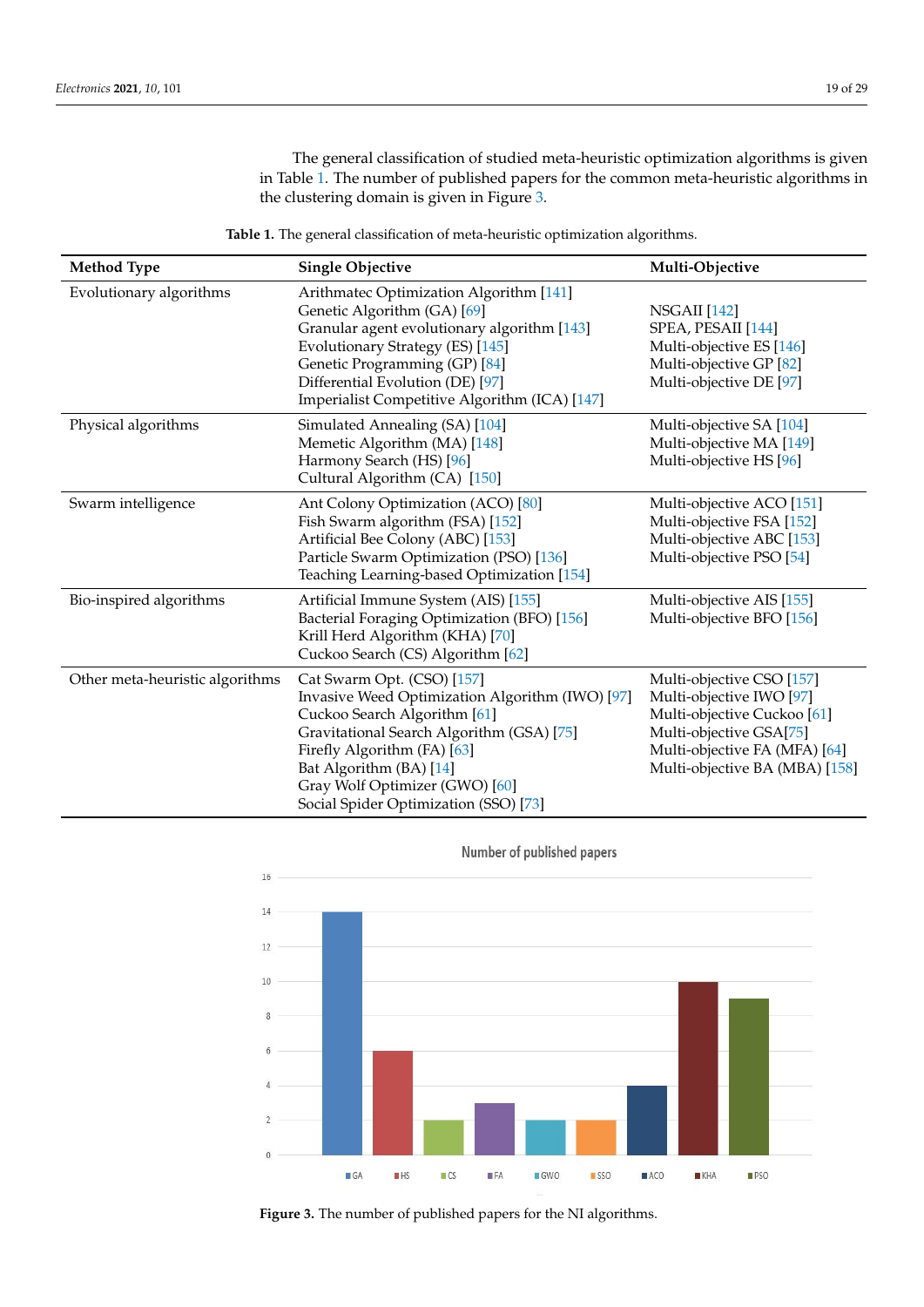# <span id="page-19-0"></span>**4. Evaluation Criteria Used in Text Clustering Applications**

In the text clustering domain, there are several internal and external evaluation measures. These measures are given in the following subsections.

## *4.1. Internal Evaluation Criteria*

Similarity and distance (dissimilarity) measures are the internal foundation for building the clustering optimization algorithms' procedures. As for quantitative results characteristics, the distance measure is favored to determine the correlation between data. Moreover, the similarity measure is favored when trading with qualitative data. Internal metrics are used without premonition of the text class mark to determine a collection of text documents to be given to their traditional cluster (i.e., cosine measure and Euclidean measure) [\[38,](#page-24-18)[159\]](#page-28-20).

#### 4.1.1. Distance Measures

In this section, the commonly used distance measurements in the clustering applications are reviewed. Table [2](#page-19-1) shows the common distance measurements.

| Name                            | Formula                                                                           |
|---------------------------------|-----------------------------------------------------------------------------------|
| Minkowski distance              | $\left( \sum_{l=1}^{d}  x_{li} - x_{lj} ^{n} \right)^{1/n}$                       |
| Standardized Euclidean distance | $\left( \sum_{l=1}^{d} \left  \frac{x_{li} - x_{lj}}{sl} \right ^2 \right)^{1/2}$ |
| Cosine distance                 | $1 - \cos \alpha = \frac{x_i^T x_j}{\ x_i\  \ x_i\ }$                             |
| Pearson correlation distance    | $1 - \frac{cov(x_i, x_j)}{\sqrt{D(x_i)}\sqrt{D(x_i)}}$                            |
| Mahalanobis distance            | $\sqrt{(x_i - x_j)^T S^{-1}(x_i - x_j)}$                                          |

<span id="page-19-1"></span>**Table 2.** Distance measurements.

## 4.1.2. Similarity Measures

In this section, the commonly used similarity measurements in the clustering applications are reviewed. Table [3](#page-19-2) shows the common similarity measurements.

<span id="page-19-2"></span>

| <b>Table 3.</b> Similarity measurements. |  |
|------------------------------------------|--|
|------------------------------------------|--|

| <b>Name</b>         | Formula                                            |
|---------------------|----------------------------------------------------|
| Cosine similarity   | $Cos(A, B) = \frac{A \cdot B}{\ A\  \times \ B\ }$ |
| Jaccard similarity  | $J(A, B) = \frac{ A \cap B }{ A \cup B }$          |
| Sorensen similarity | $S(A,B)=\frac{2\times  A\cap B }{ A + B }$         |
| Dice similarity     | $Dice(A, B) = 2 \times \frac{ A \cap B }{ A + B }$ |

# *4.2. External Evaluation Criteria*

The most popular evaluation measurements utilized in the text clustering domain are accuracy, purity, entropy, precision, recall, and F-measure [\[42,](#page-24-10)[160](#page-28-21)[,161\]](#page-28-22). The text clustering technique provides two sets of evaluation measures, namely internal and external measures [\[37\]](#page-24-6). External measurements are employed to assess the collected clusters' accuracy (correct) based on the given document's class labels in the dataset [\[47\]](#page-24-15). The following subsections describe the external evaluation measures used in assessing the output of the clustering algorithms.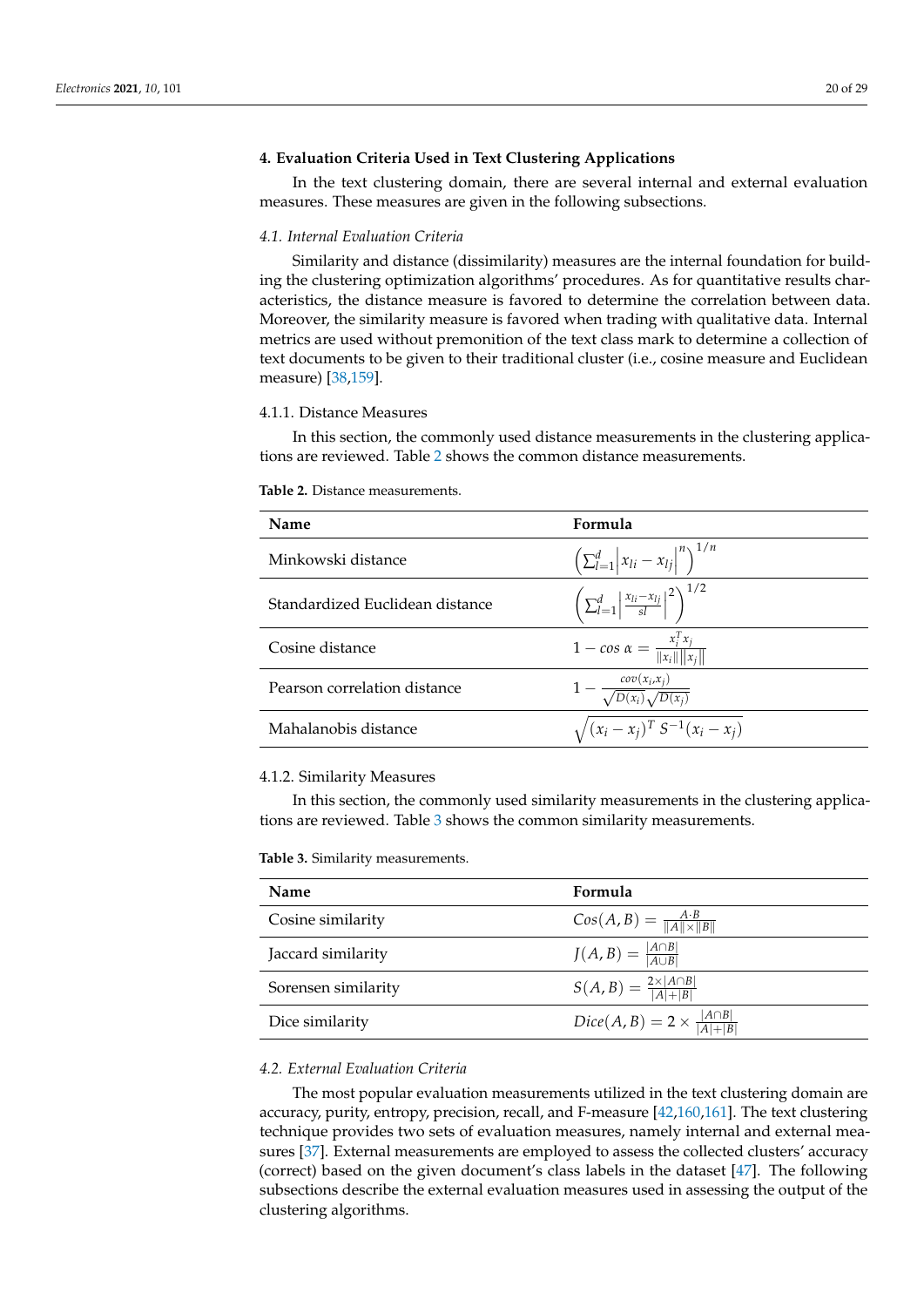# 4.2.1. Accuracy Measure

The accuracy test is employed to calculate the correct documents assigned to all groups in the given dataset [\[162](#page-28-23)[–164\]](#page-28-24). This measure is determined using Equation [\(6\)](#page-20-0).

<span id="page-20-0"></span>
$$
AC = \frac{1}{n} \sum_{i=1}^{K} n_{i,i},
$$
 (6)

where *ni*,*<sup>i</sup>* is the number of all correct candidiates of class *i* in cluster *i*, *n* is the number of all given documents, and *K* is the number of all given clusters in the dataset.

## 4.2.2. Purity Measure

The purity test is employed to calculate each cluster's percentage in a large class [\[165\]](#page-28-25). This test assigns each group to the most frequent class. An excellent value of purity is close to 1 because the percentage of large class sizes in each group, which is computed according to its size. Thus, the value of purity is in the interval  $\left[\frac{1}{K^{+}}, 1\right]$ . Equation [\(7\)](#page-20-1) is utilized to determine the purity value of the cluster *j*:

<span id="page-20-1"></span>
$$
P(c_j) = \frac{1}{n_j} \max_j n_{i,j},
$$
\n(7)

where max*<sup>j</sup>* is the large class size in group *j*, *ni*,*<sup>j</sup>* is the number of all correct candidates of the class label *i* in cluster *j*, and *n<sup>j</sup>* is the total number of members (documents) of cluster *j*. The purity test for all groups is determined using Equation [\(8\)](#page-20-2):

<span id="page-20-2"></span>
$$
P = \sum_{j=1}^{K} \frac{n_j}{n} P(c_j).
$$
\n
$$
(8)
$$

## 4.2.3. Entropy Measure

The entropy test examines the partitioning of class labels in each group [\[67,](#page-25-5)[165,](#page-28-25)[166\]](#page-28-26). This test centers on the containment of various cluster classes. A good sample has 0 entropy, indicating an excellent document clustering solution has a low entropy state. The entropy rate of cluster *j* according to the size of each group can be determined using Equation [\(9\)](#page-20-3):

<span id="page-20-3"></span>
$$
E(c_j) = -\sum_i p_{i,j} \log p_{i,j}, \qquad (9)
$$

where *pi*,*<sup>j</sup>* is the probability value of class' *i* members that belong to group *j*. The entropy test for all groups is determined using Equation [\(10\)](#page-20-4):

<span id="page-20-4"></span>
$$
E = -\sum_{j=1}^{K} \frac{n_j}{n} E(c_j).
$$
 (10)

# 4.2.4. Precision Measure

The precision (*P*) test for each cluster is calculated based on the given class label in the main datasets. The precision test is the ratio of important documents and the total number of documents in all groups [\[37](#page-24-6)[,160\]](#page-28-21). Precision value for class *i* in cluster *j* is determined using Equation [\(11\)](#page-20-5).

<span id="page-20-5"></span>
$$
P(i,j) = \frac{n_{i,j}}{n_j},\tag{11}
$$

where  $n_{i,j}$  is the number of correct candidates of the class labeled *i* in the group *j*, and  $n_j$  is the total number of objects in the group *j*.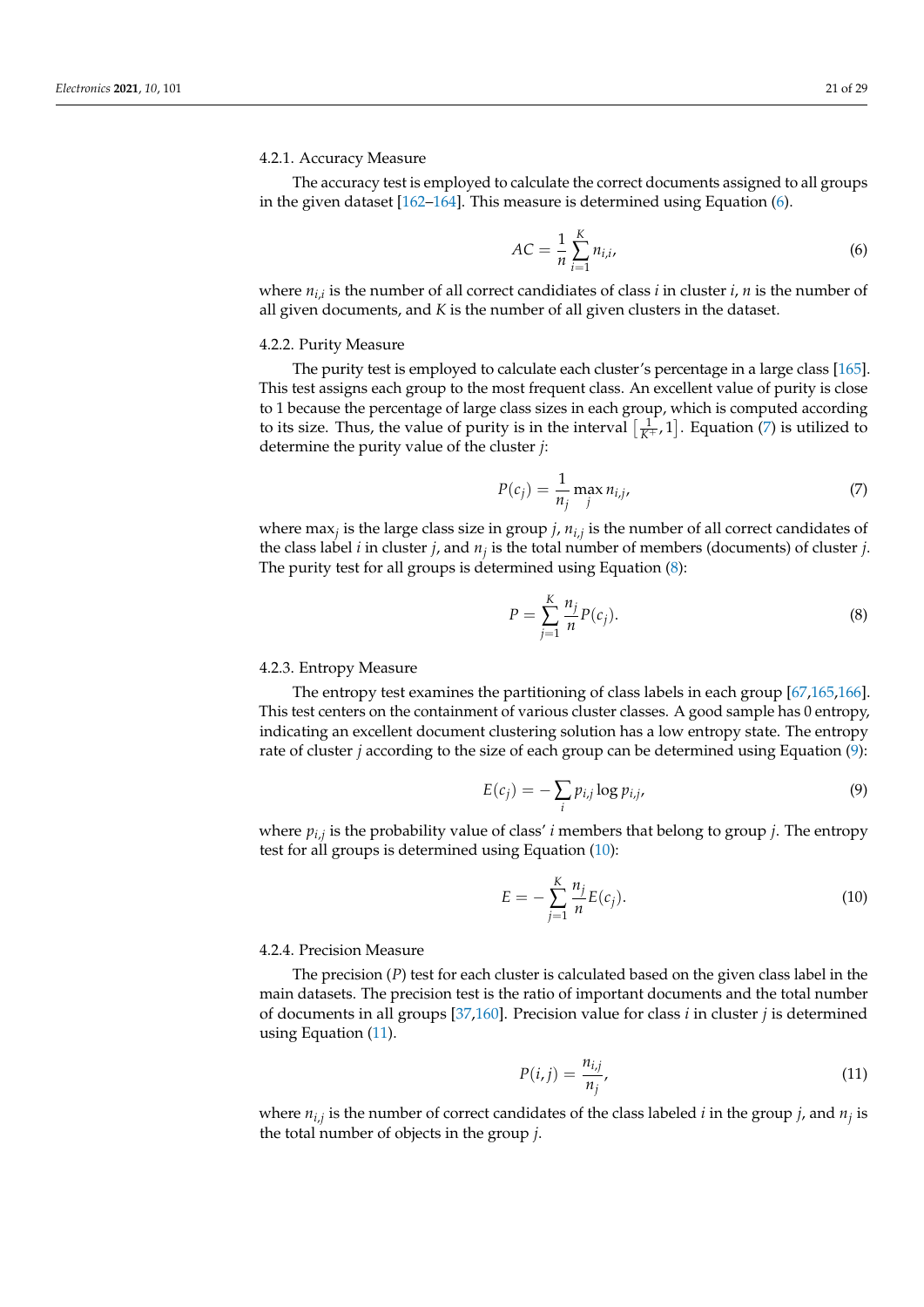## 4.2.5. Recall Measure

The recall (*R*) test for each cluster is calculated based on the assigned class label. The recall value is the ratio of important documents in all groups and the total number of relevant objects in the dataset [\[37,](#page-24-6)[40\]](#page-24-8). Recall test for class *i* and cluster *j* is determined using Equation [\(12\)](#page-21-1).

<span id="page-21-1"></span>
$$
R(i,j) = \frac{n_{i,j}}{n_i},\tag{12}
$$

where *ni*,*<sup>j</sup>* is the number of correct candidates of the class *i* in group *j*, and *n<sup>i</sup>* is the number of truly members of class *i* as the class labels given in the main dataset.

#### 4.2.6. F-Measure

The F-measure aims to assess clusters of the examined partition clusters at the largest match of the class label partition clusters. This measure is a popular evaluation criterion in the clustering domain based on the aggregation of precision and recalls tests [\[37,](#page-24-6)[39,](#page-24-7)[160\]](#page-28-21). The F-measure value for group *j* is determined using Equation [\(13\)](#page-21-2):

<span id="page-21-2"></span>
$$
F(j) = \frac{2 \times P(i,j) \times R(i,j)}{P(i,j) + R(i,j)},
$$
\n(13)

where  $P(i, j)$  is the precision of candidates of class *i* in group *j*, and  $R(i, j)$  is the recall of candidates of class *i* in group *j*. Moreover, the F-measure for all clusters is determined using Equation [\(14\)](#page-21-3).

<span id="page-21-3"></span>
$$
F = \frac{\sum_{j=1}^{K} F_j}{K} \tag{14}
$$

# <span id="page-21-0"></span>**5. Theoretical Discussions**

Clustering analysis is an essential mechanism that examines unlabeled data by constructing a hierarchical structure or developing a collection of clusters based on a predefined number of clusters. This process involves steps, arranging of pre-processing and algorithm progress, and solution efficacy and evaluation. Each one is tightly linked to each other and uses severe difficulties in scientific developments. The meta-heuristic optimization algorithms developed by different research communities intend to solve various clustering processes and have pros and cons. Nevertheless, we have already discussed many successful cluster analysis applications. There remain many open problems because of the presence of many inherent possible circumstances. These problems have already drawn and will proceed to draw intensive applications from broad disciplines.

We review and arrange the survey by listing some critical issues and potential research trends for optimization cluster algorithms.

- No universally clustering algorithm can be utilized to solve all clustering problems. Typically, algorithms are produced with specific theories and support some biases. For this reason, it is not reasonable to say "best" in the circumstances of clustering algorithms, although some observations are conceivable. These examples are often based on particular applications under specific requirements, and the results may match quite differently if the conditions vary.
- New mechanisms have produced more complicated and challenging tasks, needing more robust clustering algorithms. The following features are essential to the performance and efficiency of a novel clustering algorithm. Create random patterns of clusters rather than be restricted to some selective pattern; manage a big amount of data, as well as high-dimensional characteristics, with satisfactory storage and time complexities; identify and eliminate potential noise and outliers; reduce the confidence of clustering algorithms on users adjusting parameters; have the ability of trading with anew happening data without relearning from scratch; be protected from the impacts of order of input clusters; give some prudence for the number of possible groups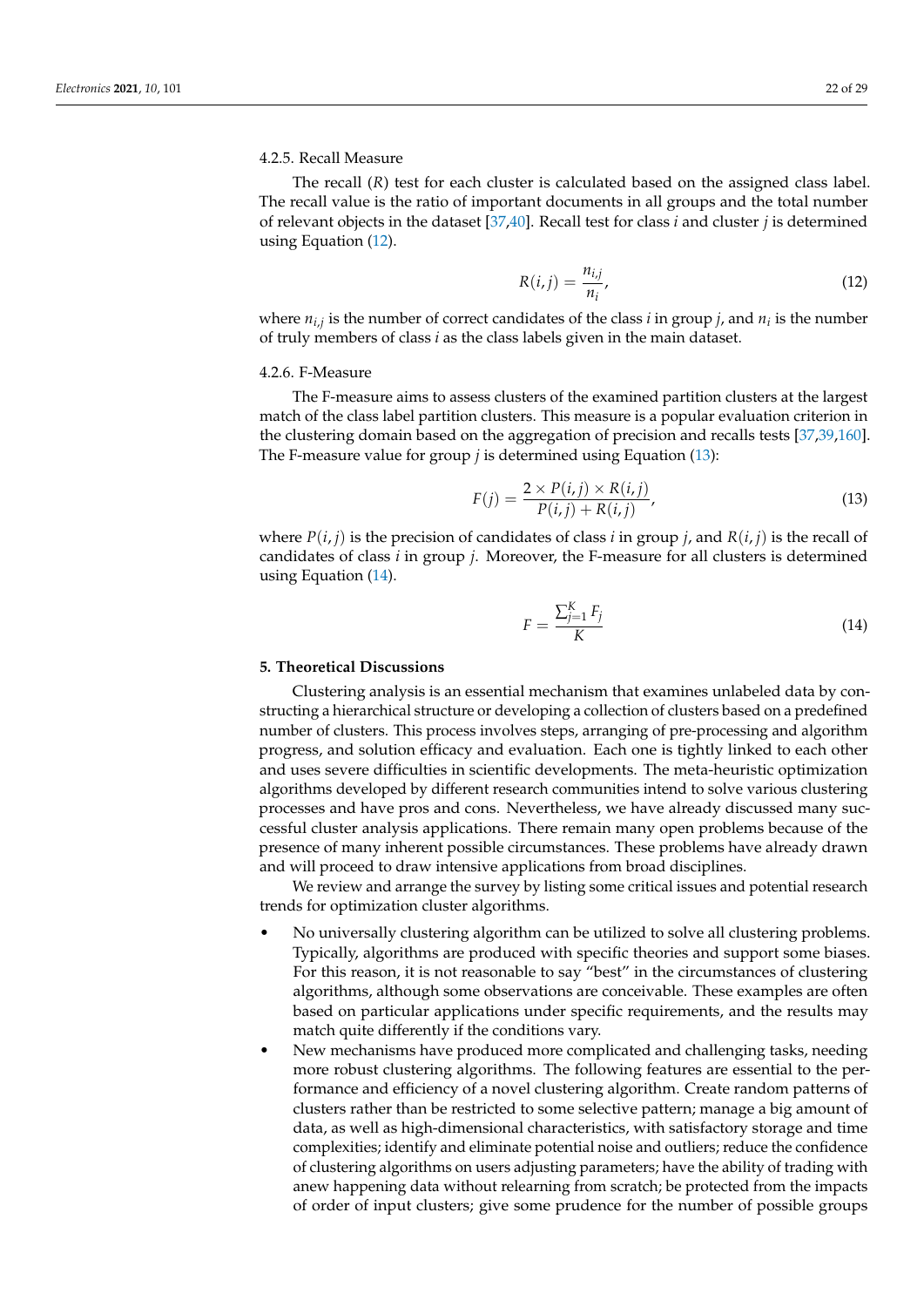without prior information; give dependable data visualization and give users results that can clarify the analysis; and the ability to manage both statistical and simple data or be quickly flexible to some other data representation. Of course, some more particular specifications for unique applications will influence these characteristics.

• Feature selection, extraction, and cluster validation are crucial as the clustering algorithms at the post-processing and pre-processing stages. Choosing relevant and essential features can significantly reduce the difficulty of subsequent schemes, and result evaluations indicate the level of trust to which we can depend on the produced clusters. Unfortunately, both methods lack universal leadership. Finally, the tradeoff among various criteria and processes are still reliant on the applications themselves.

#### <span id="page-22-0"></span>**6. Conclusions and Future Works**

More than 100 research papers have been reviewed in this survey paper to discover the robustness and weaknesses of meta-heuristic optimization algorithms. This paper summarizes the entire literature until the end of the year 2020 exhaustively. Most of the gathered papers describe the optimization methods that have been used in text clustering applications. Several variants of algorithms, including standard, basic, modified, hybrid methods, and others, are studied.

Meta-heuristic optimization algorithms proved its performance in solving various kinds of text clustering problems. However, local optima can be trapped because of its focus on exploration (i.e., global search) instead of exploitation (i.e., local search). This issue may be improved over time, as to how well the sets of rules governing various search algorithms work are better understood. There are two main problems in the text clustering application: the initial cluster centroids and the number of clusters. Parameter tuning will also play a critical role in future studies since the parameters' values and settings govern the algorithm's overall performance. From this discussion, we see that meta-heuristic optimization algorithms are robustly feasible for continuing use in machine learning domains. This survey helps the researcher work in this domain by describing how these algorithms have been employed, pointing out its weaknesses and strengths, and proving its effectiveness.

Finally, we suggest new future research directions on text clustering-based metaheuristic optimization algorithms. The most vital features of these algorithms (i.e., GA, GWO, KHA, PSO, and HSA) might be blended for better overall performance in solving the text clustering problems. New hybrid and modified algorithms can be proposed to solve the text clustering problems. Moreover, several new meta-heuristic optimization algorithms have been proposed recently, which can be utilized to solve the clustering problems. New hybrid and modified algorithms can be proposed to solve the text clustering problems. Moreover, several new meta-heuristic optimization algorithms have been proposed recently, which can be utilized to solve the clustering problems. These algorithms are Slime Mold Algorithm, Marine Predators Algorithm, Equilibrium Optimizer, Sine Cosine Algorithm, Salp Swarm Algorithm, Harris Hawks Optimization, Henry Gas Solubility Optimization, Arithmetic Optimization Algorithm (AOA), and others.

**Author Contributions:** L.A.: Conceptualization, supervision, methodology, formal analysis, resources, data curation, writing—original draft preparation. A.H.G.: Conceptualization, supervision, writing—review and editing, project administration, funding acquisition. M.A.E.: Conceptualization, writing–review and editing, supervision. H.A.H.: Conceptualization, writing—review and editing, supervision. M.O.: Conceptualization, writing—review and editing. M.A.: Conceptualization, writing—review and editing. A.M.K.: Conceptualization, writing—review and editing. All authors have read and agreed to the published version of the manuscript.

**Funding:** This research received no external funding.

**Data Availability Statement:** Not applicable.

**Conflicts of Interest:** The authors declare no conflict of interest.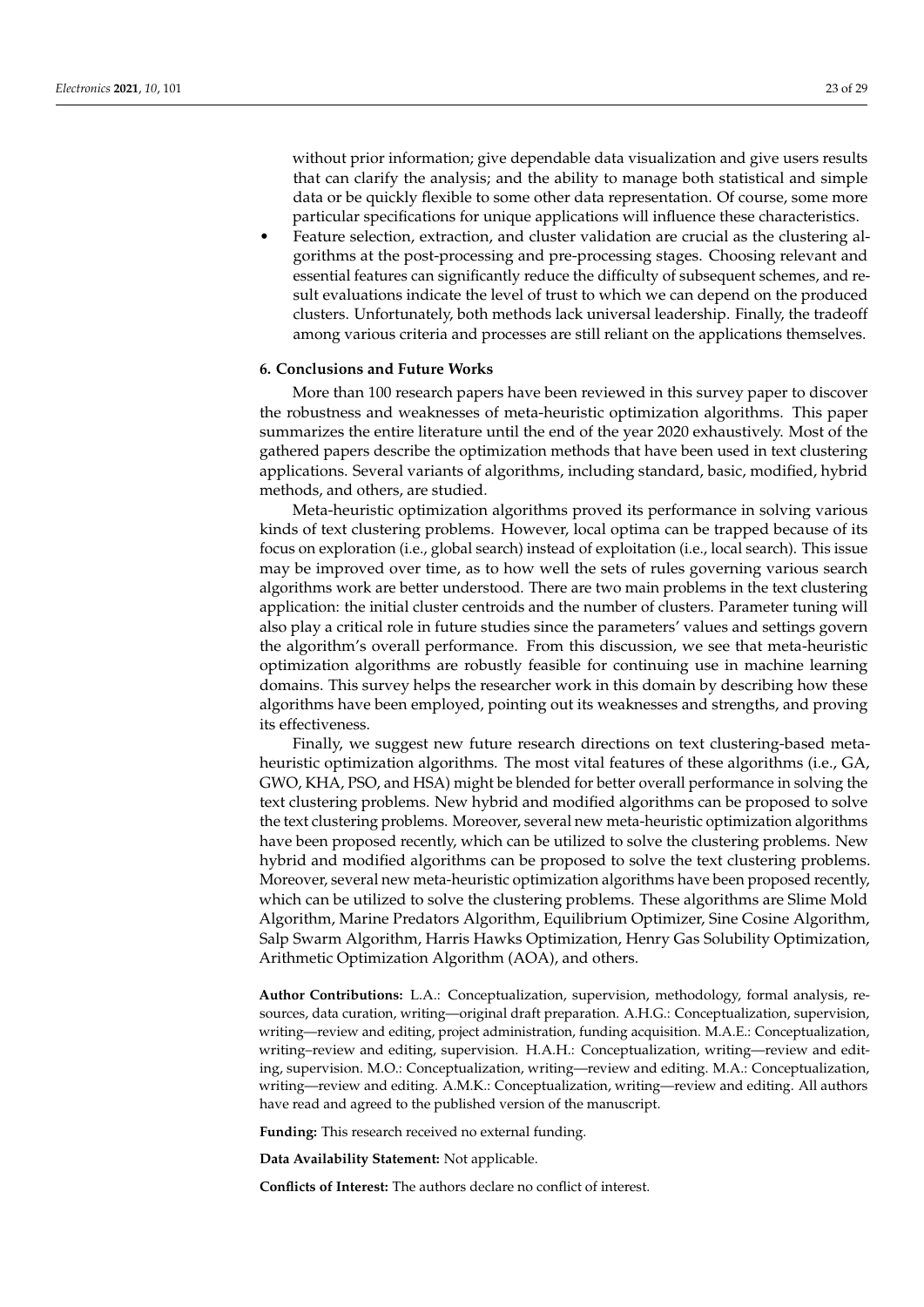# **References**

- <span id="page-23-0"></span>1. Hruschka, E.R.; Campello, R.J.; Freitas, A.A. A survey of evolutionary algorithms for clustering. *IEEE Trans. Syst. Man Cybern. Part C (Appl. Rev.)* **2009**, *39*, 133–155. [\[CrossRef\]](http://doi.org/10.1109/TSMCC.2008.2007252)
- <span id="page-23-1"></span>2. Shi, T.T.; Liu, X.R.; Li, J.J. Market segmentation by travel motivations under a transforming economy: Evidence from the Monte Carlo of the Orient. *Sustainability* **2018**, *10*, 3395. [\[CrossRef\]](http://dx.doi.org/10.3390/su10103395)
- <span id="page-23-2"></span>3. Abualigah, L.; Bashabsheh, M.Q.; Alabool, H.; Shehab, M. Text Summarization: A Brief Review. In *Recent Advances in NLP: The Case of Arabic Language*; Springer: Berlin/Heidelberg, Germany, 2020; pp. 1–15.
- <span id="page-23-3"></span>4. Jang, B.; Kim, M.; Harerimana, G.; Kang, S.; Kim, J.W. Bi-LSTM Model to Increase Accuracy in Text Classification: Combining Word2vec CNN and Attention Mechanism. *Appl. Sci.* **2020**, *10*, 5841. [\[CrossRef\]](http://dx.doi.org/10.3390/app10175841)
- <span id="page-23-4"></span>5. Abualigah, L.; Diabat, A.; Geem, Z.W. A Comprehensive Survey of the Harmony Search Algorithm in Clustering Applications. *Appl. Sci.* **2020**, *10*, 3827. [\[CrossRef\]](http://dx.doi.org/10.3390/app10113827)
- <span id="page-23-5"></span>6. Hoeppner, F. Fuzzy shell clustering algorithms in image processing: fuzzy c-rectangular and 2-rectangular shells. *IEEE Trans. Fuzzy Syst.* **1997**, *5*, 599–613. [\[CrossRef\]](http://dx.doi.org/10.1109/91.649912)
- <span id="page-23-6"></span>7. José-García, A.; Gómez-Flores, W. Automatic clustering using nature-inspired metaheuristics: A survey. *Appl. Soft Comput.* **2016**, *41*, 192–213. [\[CrossRef\]](http://dx.doi.org/10.1016/j.asoc.2015.12.001)
- <span id="page-23-7"></span>8. Lee, L.H.; Wan, C.H.; Rajkumar, R.; Isa, D. An enhanced Support Vector Machine classification framework by using Euclidean distance function for text document categorization. *Appl. Intell.* **2012**, *37*, 80–99. [\[CrossRef\]](http://dx.doi.org/10.1007/s10489-011-0314-z)
- <span id="page-23-8"></span>9. Khasawneh, A.M.; Kaiwartya, O.; Abualigah, L.M.; Lloret, J. Green computing in underwater wireless sensor networks pressure centric energy modeling. *IEEE Syst. J.* **2020**, *14*, 4735–4745. [\[CrossRef\]](http://dx.doi.org/10.1109/JSYST.2020.2996421)
- <span id="page-23-9"></span>10. Krishnapuram, R.; Joshi, A.; Nasraoui, O.; Yi, L. Low-complexity fuzzy relational clustering algorithms for web mining. *IEEE Trans. Fuzzy Syst.* **2001**, *9*, 595–607. [\[CrossRef\]](http://dx.doi.org/10.1109/91.940971)
- <span id="page-23-10"></span>11. Abualigah, L.; Alfar, H.E.; Shehab, M.; Hussein, A.M.A. Sentiment Analysis in Healthcare: A Brief Review. In *Recent Advances in NLP: The Case of Arabic Language*; Springer: Berlin/Heidelberg, Germany, 2020; pp. 129–141.
- <span id="page-23-11"></span>12. Abd Elaziz, M.; Li, L.; Jayasena, K.N.; Xiong, S. Multiobjective big data optimization based on a hybrid salp swarm algorithm and differential evolution. *Appl. Math. Model.* **2020**, *80*, 929–943. [\[CrossRef\]](http://dx.doi.org/10.1016/j.apm.2019.10.069)
- <span id="page-23-12"></span>13. Higham, D.J.; Kalna, G.; Kibble, M. Spectral clustering and its use in bioinformatics. *J. Comput. Appl. Math.* **2007**, *204*, 25–37. [\[CrossRef\]](http://dx.doi.org/10.1016/j.cam.2006.04.026)
- <span id="page-23-13"></span>14. Alomari, O.A.; Khader, A.T.; Al-Betar, M.A.; Abualigah, L.M. MRMR BA: A hybrid gene selection algorithm for cancer classification. *J. Theor. Appl. Inf. Technol.* **2017**, *95*, 2610–2618.
- <span id="page-23-14"></span>15. Alomari, O.A.; Khader, A.T.; Al-Betar, M.A.; Abualigah, L.M. Gene selection for cancer classification by combining minimum redundancy maximum relevancy and bat-inspired algorithm. *Int. J. Data Min. Bioinform.* **2017**, *19*, 32–51. [\[CrossRef\]](http://dx.doi.org/10.1504/IJDMB.2017.088538)
- <span id="page-23-15"></span>16. Manuel, A.J.; Deverajan, G.G.; Patan, R.; Gandomi, A.H. Optimization of Routing-Based Clustering Approaches in Wireless Sensor Network: Review and Open Research Issues. *Electronics* **2020**, *9*, 1630. [\[CrossRef\]](http://dx.doi.org/10.3390/electronics9101630)
- <span id="page-23-16"></span>17. Nanda, S.J.; Panda, G. A survey on nature inspired metaheuristic algorithms for partitional clustering. *Swarm Evol. Comput.* **2014**, *16*, 1–18. [\[CrossRef\]](http://dx.doi.org/10.1016/j.swevo.2013.11.003)
- <span id="page-23-17"></span>18. Mahata, N.; Kahali, S.; Adhikari, S.K.; Sing, J.K. Local contextual information and Gaussian function induced fuzzy clustering algorithm for brain MR image segmentation and intensity inhomogeneity estimation. *Appl. Soft Comput.* **2018**, *68*, 586–596. [\[CrossRef\]](http://dx.doi.org/10.1016/j.asoc.2018.04.031)
- <span id="page-23-18"></span>19. Harrigan, K.R. An application of clustering for strategic group analysis. *Strateg. Manag. J.* **1985**, *6*, 55–73. [\[CrossRef\]](http://dx.doi.org/10.1002/smj.4250060105)
- <span id="page-23-19"></span>20. Chen, S.; Mulgrew, B.; Grant, P.M. A clustering technique for digital communications channel equalization using radial basis function networks. *IEEE Trans. Neural Netw.* **1993**, *4*, 570–590. [\[CrossRef\]](http://dx.doi.org/10.1109/72.238312)
- <span id="page-23-20"></span>21. Bien, Z.Z.; Lee, H.E. Effective learning system techniques for human–robot interaction in service environment. *Knowl.-Based Syst.* **2007**, *20*, 439–456. [\[CrossRef\]](http://dx.doi.org/10.1016/j.knosys.2007.01.005)
- <span id="page-23-21"></span>22. Sornette, D.; Werner, M.J. Apparent clustering and apparent background earthquakes biased by undetected seismicity. *J. Geophys. Res. Solid Earth* **2005**, *110*. [\[CrossRef\]](http://dx.doi.org/10.1029/2005JB003621)
- <span id="page-23-22"></span>23. Özyer, T.; Alhajj, R. Parallel clustering of high dimensional data by integrating multi-objective genetic algorithm with divide and conquer. *Appl. Intell.* **2009**, *31*, 318. [\[CrossRef\]](http://dx.doi.org/10.1007/s10489-008-0129-8)
- <span id="page-23-23"></span>24. Srivastava, A.N.; Sahami, M. *Text Mining: Classification, Clustering, and Applications*; CRC Press: Boca Raton, FL, USA, 2009.
- <span id="page-23-24"></span>25. Nanda, S.; Mahanty, B.; Tiwari, M. Clustering Indian stock market data for portfolio management. *Expert Syst. Appl.* **2010**, *37*, 8793–8798. [\[CrossRef\]](http://dx.doi.org/10.1016/j.eswa.2010.06.026)
- <span id="page-23-25"></span>26. Ben-Dor, A.; Shamir, R.; Yakhini, Z. Clustering gene expression patterns. *J. Comput. Biol.* **1999**, *6*, 281–297. [\[CrossRef\]](http://dx.doi.org/10.1089/106652799318274) [\[PubMed\]](http://www.ncbi.nlm.nih.gov/pubmed/10582567)
- <span id="page-23-26"></span>27. Safaldin, M.; Otair, M.; Abualigah, L. Improved binary gray wolf optimizer and SVM for intrusion detection system in wireless sensor networks. *J. Ambient. Intell. Humaniz. Comput.* **2020**, 1–18. doi:10.1007/s12652-020-02228-z. [\[CrossRef\]](http://dx.doi.org/10.1007/s12652-020-02228-z)
- <span id="page-23-27"></span>28. Brulles, D.; Peters, S.J.; Saunders, R. Schoolwide mathematics achievement within the gifted cluster grouping model. *J. Adv. Acad.* **2012**, *23*, 200–216. [\[CrossRef\]](http://dx.doi.org/10.1177/1932202X12451439)
- <span id="page-23-28"></span>29. Jain, A.K.; Murty, M.N.; Flynn, P.J. Data clustering: A review. *ACM Comput. Surv. (CSUR)* **1999**, *31*, 264–323. [\[CrossRef\]](http://dx.doi.org/10.1145/331499.331504)
- <span id="page-23-29"></span>30. Alshaer, H.N.; Otair, M.A.; Abualigah, L.; Alshinwan, M.; Khasawneh, A.M. Feature selection method using improved CHI Square on Arabic text classifiers: analysis and application. *Multimed. Tools Appl.* **2020**, 1–18, doi:10.1007/s11042-020-10074-6. [\[CrossRef\]](http://dx.doi.org/10.1007/s11042-020-10074-6)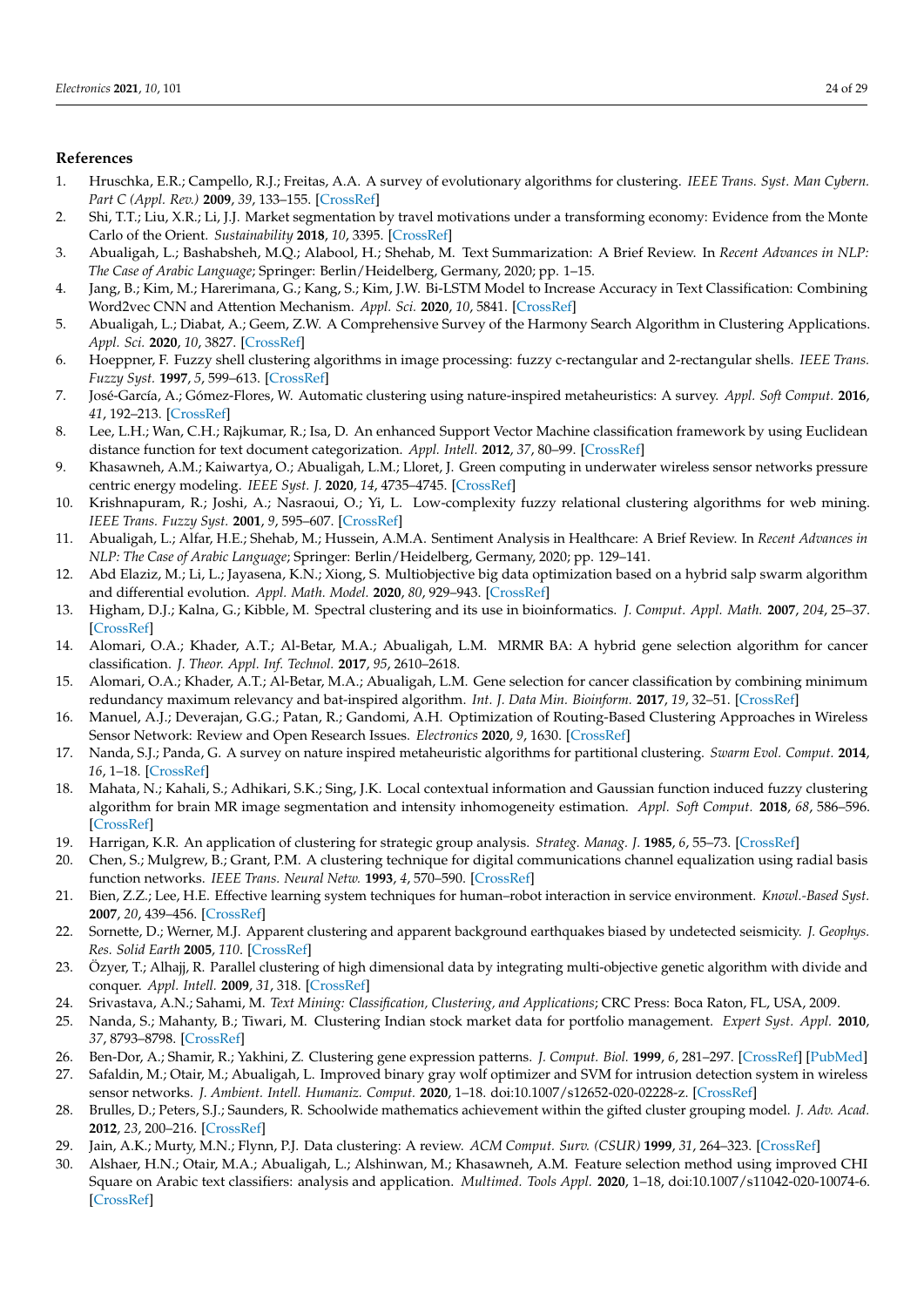- <span id="page-24-0"></span>31. Falkenauer, E. *Genetic Algorithms and Grouping Problems*; John Wiley & Sons, Inc.: Hoboken, NJ, USA, 1998.
- <span id="page-24-1"></span>32. Rayward-Smith, V.J. Metaheuristics for clustering in KDD. In Proceedings of the 2005 IEEE Congress on Evolutionary Computation, Edinburgh, UK, 2–5 September 2005; Volume 3, pp. 2380–2387.
- <span id="page-24-2"></span>33. Ghiasi, S.; Srivastava, A.; Yang, X.; Sarrafzadeh, M. Optimal energy aware clustering in sensor networks. *Sensors* **2002**, *2*, 258–269. [\[CrossRef\]](http://dx.doi.org/10.3390/s20700258)
- <span id="page-24-3"></span>34. Fahad, A.; Alshatri, N.; Tari, Z.; Alamri, A.; Khalil, I.; Zomaya, A.Y.; Foufou, S.; Bouras, A. A survey of clustering algorithms for big data: Taxonomy and empirical analysis. *IEEE Trans. Emerg. Top. Comput.* **2014**, *2*, 267–279. [\[CrossRef\]](http://dx.doi.org/10.1109/TETC.2014.2330519)
- <span id="page-24-4"></span>35. Bharti, K.K.; Singh, P.K. Chaotic gradient artificial bee colony for text clustering. *Soft Comput.* **2015**, *20*, 1113–1126.
- <span id="page-24-5"></span>36. Prabha, K.A.; Visalakshi, N.K. Improved Particle Swarm Optimization Based K-Means Clustering. In Proceedings of the IEEE 2014 International Conference Intelligent Computing Applications (ICICA), Coimbatore, India, 6–7 March 2014; pp. 59–63.
- <span id="page-24-6"></span>37. Forsati, R.; Mahdavi, M.; Shamsfard, M.; Meybodi, M.R. Efficient stochastic algorithms for document clustering. *Inf. Sci.* **2013**, *220*, 269–291. [\[CrossRef\]](http://dx.doi.org/10.1016/j.ins.2012.07.025)
- <span id="page-24-18"></span>38. Forsati, R.; Keikha, A.; Shamsfard, M. An improved bee colony optimization algorithm with an application to document clustering. *Neurocomputing* **2015**, *159*, 9–26. [\[CrossRef\]](http://dx.doi.org/10.1016/j.neucom.2015.02.048)
- <span id="page-24-7"></span>39. Basu, T.; Murthy, C. A similarity assessment technique for effective grouping of documents. *Inf. Sci.* **2015**, *311*, 149–162. [\[CrossRef\]](http://dx.doi.org/10.1016/j.ins.2015.03.038)
- <span id="page-24-8"></span>40. Bharti, K.K.; Singh, P.K. Opposition chaotic fitness mutation based adaptive inertia weight BPSO for feature selection in text clustering. *Appl. Soft Comput.* **2016**, *43*, 20–34. [\[CrossRef\]](http://dx.doi.org/10.1016/j.asoc.2016.01.019)
- <span id="page-24-9"></span>41. Zhong, N.; Li, Y.; Wu, S.T. Effective pattern discovery for text mining. *Knowl. Data Eng. IEEE Trans.* **2012**, *24*, 30–44. [\[CrossRef\]](http://dx.doi.org/10.1109/TKDE.2010.211)
- <span id="page-24-10"></span>42. Bharti, K.K.; Singh, P.K. Hybrid dimension reduction by integrating feature selection with feature extraction method for text clustering. *Expert Syst. Appl.* **2015**, *42*, 3105–3114. [\[CrossRef\]](http://dx.doi.org/10.1016/j.eswa.2014.11.038)
- <span id="page-24-11"></span>43. Salton, G.; Wong, A.; Yang, C.S. A vector space model for automatic indexing. *Commun. ACM* **1975**, *18*, 613–620. [\[CrossRef\]](http://dx.doi.org/10.1145/361219.361220)
- <span id="page-24-12"></span>44. De Vries, C.M. Document Clustering Algorithms, Representations and Evaluation for Information Retrieval. Ph.D. Thesis, Queensland University of Technology, Brisbane City, QLD, Australia, 2014.
- <span id="page-24-13"></span>45. Abualigah, L.M.Q.; Hanandeh, E.S. Applying genetic algorithms to information retrieval using vector space model. *Int. J. Comput. Sci. Eng. Appl.* **2015**, *5*, 19.
- <span id="page-24-14"></span>46. Hong, S.S.; Lee, W.; Han, M.M. The Feature Selection Method based on Genetic Algorithm for Efficient of Text Clustering and Text Classification. *Int. J. Adv. Soft Comput. Appl.* **2015**, *7*, 2074–8523.
- <span id="page-24-15"></span>47. Mahdavi, M.; Abolhassani, H. Harmony K-means algorithm for document clustering. *Data Min. Knowl. Discov.* **2009**, *18*, 370–391. [\[CrossRef\]](http://dx.doi.org/10.1007/s10618-008-0123-0)
- <span id="page-24-16"></span>48. Ghanem, O.; Alhanjouri, M. Evaluating the Effect of Preprocessing in Arabic Documents Clustering. Ph.D. Thesis, Computer Engineering Department, Islamic University of Gaza, Gaza, Palestine, 2014.
- <span id="page-24-17"></span>49. Forsati, R.; Mahdavi, M. Web text mining using harmony search. In *Recent Advances in Harmony Search Algorithm*; Springer: Berlin/Heidelberg, Germany, 2010; pp. 51–64.
- <span id="page-24-19"></span>50. Abualigah, L.M.; Khader, A.T.; Hanandeh, E.S. A new feature selection method to improve the document clustering using particle swarm optimization algorithm. *J. Comput. Sci.* **2018**, *25*, 456–466. [\[CrossRef\]](http://dx.doi.org/10.1016/j.jocs.2017.07.018)
- <span id="page-24-20"></span>51. Baloochian, H.; Nazari, M. Clustering-Based Text Improvement and Summarization Based on Collective Intelligence Algorithm. *Spec. J. Electron. Comput. Sci.* **2018**, *4*, 7–15.
- <span id="page-24-21"></span>52. Chen, H.N.; He, B.; Yan, L.; Li, J.; Ji, W. A text clustering method based on two-dimensional OTSU and PSO algorithm. In Proceedings of the 2009 IEEE International Symposium on Computer Network and Multimedia Technology, Wuhan, China, 18–20 January 2009; pp. 1–4.
- <span id="page-24-22"></span>53. Wu, J.W.; Tseng, J.C.; Tsai, W.N. A hybrid linear text segmentation algorithm using hierarchical agglomerative clustering and discrete particle swarm optimization. *Integr. Comput.-Aided Eng.* **2014**, *21*, 35–46. [\[CrossRef\]](http://dx.doi.org/10.3233/ICA-130446)
- <span id="page-24-23"></span>54. Sarkar, S.; Roy, A.; Purkayastha, B. A comparative analysis of particle swarm optimization and K-means algorithm for text clustering using Nepali Wordnet. *Int. J. Nat. Lang. Comput. (IJNLC)* **2014**, *3*, doi:10.5121/ijnlc.2014.3308. [\[CrossRef\]](http://dx.doi.org/10.5121/ijnlc.2014.3308)
- <span id="page-24-24"></span>55. Abualigah, L.M.; Khader, A.T. Unsupervised text feature selection technique based on hybrid particle swarm optimization algorithm with genetic operators for the text clustering. *J. Supercomput.* **2017**, *73*, 4773–4795. [\[CrossRef\]](http://dx.doi.org/10.1007/s11227-017-2046-2)
- <span id="page-24-25"></span>56. Lee, J.S.; Hah, H.; Park, S.C. Less-redundant text summarization using ensemble clustering algorithm based on GA and PSO. *Wseas Trans. Comput.* **2017**, *16*, 10–17.
- <span id="page-24-26"></span>57. Janani, R.; Vijayarani, S. Text document clustering using spectral clustering algorithm with particle swarm optimization. *Expert Syst. Appl.* **2019**, *134*, 192–200. [\[CrossRef\]](http://dx.doi.org/10.1016/j.eswa.2019.05.030)
- <span id="page-24-27"></span>58. Purushothaman, R.; Rajagopalan, S.; Dhandapani, G. Hybridizing Gray Wolf Optimization (GWO) with Grasshopper Optimization Algorithm (GOA) for text feature selection and clustering. *Appl. Soft Comput.* **2020**, *96*, 106651. [\[CrossRef\]](http://dx.doi.org/10.1016/j.asoc.2020.106651)
- <span id="page-24-28"></span>59. Vidyadhari, C.; Sandhya, N.; Premchand, P. Particle Grey Wolf Optimizer (PGWO) Algorithm and Semantic Word Processing for Automatic Text Clustering. *Int. J. Uncertain. Fuzziness Knowl.-Based Syst.* **2019**, *27*, 201–223. [\[CrossRef\]](http://dx.doi.org/10.1142/S0218488519500090)
- <span id="page-24-29"></span>60. Rashaideh, H.; Sawaie, A.; Al-Betar, M.A.; Abualigah, L.M.; Al-Laham, M.M.; Ra'ed, M.; Braik, M. A grey wolf optimizer for text document clustering. *J. Intell. Syst.* **2018**, *29*, 814–830. [\[CrossRef\]](http://dx.doi.org/10.1515/jisys-2018-0194)
- <span id="page-24-30"></span>61. Jain, V.; Shrivastava, N.; PCST, B. Class Based Clustering with Cuckoo Search Rank Optimization for Text Data Categorization. *Int. J. Master Eng. Res. Technol.* **2015**, *2*, 82–87.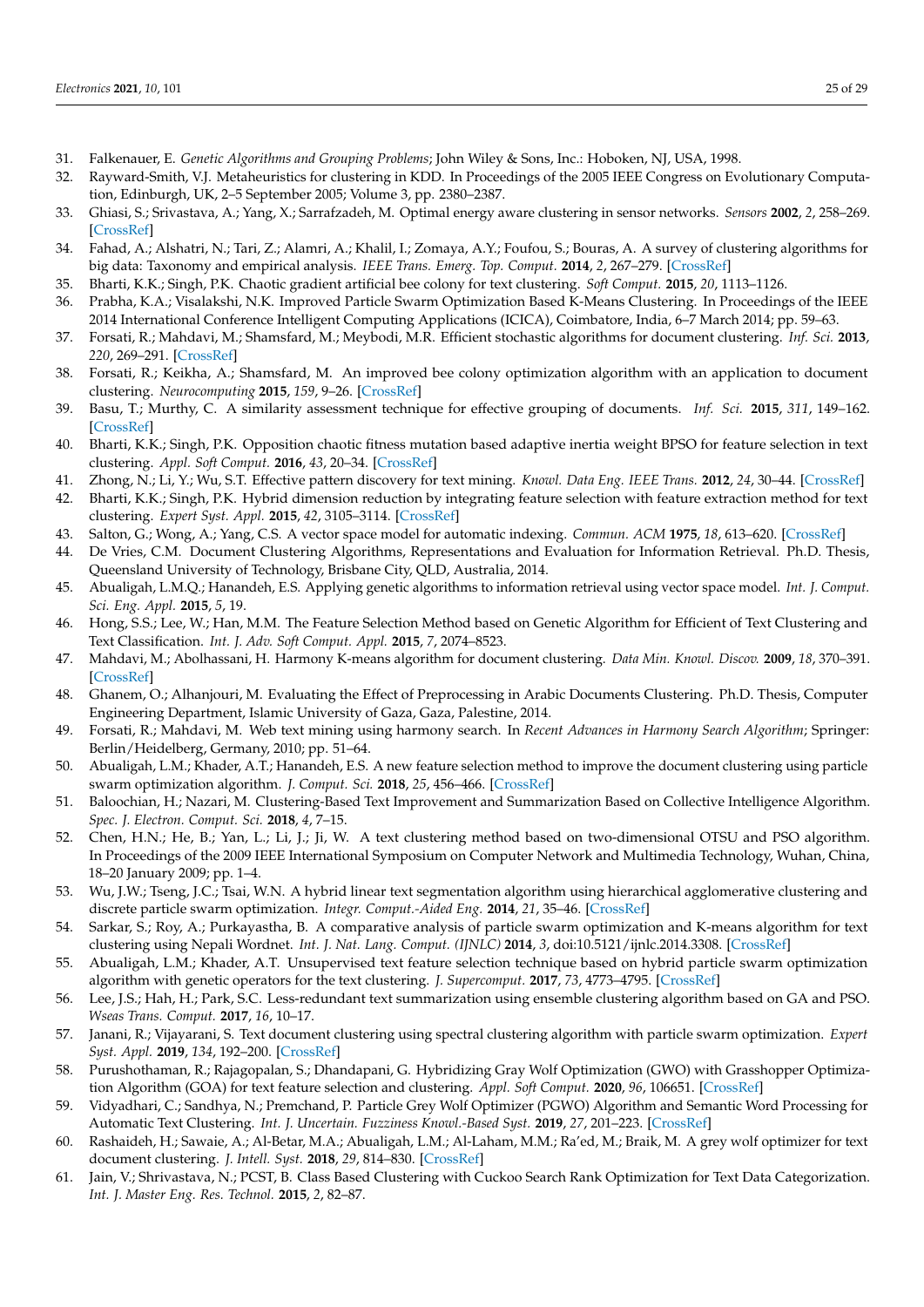- <span id="page-25-0"></span>62. Ishak Boushaki, S.; Kamel, N.; Bendjeghaba, O. High-dimensional text datasets clustering algorithm based on cuckoo search and latent semantic indexing. *J. Inf. Knowl. Manag.* **2018**, *17*, 1850033. [\[CrossRef\]](http://dx.doi.org/10.1142/S0219649218500338)
- <span id="page-25-1"></span>63. Mohammed, A.J.; Yusof, Y.; Husni, H. Integrated bisect K-means and firefly algorithm for hierarchical text clustering. *J. Eng. Appl. Sci.* **2016**, *11*, 522–527.
- <span id="page-25-2"></span>64. Mohammed, A.J.; Yusof, Y.; Husni, H. GF-CLUST: A nature-inspired algorithm for automatic text clustering. *J. Inf. Commun. Technol. (JICT)* **2016**, *15*, 57–81. [\[CrossRef\]](http://dx.doi.org/10.32890/jict2016.15.1.3)
- <span id="page-25-3"></span>65. Le, H.P.; Nguyen, T.D.; Park, J.; Lee, G. Combining Fuzzy C-means Clustering and Flood Filling Algorithm for Enhancing Text Binarization. *J. Korean Multimed. Soc.* **2009**, 333–336. Available online: [https://www.semanticscholar.org/paper/Combining-](https://www.semanticscholar.org/paper/Combining-Fuzzy-C-means-Clustering-and-Flood-for-Le-Nguy%C3%AAn/26691a4cb30b68b0e3435dacc07556481062b326)[Fuzzy-C-means-Clustering-and-Flood-for-Le-Nguy%C3%AAn/26691a4cb30b68b0e3435dacc07556481062b326](https://www.semanticscholar.org/paper/Combining-Fuzzy-C-means-Clustering-and-Flood-for-Le-Nguy%C3%AAn/26691a4cb30b68b0e3435dacc07556481062b326) (accessed on 31 December 2020).
- <span id="page-25-4"></span>66. Abualigah, L.M.; Khader, A.T.; Hanandeh, E.S. A combination of objective functions and hybrid krill herd algorithm for text document clustering analysis. *Eng. Appl. Artif. Intell.* **2018**, *73*, 111–125. [\[CrossRef\]](http://dx.doi.org/10.1016/j.engappai.2018.05.003)
- <span id="page-25-5"></span>67. Abualigah, L.M.; Khader, A.T.; Al-Betar, M.A.; Awadallah, M.A. A krill herd algorithm for efficient text documents clustering. In Proceedings of the 2016 IEEE symposium on computer applications & industrial electronics (ISCAIE), Batu Feringghi, Malaysia, 30–31 May 2016; pp. 67–72.
- <span id="page-25-6"></span>68. Abualigah, L.M.; Khader, A.T.; Hanandeh, E.S.; Gandomi, A.H. A novel hybridization strategy for krill herd algorithm applied to clustering techniques. *Appl. Soft Comput.* **2017**, *60*, 423–435. [\[CrossRef\]](http://dx.doi.org/10.1016/j.asoc.2017.06.059)
- <span id="page-25-7"></span>69. Abualigah, L.M.; Khader, A.T.; Hanandeh, E.S. Hybrid clustering analysis using improved krill herd algorithm. *Appl. Intell.* **2018**, *48*, 4047–4071. [\[CrossRef\]](http://dx.doi.org/10.1007/s10489-018-1190-6)
- <span id="page-25-8"></span>70. Abualigah, L.M.Q. *Feature Selection and Enhanced Krill Herd Algorithm for Text Document Clustering*; Springer: Berlin/Heidelberg, Germany, 2019.
- <span id="page-25-9"></span>71. Abualigah, L.; Alsalibi, B.; Shehab, M.; Alshinwan, M.; Khasawneh, A.M.; Alabool, H. A parallel hybrid krill herd algorithm for feature selection. *Int. J. Mach. Learn. Cybern.* **2020**, 1–24. [\[CrossRef\]](http://dx.doi.org/10.1007/s13042-020-01202-7)
- <span id="page-25-10"></span>72. Chandran, T.R.; Reddy, A.; Janet, B. A social spider optimization approach for clustering text documents. In Proceedings of the 2016 IEEE 2nd International Conference on Advances in Electrical, Electronics, Information, Communication and Bio-Informatics (AEEICB), Chennai, India, 27–28 February 2016; pp. 22–26.
- <span id="page-25-11"></span>73. Chandran, T.R.; Reddy, A.; Janet, B. Text clustering quality improvement using a hybrid social spider optimization. *Int. J. Appl. Eng. Res.* **2017**, *12*, 995–1008.
- <span id="page-25-12"></span>74. Rashedi, E.; Nezamabadi-Pour, H.; Saryazdi, S. GSA: A gravitational search algorithm. *Inf. Sci.* **2009**, *179*, 2232–2248. [\[CrossRef\]](http://dx.doi.org/10.1016/j.ins.2009.03.004)
- <span id="page-25-13"></span>75. Mirhosseini, M. A clustering approach using a combination of gravitational search algorithm and k-harmonic means and its application in text document clustering. *Turk. J. Electr. Eng. Comput. Sci.* **2017**, *25*, 1251–1262. [\[CrossRef\]](http://dx.doi.org/10.3906/elk-1508-31)
- <span id="page-25-14"></span>76. Mirjalili, S.; Lewis, A. The whale optimization algorithm. *Adv. Eng. Softw.* **2016**, *95*, 51–67. [\[CrossRef\]](http://dx.doi.org/10.1016/j.advengsoft.2016.01.008)
- <span id="page-25-15"></span>77. Gopal, J.; Brunda, S. Text Clustering Algorithm Using Fuzzy Whale Optimization Algorithm. *Int. J. Intell. Eng. Syst.* **2019**, *12*.. [\[CrossRef\]](http://dx.doi.org/10.22266/ijies2019.0430.27)
- <span id="page-25-16"></span>78. Ma, S.X.; Liu, D.; Jia, S.J. Text Clustering Algorithm Based on Ant Colony Algorithm. *Comput. Eng.* **2010**, *8*. Available online: [http://en.cnki.com.cn/Article\\_en/CJFDTotal-JSJC201008074.htm](http://en.cnki.com.cn/Article_en/CJFDTotal-JSJC201008074.htm) (accessed on 30 December 2020).
- <span id="page-25-17"></span>79. Nema, P.; Sharma, V. Multi-label text categorization based on feature optimization using ant colony optimization and relevance clustering technique. In Proceedings of the 2015 IEEE International Conference on Computers, Communications, and Systems (ICCCS), Kanyakumari, India, 2–3 November 2015; pp. 1–5.
- <span id="page-25-18"></span>80. Cobo, A.; Rocha, R. Document management with ant colony optimization metaheuristic: A fuzzy text clustering approach using pheromone trails. In *Soft Computing in Industrial Applications*; Springer: Berlin/Heidelberg, Germany, 2011; pp. 261–270.
- <span id="page-25-19"></span>81. Mustafi, D.; Sahoo, G. A hybrid approach using genetic algorithm and the differential evolution heuristic for enhanced initialization of the k-means algorithm with applications in text clustering. *Soft Comput.* **2019**, *23*, 6361–6378. [\[CrossRef\]](http://dx.doi.org/10.1007/s00500-018-3289-4)
- <span id="page-25-20"></span>82. Song, W.; Li, C.H.; Park, S.C. Genetic algorithm for text clustering using ontology and evaluating the validity of various semantic similarity measures. *Expert Syst. Appl.* **2009**, *36*, 9095–9104. [\[CrossRef\]](http://dx.doi.org/10.1016/j.eswa.2008.12.046)
- <span id="page-25-21"></span>83. Chun-hong, W.; Li-Li, N.; Yao-Peng, R. Research on the text clustering algorithm based on latent semantic analysis and optimization. In Proceedings of the 2011 IEEE International Conference on Computer Science and Automation Engineering, Shanghai, China, 10–12 June 2011; Volume 4, pp. 470–473.
- <span id="page-25-22"></span>84. Shi, K.; Li, L. High performance genetic algorithm based text clustering using parts of speech and outlier elimination. *Appl. Intell.* **2013**, *38*, 511–519. [\[CrossRef\]](http://dx.doi.org/10.1007/s10489-012-0382-8)
- <span id="page-25-23"></span>85. Karaa, W.B.A.; Ashour, A.S.; Sassi, D.B.; Roy, P.; Kausar, N.; Dey, N. Medline text mining: An enhancement genetic algorithm based approach for document clustering. In *Applications of Intelligent Optimization in Biology and Medicine*; Springer: Berlin/Heidelberg, Germany, 2016; pp. 267–287.
- <span id="page-25-24"></span>86. Garg, N.; Gupta, R. Performance Evaluation of New Text Mining Method Based on GA and K-Means Clustering Algorithm. In *Advanced Computing and Communication Technologies*; Springer: Berlin/Heidelberg, Germany, 2018; pp. 23–30.
- <span id="page-25-25"></span>87. Wang, M.-C.; Wang Z.-O. Text Fuzzy Clustering Algorithm Based on Rough Set and Genetic Algorithm. *J. Electron. Inf. Technol.* **2005**, *4.* Available online: [http://en.cnki.com.cn/Article\\_en/CJFDTotal-DZYX200504011.htm](http://en.cnki.com.cn/Article_en/CJFDTotal-DZYX200504011.htm) (accessed on 30 December 2020).
- <span id="page-25-26"></span>88. Yu, S.Y.; Ding, H.F.; Fu, Z.C. Study on text categorization based on genetic algorithm and fuzzy clustering. *Comput. Technol. Dev.* **2009**, *4*. Available online: [http://en.cnki.com.cn/Article\\_en/CJFDTotal-WJFZ200904037.htm](http://en.cnki.com.cn/Article_en/CJFDTotal-WJFZ200904037.htm) (accessed on 30 December 2020).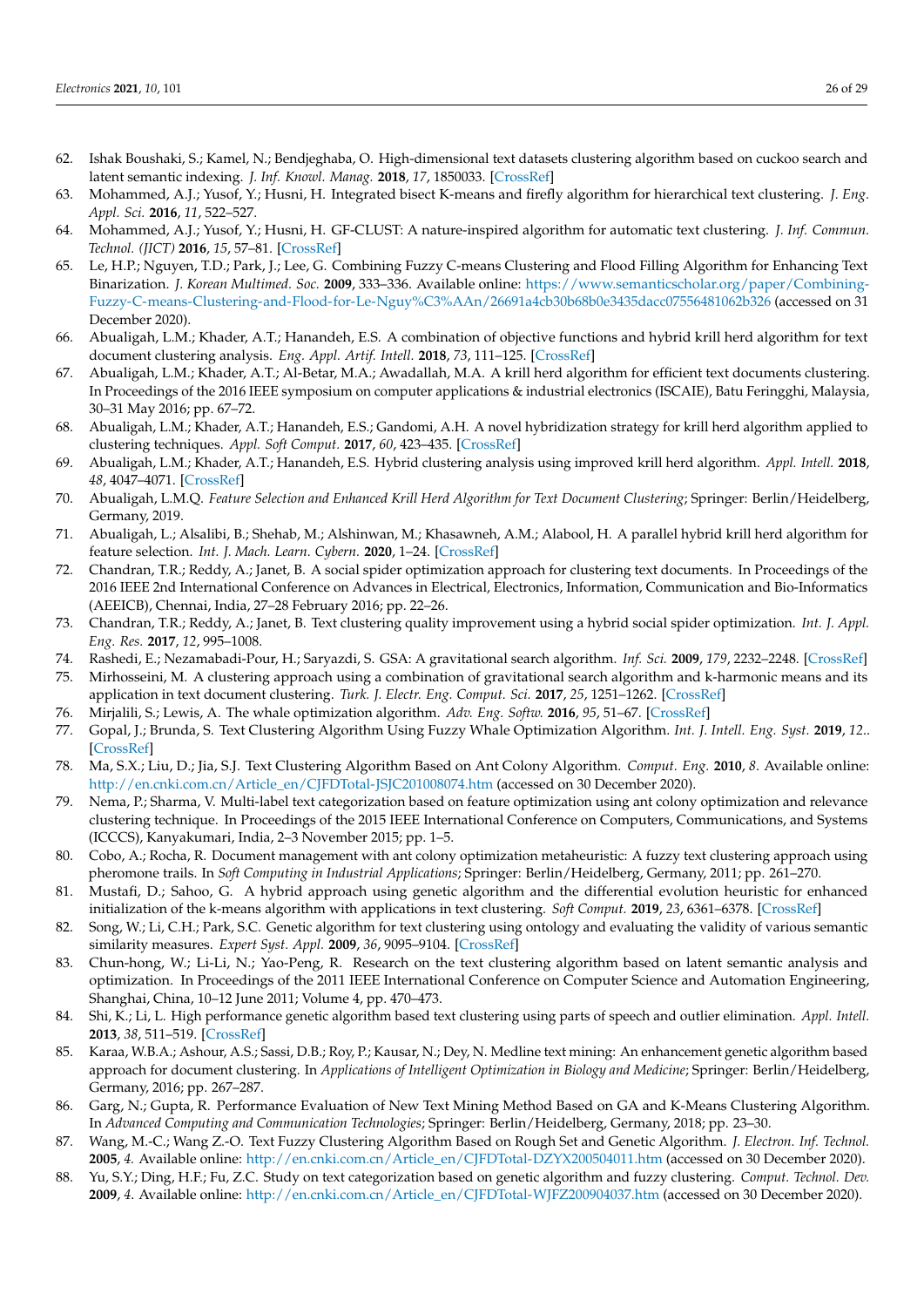- <span id="page-26-0"></span>89. Tohti, T.; Ablat, A.; Aniwar, M.; Hamdulla, A. Combined algorithm of GAAC and K-means for Uyghur text clustering. *Comput. Eng. Sci.* **2013**, *7*, 30.
- <span id="page-26-1"></span>90. Dong, Y.H.; Guo, S.C. Text clustering algorithm with improved weighting factor and feature vector. *Comput. Eng. Des.* **2015**, *4*, 42.
- <span id="page-26-2"></span>91. Shao, Z.; Li, Y.; Wang, X.; Zhao, X.; Guo, Y. Research on a New Automatic Generation Algorithm of Concept Map Based on Text Clustering and Association Rules Mining. In *International Conference on Intelligent Computing*; Springer: Berlin/Heidelberg, Germany, 2018; pp. 479–490.
- <span id="page-26-3"></span>92. Sailaja, V.; Srinivasa Rao, K.; Reddy, K. Text independent speaker identification with finite multivariate generalized gaussian mixture model and hierarchical clustering algorithm. *Int. J. Comput. Appl.* **2010**, *11*, 975–8887. [\[CrossRef\]](http://dx.doi.org/10.5120/1626-2187)
- <span id="page-26-4"></span>93. Zeng, A.; Huang, Y. A text classification algorithm based on rocchio and hierarchical clustering. In *International Conference on Intelligent Computing*; Springer: Berlin/Heidelberg, Germany, 2011; pp. 432–439.
- <span id="page-26-5"></span>94. Lokhande, M.M.P.; Gawande, M.N.; Koprade, M.S.; Bewoor, M.M. Text summarization using hierarchical clustering algorithm and expectation maximization clustering algorithm. *Int. J. Comput. Eng. Technol. (IJCET)* **2015**, *6*, 58–65.
- <span id="page-26-6"></span>95. Rong, Y. Staged text clustering algorithm based on K-means and hierarchical agglomeration clustering. In Proceedings of the 2020 IEEE International Conference on Artificial Intelligence and Computer Applications (ICAICA), Dalian, China, 27–29 June 2020; pp. 124–127.
- <span id="page-26-7"></span>96. Abualigah, L.M.; Khader, A.T.; AlBetar, M.A.; Hanandeh, E.S. Unsupervised text feature selection technique based on particle swarm optimization algorithm for improving the text clustering. In Proceedings of the 1st EAI International Conference on Computer Science and Engineering. European Alliance for Innovation (EAI), Penang, Malaysia, 11–12 November 2016; p. 169.
- <span id="page-26-8"></span>97. Lipeng, Y.; Fuzhang, W.; Chunmei, F. A Text Clustering Algorithm based on Weeds and Differential Optimization. *Int. J. Database Theory Appl.* **2016**, *9*, 121–130.
- <span id="page-26-9"></span>98. Choudhury, J.; Kimtani, D.K.; Chakrabarty, A. Text clustering using a WordNet-based knowledge-base and the Lesk Algorithm. *Int. J. Comput. Appl.* **2012**, *48*, 20–24.
- <span id="page-26-10"></span>99. Shi, X.; Guan, R.; Wang, L.; Pei, Z.; Liang, Y. An incremental affinity propagation algorithm and its applications for text clustering. In Proceedings of the 2009 IEEE International Joint Conference on Neural Networks, Atlanta, GA, USA, 14–19 June 2009; pp. 2914–2919.
- <span id="page-26-11"></span>100. Agarwal, N. A Real-time Temporal Clustering Algorithm for Short Text, and Its Applications. Ph.D. Thesis, University of California San Diego, La Jolla, CA, USA, 2017.
- <span id="page-26-12"></span>101. Meng, Z.; Zhu, H.; Zhu, Y.; Zhou, G. A clustering algorithm for Chinese text based on SOM neural network and density. In *International Symposium on Neural Networks*; Springer: Berlin/Heidelberg, Germany, 2005; pp. 251–256.
- <span id="page-26-13"></span>102. Jambak, M.I.; Jambak, A.I.I. Comparison of dimensional reduction using the Singular Value Decomposition Algorithm and the Self Organizing Map Algorithm in clustering result of text documents. In *IOP Conference Series: Materials Science and Engineering*; IOP Publishing: Bristol, UK, 2019; Volume 551, p. 12046.
- <span id="page-26-14"></span>103. Liu, X. An Improved K-Means Text Clustering Algorithm Based on Local Search. In Proceedings of the 2008 IEEE 4th International Conference on Wireless Communications, Networking and Mobile Computing, Dalian, China, 12–14 October 2008; pp. 1–4.
- <span id="page-26-15"></span>104. Guoli, L.; Xiaohua, W.; Rongbo, W. Text Clustering Research on the Max Term Contribution Dimension Reduction and Simulated Annealing Algorithm. *Data Anal. Knowl. Discov.* **2008**, *24*, 43–47.
- <span id="page-26-16"></span>105. Sree, P.K.; Raju, G.; Raju, S.V.; Devi, N.U. NTCA: A Novel Text Clustering Algorithm Build on Cellular automata Based local search and K-Means Algorithm For Identifying the Protein Coding Regions in Genomic DNA. In Proceedings of the International Congress for Global Science and Technology, 2008; p. 39. Available online: [https://www.researchgate.net/profile/Ashraf\\_](https://www.researchgate.net/profile/Ashraf_Aboshosha/publication/283713969_AIML-Volume8-issue1-P1121546431/links/564449a608ae54697fb6b751.pdf#page=43) [Aboshosha/publication/283713969\\_AIML-Volume8-issue1-P1121546431/links/564449a608ae54697fb6b751.pdf#page=43](https://www.researchgate.net/profile/Ashraf_Aboshosha/publication/283713969_AIML-Volume8-issue1-P1121546431/links/564449a608ae54697fb6b751.pdf#page=43) (accessed on 30 December 2020).
- <span id="page-26-17"></span>106. Abualigah, L.M.; Khader, A.T.; Al-Betar, M.A.; Alyasseri, Z.A.A.; Alomari, O.A.; Hanandeh, E.S. Feature selection with *β*hill climbing search for text clustering application. In Proceedings of the 2017 IEEE Palestinian International Conference on Information and Communication Technology (PICICT), Gaza City, Palestine, 8–9 May 2017; pp. 22–27.
- <span id="page-26-18"></span>107. Qian, S.Y.; Liu, H.H.; Li, D.Y. Research and Application of Improved K-means Algorithm in Text Clustering. *DEStech Trans. Comput. Sci. Eng.* **2018**. [\[CrossRef\]](http://dx.doi.org/10.12783/dtcse/pcmm2018/23653)
- <span id="page-26-19"></span>108. Abualigah, L.M.; Hanandeh, E.S.; Khader, A.T.; Otair, M.A.; Shandilya, S.K. An Improved B-hill Climbing Optimization Technique for Solving the Text Documents Clustering Problem. *Curr. Med Imaging* **2020**, *16*, 296–306. [\[CrossRef\]](http://dx.doi.org/10.2174/1573405614666180903112541)
- <span id="page-26-20"></span>109. Wu, D.; Zhang, M.; Shen, C.; Huang, Z.; Gu, M. BTM and GloVe Similarity Linear Fusion-Based Short Text Clustering Algorithm for Microblog Hot Topic Discovery. *IEEE Access* **2020**, *8*, 32215–32225. [\[CrossRef\]](http://dx.doi.org/10.1109/ACCESS.2020.2973430)
- <span id="page-26-21"></span>110. Xinwu, L. Research on Text Clustering Algorithm Based on K\_means and SOM. In Proceedings of the 2008 IEEE International Symposium on Intelligent Information Technology Application Workshops, Shanghai, China, 21–22 December 2008; pp. 341–344.
- <span id="page-26-22"></span>111. Guoping, L. Algorithm of Web Text Classification Based on Hierarchical and Density Clustering. *J. Taiyuan Norm. Univ. (Nat. Sci. Ed.)* **2008**, *3*, 16.
- <span id="page-26-23"></span>112. Yan-Ting, X.Y.S.L.; Jia-Ning, X. The Two-stage Text Clustering Algorithm Based on K-mesans and aiNet. *Microcomput. Inf.* **2009**, *2009*, 81.
- <span id="page-26-24"></span>113. Wang, Y.; Wang, L.; Qi, J.; Qian, Z.; Xu, B.; Lei, C.; Yang, Y.; Cai, H. Improved text clustering algorithm and application in microblogging public opinion analysis. In Proceedings of the 2013 IEEE Fourth World Congress on Software Engineering, Hong Kong, 3–4 December 2013; pp. 27–31.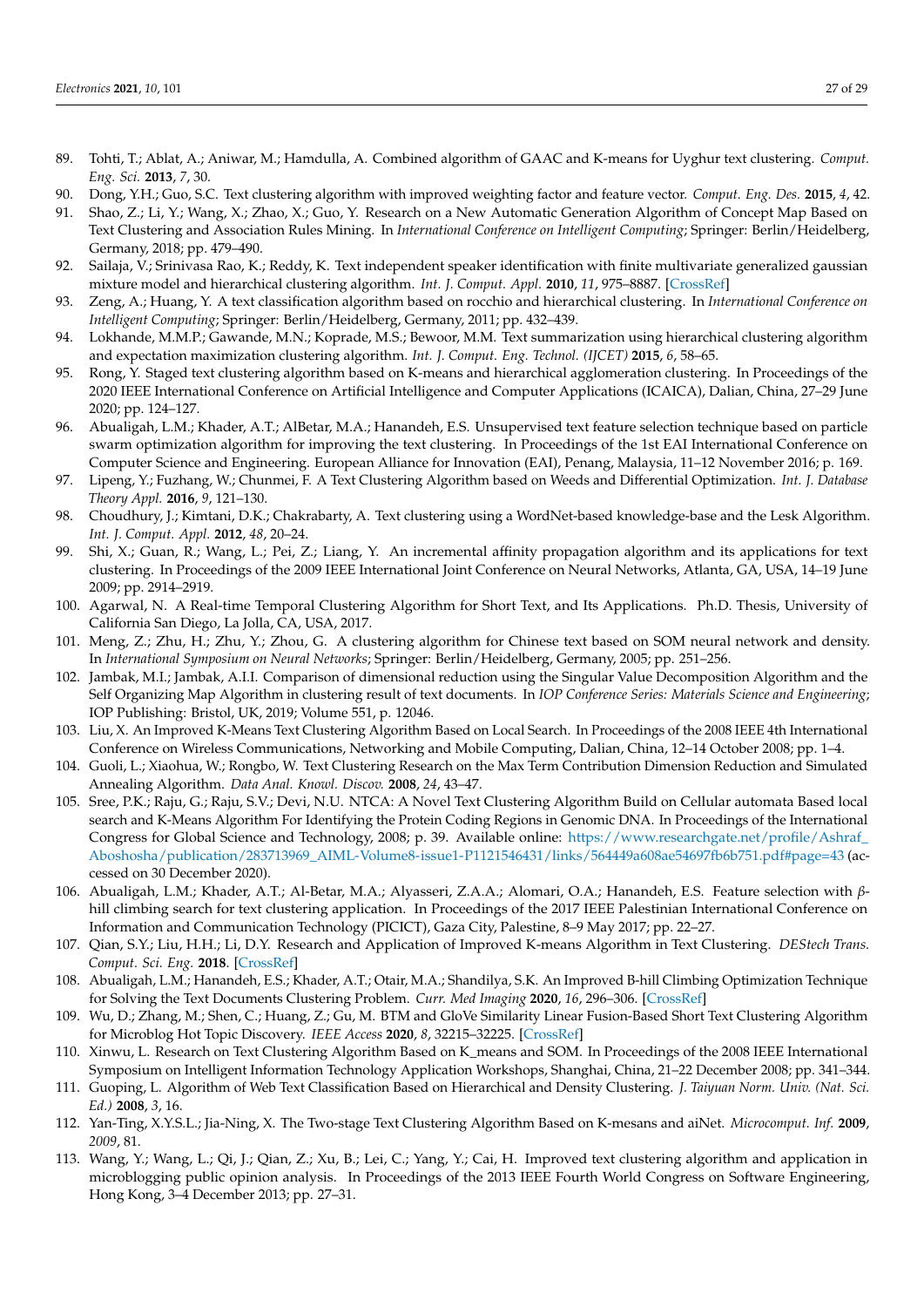- <span id="page-27-0"></span>114. Nisha, S.N.; Ban, M.K.M.; Student, P.; Svcet, P. An Enhanced Image Retrieval Using K-Mean Clustering Algorithm in Integrating Text and Visual Features. Available online: [http://www.ijiset.com/v1s1/IJISET\\_V1\\_I1\\_03.pdf](http://www.ijiset.com/v1s1/IJISET_V1_I1_03.pdf) (accessed on 30 December 2020).
- <span id="page-27-1"></span>115. Rose, J.D.; Dev, D.D.; Robin, C.R. A novel approach for text clustering using must link and cannot link algorithm. *J. Theor. Appl. Inf. Technol.* **2014**, *60*. Available online: <http://www.jatit.org/volumes/Vol60No1/10Vol60No1.pdf> (accessed on 30 December 2020).
- <span id="page-27-2"></span>116. Abualigah, L.M.; Khader, A.T.; Al-Betar, M.A.; Alomari, O.A. Text feature selection with a robust weight scheme and dynamic dimension reduction to text document clustering. *Expert Syst. Appl.* **2017**, *84*, 24–36. [\[CrossRef\]](http://dx.doi.org/10.1016/j.eswa.2017.05.002)
- <span id="page-27-3"></span>117. Abualigah, L.M.; Khader, A.T.; Hanandeh, E.S. A novel weighting scheme applied to improve the text document clustering techniques. In *Innovative Computing, Optimization and its Applications*; Springer: Berlin/Heidelberg, Germany, 2018; pp. 305–320.
- <span id="page-27-4"></span>118. Abualigah, L.M.; Khader, A.T.; Al-Betar, M.A. Multi-objectives-based text clustering technique using K-mean algorithm. In Proceedings of the 2016 IEEE 7th International Conference on Computer Science and Information Technology (CSIT), Amman, Jordan, 13–14 July 2016; pp. 1–6.
- <span id="page-27-5"></span>119. Adinugroho, S.; Sari, Y.A.; Fauzi, M.A.; Adikara, P.P. Optimizing K-means text document clustering using latent semantic indexing and pillar algorithm. In Proceedings of the 2017 IEEE 5th International Symposium on Computational and Business Intelligence (ISCBI), Dubai, UAE, 11–14 August 2017; pp. 81–85.
- <span id="page-27-6"></span>120. Jain, H.; Grover, R.; LIET, A. Clustering Analysis with Purity Calculation of Text and SQL Data using K-means Clustering Algorithm. *IJAPRR* **2017**, *4*, 47–58.
- <span id="page-27-7"></span>121. Jia, Y.; Kwong, S.; Hou, J.; Wu, W. Semi-supervised non-negative matrix factorization with dissimilarity and similarity regularization. *IEEE Trans. Neural Netw. Learn. Syst.* **2019**, *31*. [\[CrossRef\]](http://dx.doi.org/10.1109/TNNLS.2019.2933223)
- <span id="page-27-8"></span>122. Afzali, M.; Kumar, S. An Extensive Study of Similarity and Dissimilarity Measures Used for Text Document Clustering using K-means Algorithm. *I.J. Inf. Technol. Comput. Sci.* **2018**, *9*, 64–73. [\[CrossRef\]](http://dx.doi.org/10.5815/ijitcs.2018.09.08)
- <span id="page-27-9"></span>123. Naeem, S.; Wumaier, A. Study and implementing K-mean clustering algorithm on English text and techniques to find the optimal value of K. *Int. J. Comput. Appl.* **2018**, *182*, 7–14. [\[CrossRef\]](http://dx.doi.org/10.5120/ijca2018918234)
- <span id="page-27-10"></span>124. YUAN, Y.; LIU, H.; LI, H. An Improved K-Means Text Clustering Algorithm Based on Density Peaks and Its Parallelization. *J. Wuhan Univ. (Nat. Sci. Ed.)* **2019**, *5*, 6.
- <span id="page-27-11"></span>125. Liu, W.; Liu, M.; Huang, M. Study on Chinese Text Clustering Algorithm Based on K-mean and Evaluation Method on Effect of Clustering for Software-intensive System. In Proceedings of the 2020 IEEE International Conference on Computer Engineering and Application (ICCEA), Guangzhou, China, 18–20 March 2020; pp. 513–519.
- <span id="page-27-12"></span>126. Wu, D.; Yang, R.; Shen, C. Sentiment word co-occurrence and knowledge pair feature extraction based LDA short text clustering algorithm. *J. Intell. Inf. Syst.* **2020**, 1–23. [\[CrossRef\]](http://dx.doi.org/10.1007/s10844-020-00597-7)
- <span id="page-27-13"></span>127. Zhang, Q.; Yang, L.T.; Chen, Z.; Li, P. PPHOPCM: Privacy-preserving high-order possibilistic c-means algorithm for big data clustering with cloud computing. *IEEE Trans. Big Data* **2017**. [\[CrossRef\]](http://dx.doi.org/10.1109/TBDATA.2017.2701816)
- <span id="page-27-14"></span>128. Zhang, Q.; Yang, L.T.; Chen, Z.; Li, P. High-order possibilistic c-means algorithms based on tensor decompositions for big data in IoT. *Inf. Fusion* **2018**, *39*, 72–80. [\[CrossRef\]](http://dx.doi.org/10.1016/j.inffus.2017.04.002)
- <span id="page-27-15"></span>129. Tan, Y.J.; Li, C.X. Study and Simulation of Text Clustering Using Attribute Weighted Fuzzy C-means Algorithm. *Comput. Simul.* **2011**, *5*. Available online: [http://en.cnki.com.cn/Article\\_en/CJFDTotal-JSJZ201105056.htm](http://en.cnki.com.cn/Article_en/CJFDTotal-JSJZ201105056.htm) (accessed on 30 December 2020).
- <span id="page-27-16"></span>130. Wen-xia, W. The Text Clustering Algorithm Based on LSA and FCM. *J. Shanxi Datong Univ. (Nat. Sci. Ed.)* **2016**, 3. Available online: [http://en.cnki.com.cn/Article\\_en/CJFDTotal-YBSF201601003.htm](http://en.cnki.com.cn/Article_en/CJFDTotal-YBSF201601003.htm) (accessed on 30 December 2020).
- <span id="page-27-17"></span>131. Victor, G.S.; Antonia, P.; Spyros, S. Csmr: A scalable algorithm for text clustering with cosine similarity and mapreduce. In *IFIP International Conference on Artificial Intelligence Applications and Innovations*; Springer: Berlin/Heidelberg, Germany, 2014; pp. 211–220.
- <span id="page-27-18"></span>132. Wang, H.; Zhou, C.; Li, L. Design and Application of a Text Clustering Algorithm Based on Parallelized K-Means Clustering. *Rev. D'Intell. Artif.* **2019**, *33*, 453–460. [\[CrossRef\]](http://dx.doi.org/10.18280/ria.330608)
- <span id="page-27-19"></span>133. Zhao, Q.; Shi, Y.; Qing, Z. Research on Hadoop-based massive short text clustering algorithm. In Proceedings of the Fourth International Workshop on Pattern Recognition. International Society for Optics and Photonics, Nanjing, China, 31 July 2019; Volume 11198, p. 111980A. [\[CrossRef\]](http://dx.doi.org/10.1117/12.2540380)
- <span id="page-27-20"></span>134. Yang, K.; He, G.; He, G. Research and application of MapReduce-based MST text clustering algorithm. In Proceedings of the 2012 IEEE International Conference on Information Science and Technology, Wuhan, China, 23–25 March 2012; pp. 753–757.
- <span id="page-27-21"></span>135. Dangol, S.; Pokhrel, S. Analysis of Document Clustering Using K-means Algorithm with Cosine Similarity for Large Scale Text Documents with and without Hadoop. Available online: [https://www.semanticscholar.org/paper/Analysis-of-Document-](https://www.semanticscholar.org/paper/Analysis-of-Document-Clustering-Using-K-means-with-Dangol-Pokhrel/3904fcc4bc8d8b53ff3fca6821b614df1ab22d3f)[Clustering-Using-K-means-with-Dangol-Pokhrel/3904fcc4bc8d8b53ff3fca6821b614df1ab22d3f](https://www.semanticscholar.org/paper/Analysis-of-Document-Clustering-Using-K-means-with-Dangol-Pokhrel/3904fcc4bc8d8b53ff3fca6821b614df1ab22d3f) (accessed on 30 December 2020).
- <span id="page-27-22"></span>136. Kang, J.; Zhang, W. Combination of fuzzy C-means and particle swarm optimization for text document clustering. In *Advances in Electrical Engineering and Automation*; Springer: Berlin/Heidelberg, Germany, 2012; pp. 247–252.
- <span id="page-27-23"></span>137. Loshma, G.; Hedge, D.N.P. Semantic analysis based text clustering by the fusion of bisecting k-means and UPGMA algorithm. *ARPN J. Eng. Appl. Sci.* **2006**, *11*, 3.
- <span id="page-27-24"></span>138. Shi, K.; Li, L.; He, J.; Zhang, N.; Liu, H.; Song, W. Improved GA-based text clustering algorithm. In Proceedings of the 2011 4th IEEE International Conference on Broadband Network and Multimedia Technology, Shenzhen, China, 28–30 October 2011; pp. 675–679.